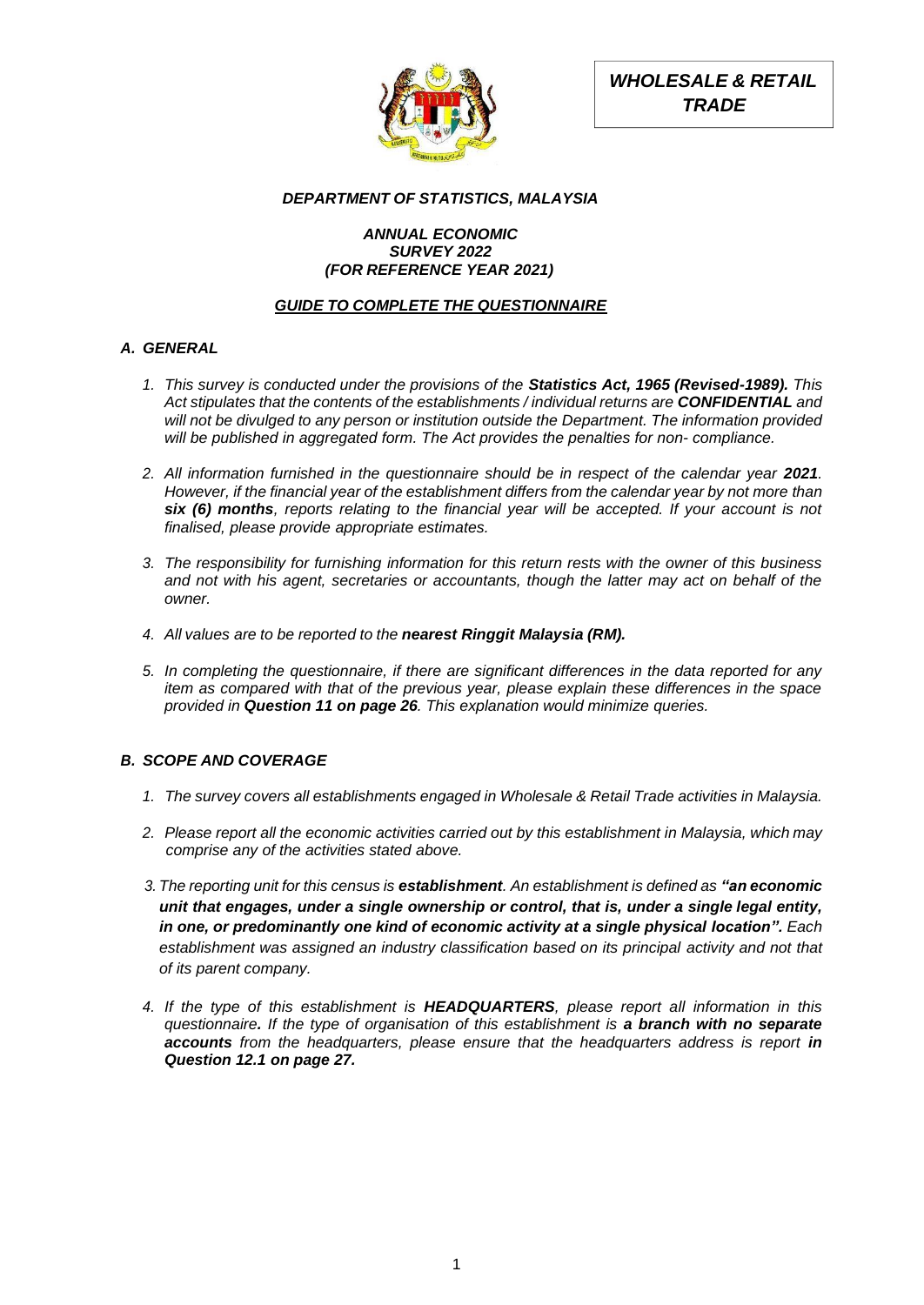### *C. SPECIFIC GUIDE TO COMPLETE THE QUESTIONNAIRE*

#### *Question 1: Identification Particulars*

*1.1 Please provide the registration number of company / business if registered with the Companies Commission of Malaysia (CCM) or other registration number.*

#### *1.2 Please mark (X) type of your establishment in ONE BOX only.*

- *1) Independent is a single establishment and does not have any branch or operation office.*
- *2) Headquarters is a legal administrative unit which has an authority in decision making with resect of financial and allocating resources for the production of goods and services.*

#### *3) Branch/ Operations Office*

*Branch refers to two or more establishments engaged in the same types of business under single ownership and control with its headquarters. It is directly managed by the headquarters for the purpose of marketing and direct shipments of its goods after receiving orders from customers.*

*Operations Office refers to establishments which display products for promotion and sales purpose.*

#### *1.3 Commencement year of present business*

*Please provide the commencement year of your business. Commencement year was the period whereby the company started to operate manufacturing activities.*

1.4 Please report the operating period of this establishment. The operating period should cover at *least six (6) months of the reference year.*

*Examples:*

*(a) 1 st January 2020 to 31 st December 2021*



*(b) 1 st July 2021 to 30th June 2022*



#### *(c) 1 st July 2020 to 30th June 2021*

| Day  | Month | Year | Day | Month |   |   |   |   |   |   |   |   |   |   |   |   |   |   |
|------|-------|------|-----|-------|---|---|---|---|---|---|---|---|---|---|---|---|---|---|
| From | $0$   | 1    | 0   | 7     | 2 | 0 | 2 | 0 | 7 | 7 | 0 | 3 | 0 | 0 | 6 | 0 | 2 | 1 |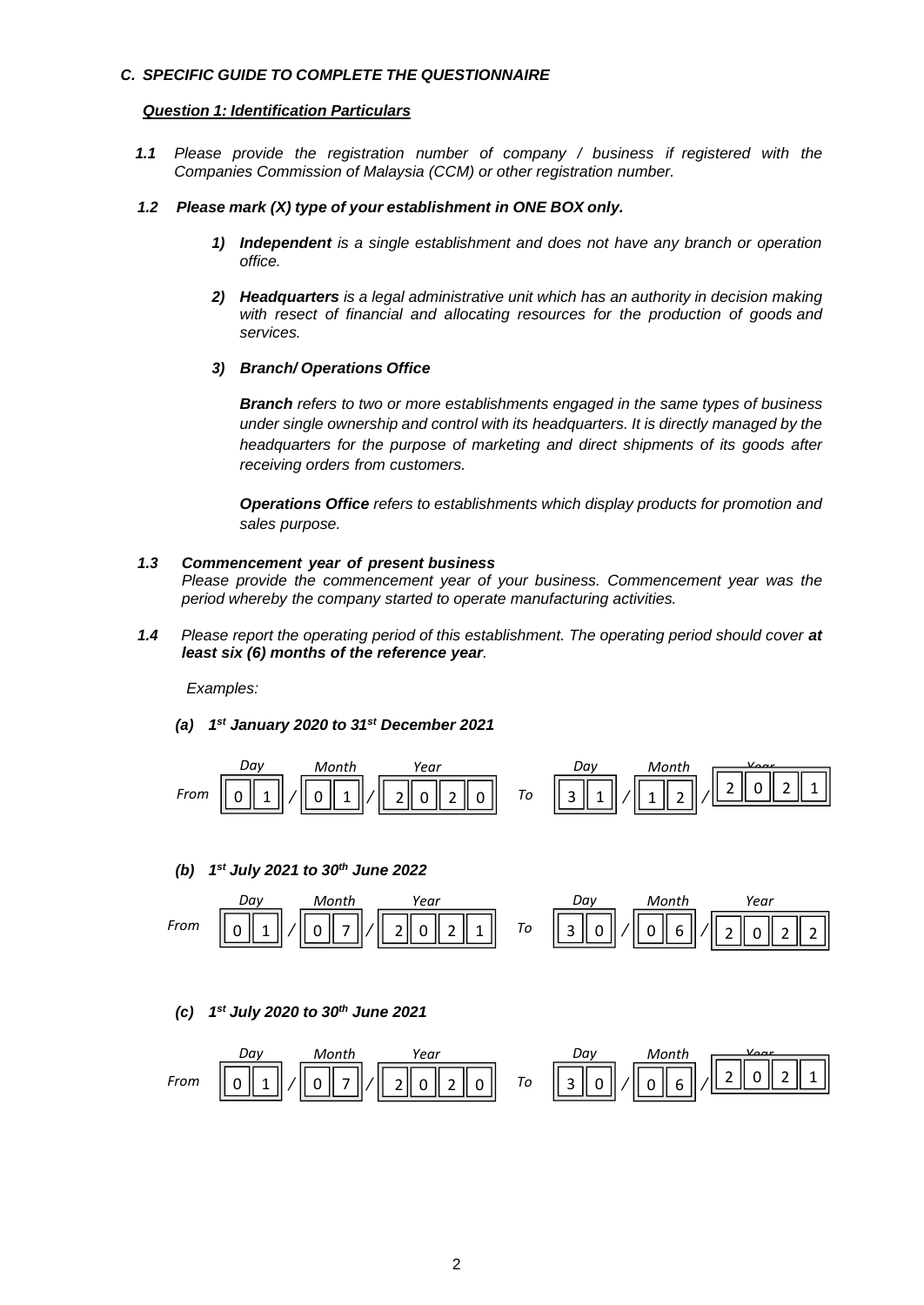- *1.4.1 If the reporting period does not cover a full year, please check the reasons below:*
	- *(a) Seasonal operations*

*Seasonal business refers to a business that is carried out in line with the season / condition changes. Most businesses may run businesses in certain seasons.*

#### *(b) New business New business created for the purpose of providing goods and services.*

- *(c) Change of ownership The business is transferred one person or entity to another.*
- *(d) Change of fiscal year Change in accounting period of company.*
- *(e) Ceased operations Business is no longer operational.*
- *(f) Temporarily inactive Business is discontinued for the certain period.*
- *(g) Others (please specify)*

### *1.5 Please provide the website address for this establishment (example: [https://www.dosm.gov.my\)](https://www.dosm.gov.my/)*

*1.6 Please specify the address of your business operation if it differs from the postal address given on the front page. The business address refers to the address of the physical location where the business is* 

*located. If the location of the business is outside the town limits, please indicate the detailed address or location such as the town or village nearest to the business. Please ensure the postcode is filled in the box provided.*

# *1.7 Please mark (X) in one box only. Please confirm the data reported in this return relate only to this establishment where the location is the same as the address given in Question 1.6.*

#### *1.8 Please specify the principal activity of this establishment*

*Please mark (X) at the principal activity of the establishment based on the services rendered.*

# *1) Wholesale (Please proceed to Question 1.8.1) Wholesale trade is defined as:*

*"The resale (without transformation) of new and used goods to retailers, industrial, commercial, institutional or professional users; or to other wholesalers; or selling merchandise to persons or companies"*

# *2) Retail (Please proceed to Question 1.8.2)*

*Retail trade is defined as:*

*"The resale (without transformation) of new and used goods to the general public for personal or household consumption"*

#### *3) Motor Vehicles (Please proceed to Question 1.8.2)*

#### *Motor vehicles is defined as:*

*"Wholesale and retail sale of motor vehicles and motorcycles, either new or used, sale of motor vehicle parts and accessories, maintenance and repair of motor vehicles and motorcycles including washing, polishing and towing as well as commission agents"*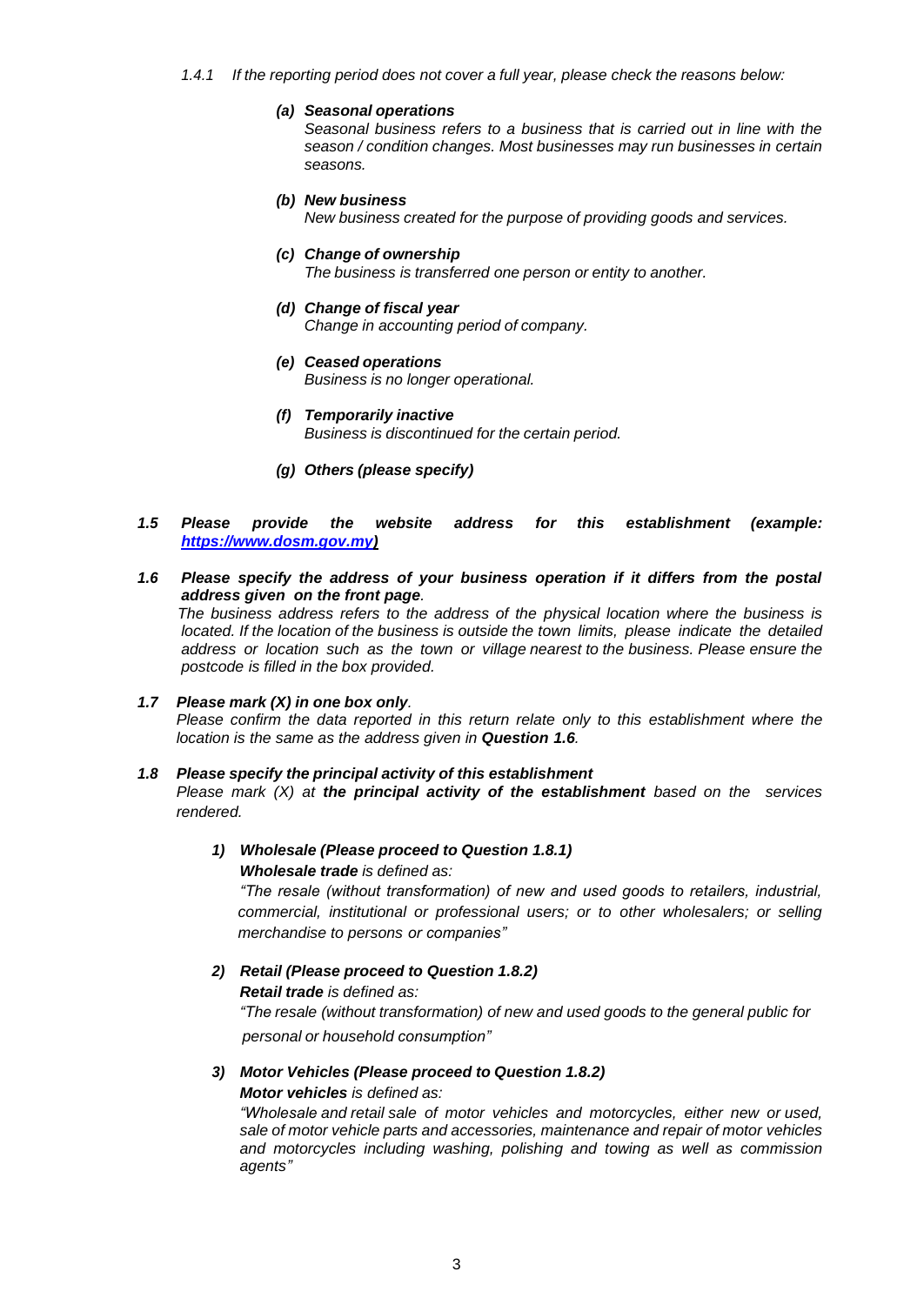# *1.8.1 Wholesale Trade*

*Please mark (X) in ONE BOX only for the main industry classification of your establishment's wholesale trade goods sold according to the percentage contributions.*

### *1.8.2 Retail Trade*

*Please mark (X) in ONE BOX only for the main industry classification of your establishment's retail trade goods sold according to the percentage contribution.*

#### *1.8.3 Motor Vehicles*

*Please mark (X) in ONE BOX only for the main industry classification of your establishment's motor vehicles goods sold according to the percentage contribution.*

### *1.9 Please specify the principal activity of this establishment.*

# *1.10 Please specify percentage of this establishment's revenue which is generated by this principal activity.*

#### *1) Principal activity*

*Please state the percentage of income received from the main activity of Wholesale & Retail Trade.*

*2) If there is secondary activity other than Wholesale & Retail Trade, please specify the activity along with the percentage of income received.*

#### *1.11 Please mark (X) in one box only.*

*Investment refers to the holding of financial asset abroad by resident (individual, establishment or other organisation). Financial asset consists of investment in subsidiaries or associated companies, equity securities, debt securities, bond, trust unit, trade credit, loan extension, deposit, advances and other assets.*

#### *Question 2: Legal Organisation*

#### *2.1 Please mark (X) in one box only.*

#### *(a) Individual proprietorship*

*Refers to the business owned, funded and managed by one person that is the owner concerned. The business is purely for profit. The owner has the ultimate right for the business and business liability is unlimited.*

#### *(b) Partnership*

*Refers to the group of individuals who agreed to conduct a business through an agreed contract based on the capital contribution which has been specified in the relevant agreement with the objective of making a profit. The business is managed by all or any one acting for all parties. As stipulated under Company Act 1965, trading partnership must comprise at least two members and should not exceed a maximum of twenty members. Liability for the business partnership is unlimited.*

#### *(c) Limited Liabilities Partnership*

*Refers to business entity regulated under the Limited Liability Partnerships Act 2012. It is featured with the protection of limited liability to its partners similar to the limited liability enjoyed by shareholders of a company coupled with flexibility of internal business regulation through partnership arrangement similar to a conventional partnership.*

#### *(d) Private Limited Company*

*A private company established to undertake a business with the objective of making a profit. The shares are closely held by the shareholders of the company who have control over its operation.*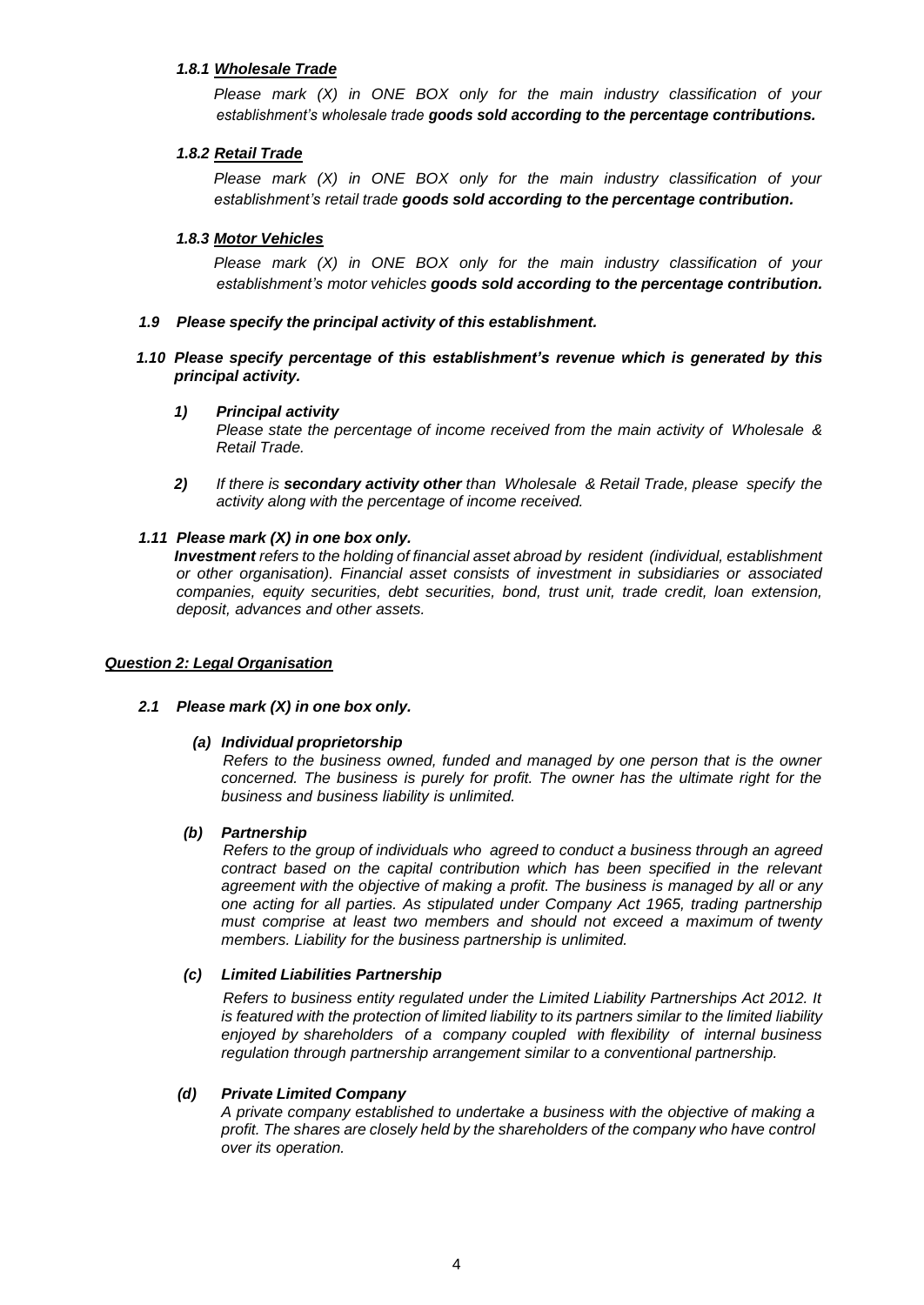*Characteristics:*

- *i. Regulated under the Companies Act 1965 and is a legal entity separate from the owners;*
- *ii. Number of its shareholders between 2 - 50 members;*
- *iii. Company owners have limited liability;*
- *iv. Shareholders who own 51% or more of the total shares shall be entitled to manage the company. The company's shares can be traded but not in the open market;*
- *v. Trading of share must be with the consent of the other shareholders;*
- *vi. Not listed on the Stock Exchange; and*
- *vii. Business life expectancy is longer and can be identified by the words "Sendirian Berhad" (Sdn. Bhd.) at the end of the company name.*

# *(e) Public limited company*

*A public limited company is a company established, with limited liability, by a minimum of two persons to operate the business with the objective of making a profit. The shares in a public limited company are openly held and in the case of company listed on the Bursa Malaysia, the shares are freely transferable.*

*Characteristics:*

- *i. Regulated under the Companies Act 1965 and is a legal entity separate from the owner;*
- *ii. Owned by the shareholders and there is no limit to the shareholder;*
- *iii. Management of the company is under the board of director responsibilities as appointed by shareholders; and*
- *iv. Listed on Bursa Malaysia.*

# *(f) Co-operative*

*Refers to a voluntary association with an unrestricted number of members and registered under the Co-operative Societies Act 1993. Funds are collectively owned to meet the needs of the members.*

# *(g) Public corporation*

*Refers to bodies set up for the purpose of conducting business activities which consists of Statutory Bodies and Non-Statutory Bodies.*

*Characteristics:*

- *i. Statutory body established under an Act of Parliament or of the State and regulated directly by the minister whom formulated the key policies of the organisation and are usually involved in the socio-economic development (e.g. MARA and FELDA); and*
- *ii. Non-Statutory Bodies established under the Companies Act 1965 and the Government has equity with indirect control from the minister. Business is characterised by activities for the purposes of gain to the government in addition to socio-economic areas who cannot be undertaken by private sector activity (e.g. Syarikat Bekalan Air Selangor Sdn Bhd (SYABAS)).*

# *(h) Private non-profit making organisation*

*Refers to a non-stock company set up with limited liability. It comprises mainly welfare, religious, educational, health, cultural, recreational and other organisations providing social and community services to households. These services are provided free of charge or at prices which do not necessarily or fully cover the cost of providing such services. Any profit made is re-invested in the organisation. Please mark (X) in one box only.*

# *2.2 Please mark (X) in one box only.*

*Woman-owned establishment refers to a minimum of 51 per cent of the equity held by a woman OR the biggest shareholders are women and the establishment is managed by a woman OR the Chief Executive Officer or Managing Director is a woman that owns at least 10 per cent of the equity.*

#### *2.3 Please mark (X) in one box only.*

*Youth-owned establishment refers to the owner's age of the establishment which is not less than 18 years old and not more than 30 years old on the date of appointment. At least 51 per cent and above of the equity held by a youth OR the Chief Executive Officer Managing*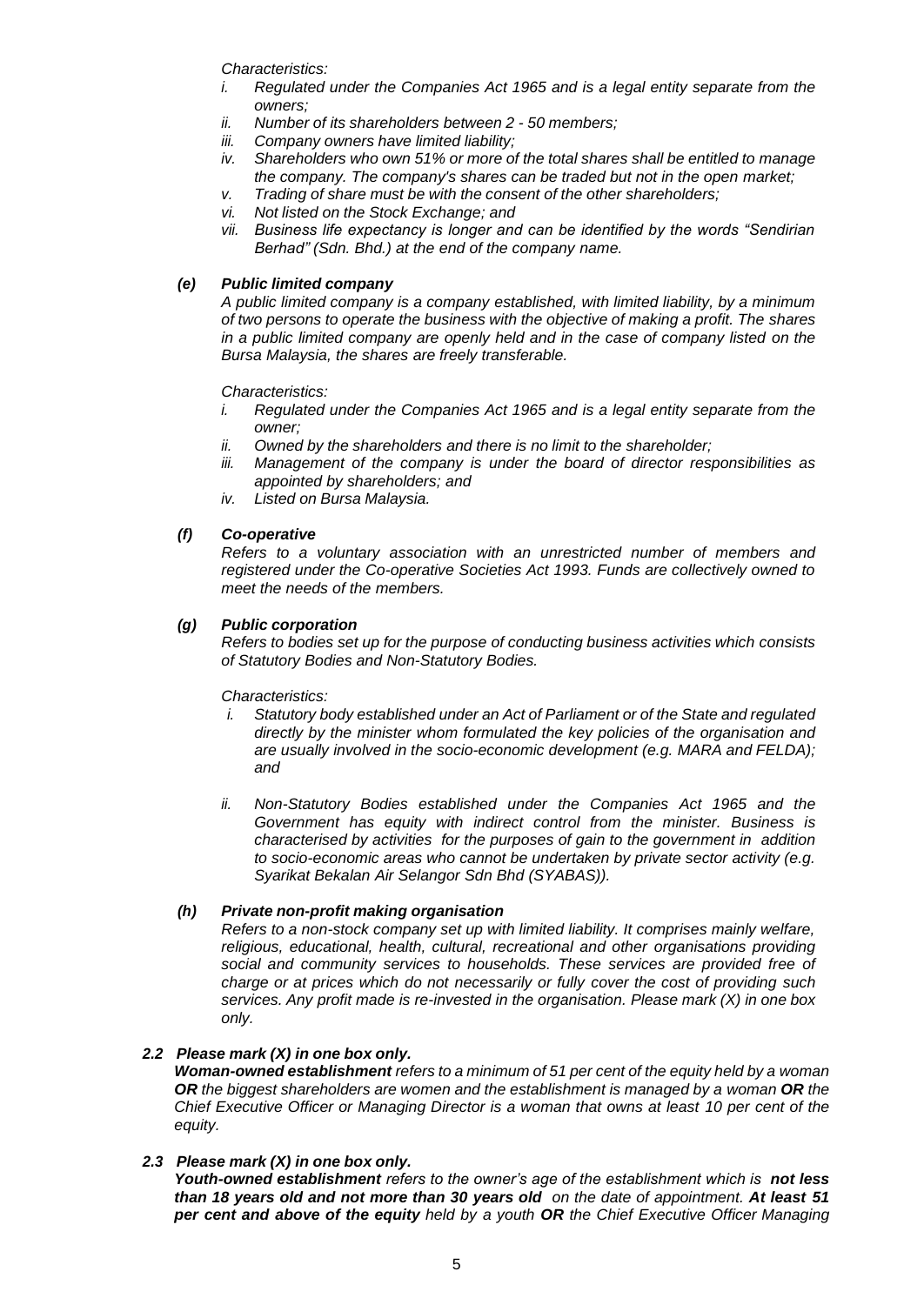# *Question 3: Shareholders' Fund and Ownership Structure*

# *3.1 Shareholders' fund:*

*Shareholders' fund refers to investment through the purchase or ownership stake in the business to get some share of the income and the assets of the companies.*

# *(a) Paid-up capital*

*Paid-up capital is the capital that has been issued by the shareholder. Each company is allowed to issue the share capital by a maximum limit of the authorised capital registered in the Companies Commission of Malaysia (CCM).*

- *i. For individual proprietorship, partnership establishment or limited liabilities partnership, it refers to the capital contributed by the proprietor or partners;*
- *ii. For private or public limited companies, it refers to the paid-up share capital of companies;*
- *iii. For public corporation, it refers to the capital paid by the Malaysian government; and*
- *iv. For co-operative, it refers to the shares subscribed and paid by members,and / or subscription capital*

# *(b) Reserves*

*Reserves are a special fund amount allocated for certain purposes:*

- *i. For limited companies, it refers to the accumulated profit or loss such as capital reserves, share premium account, general reserves, foreign exchange reserves and other reserves;*
- *ii. For individual proprietorship or partnership establishment, it refers to the balance in the profit and loss account; and*
- *iii. For co-operative, it refers to accumulated profit or loss and reserves fund.*

#### *3.2 Ownership Structure*

*Please report the percentage (%) of ownership of the establishment based on the paid-up capital as at 31st December 2021.*

*The ownership of an establishment is classified by the residential status of the owner(s) of the majority (more than 50%) of the paid-up capital and not by their citizenship status*

#### *3.2.1 Held directly by Malaysian resident*

- *3.2.1.1 Individuals who located in Malaysia for a period of at least one year by nationality and ethnicity:*
	- *(i) Citizen*
		- *(a) Malay*
			- *(b) Other Bumiputera (e.g. Iban, Kadazan, Bajau, Murut)*
			- *(c) Chinese*
			- *(d) Indian*
		- *(e) Others (e.g. Sikh)*
	- *(ii) Non-citizen*
- *3.2.1.2 Establishment or institution that was / is operating in Malaysia for a period of at least one year in which the economic interests based in Malaysia. An institutional unit has a centre of economic interest in the region in a state where there is a location such as a building, place of production, or other premises on which or from which the unit engages and intends to continue engaging, either indefinitely or over a long period, in economic activities and transactions with significant scale. The ownership structure of an institution or establishment shall report by ethnicity such as:*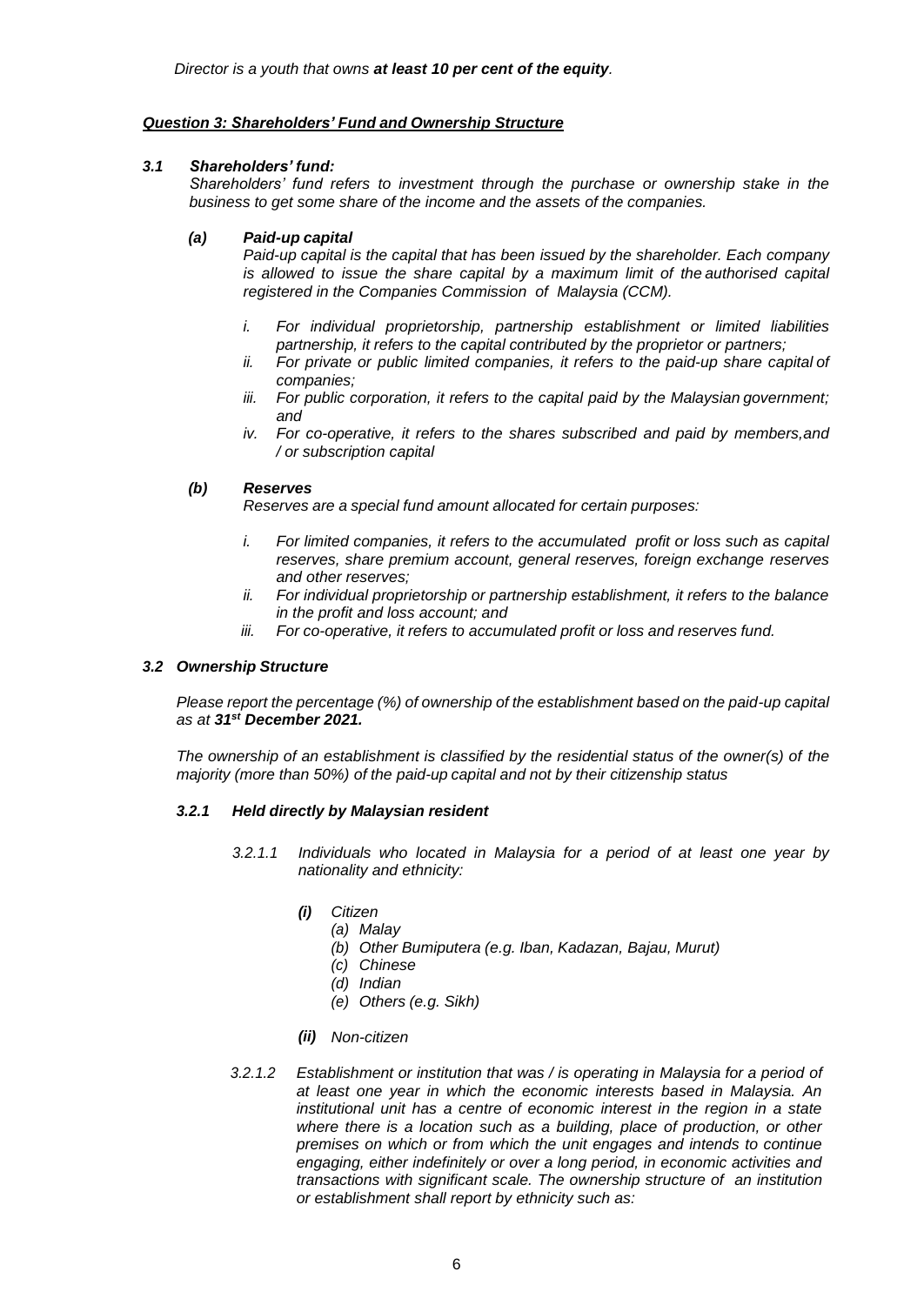- *(a) Malay*
- *(b) Other Bumiputera (e.g. Iban, Kadazan, Bajau, Murut)*
- *(c) Chinese*
- *(d) Indian*
- *(e) Others (e.g. Sikh)*

# *3.2.2 Held directly by Federal, State and Local Government Agencies and Statutory Bodies*

*Refers to organisations owned by the Federal, State and Local Government and the examples are as follows:*

- *Khazanah Nasional Berhad*
- *Employee Provident Fund*
- *Johor Port Authority*
- *Agricultural Bank of Malaysia (Agro Bank)*
- *Penang Port Commission*
- *Public universities*
- *Malaysia Airport Berhad*
- *Majlis Amanah Rakyat (MARA)*
- *Menteri Besar Incorporation*
- *Perbadanan Usahawan Nasional Berhad (PUNB)*

#### *3.2.3 Held directly by non-Malaysian resident*

*A non-Malaysian resident is any individual, establishment or other organisation located / operating abroad.*

*Resident status of a foreign government representatives, international organisations, foreign students and patients are as follows:*

- *Foreign government representatives (embassies, consulates, military bases, foreign governments) in Malaysia are regarded as extraterritorial organisations thus regarded as non-residents;*
- *Malaysia's official representatives abroad is considered as resident of Malaysia*
- *International organisations are not regarded as resident for any economy / country; and*
- *Foreign students and patients are treated as residents of their home country.*

#### *3.3 If paid-up capital is directly or indirectly held 50 per cent or more to the establishment by a foreign company / individual, please specify the country of the ultimate parent company.*

*Ultimate parent company refers to the companies that owned, directly or indirectly, the effective equity interest in this establishment (50 per cent or more). The share of ultimate parent company is not majority owned by another company.*

*The country refers to location where the ultimate parent company is undertaking economic activities / business.*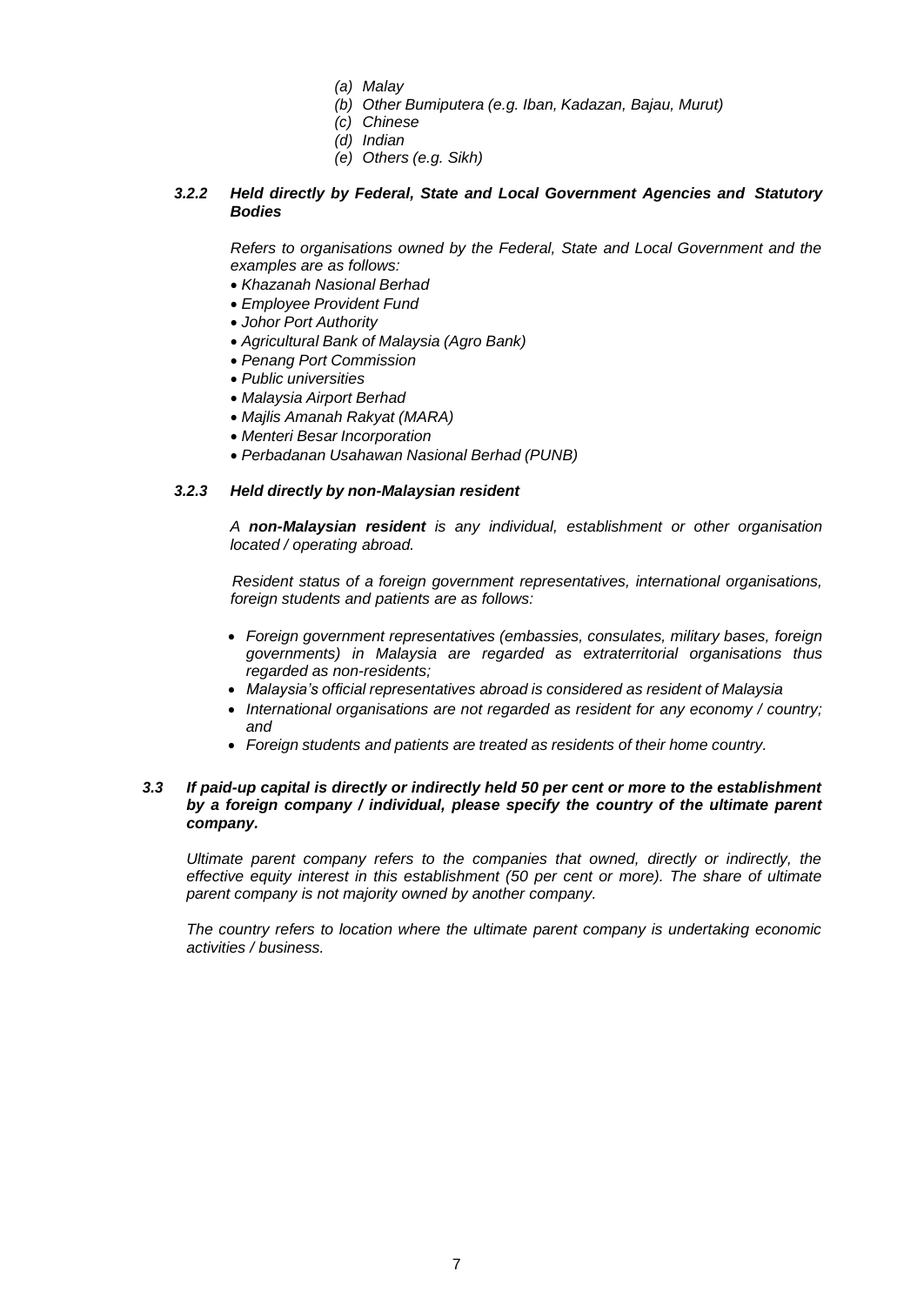



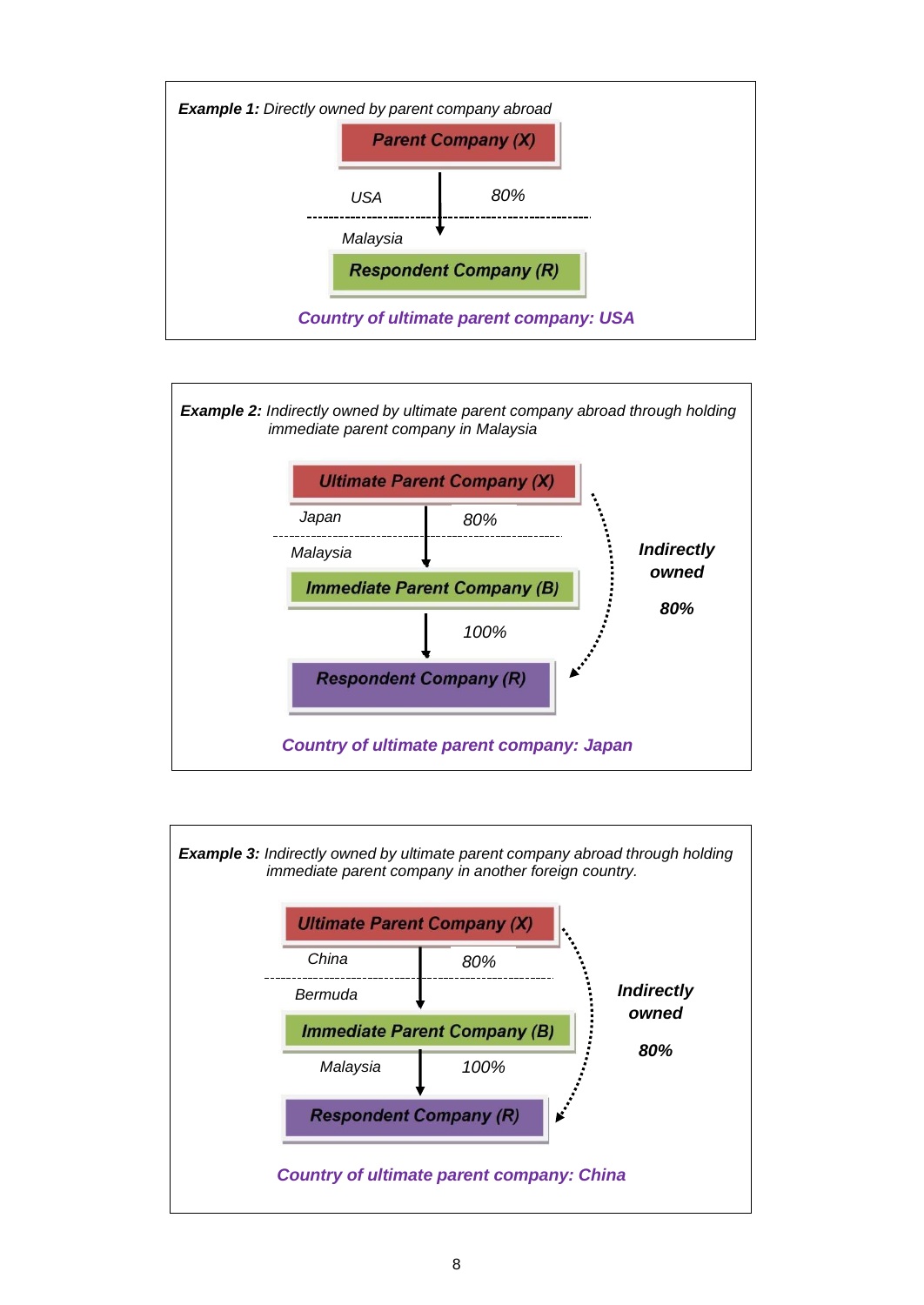# *Question 4: Capital Expenditure and Value of Assets*

*Capital Expenditure is the total expenditure incurred for the purchase or replacement of the assets of the establishment.*

Value of assets is the value of acquisition or used of such entities in a period of time. The value of *assets can be distinguished from non-financial assets and financial assets. For non-financial assets, it distinguished between production and non-production assets. Production assets consist of structure, machinery & equipment and other assets.*

- *i. Information required in this question are:*
	- *a. inventory value of assets as at the first and last day of the reference year; and*
	- *b. value of transactions of assets during the reference year.*
- *ii.* Net book value as at the beginning of the year, to be recorded in **column 0410**, that is the *book value, net of depreciation in the year before.*
- *iii. Value of additions during the year includes all acquisitions of assets by the establishment, whether new purchases, obtained from other establishments or produced by its employees. Major repair and improvements to existing assets which extended their normal economic life or raised their productivity are to be reported. Current repairs and routine maintenance are to be excluded.*
- *iv. Acquisition from other establishments should be valued at the full cost incurred, i.e. at delivery price plus the cost of installation, including any necessary fees and taxes (e.g. stamp duty and cost of ownership transfer), but excluding financing costs.*
- *v. Assets acquired `in gratis' from another establishment under the same ownership should be valued as though purchased from outside the establishment.*
- *vi. New purchases include imported (new dan used) cover acquisitions of new assets including imports of used assets since they represent newly acquired assets for the Malaysian economy. This refers to fixed assets that is not used in Malaysia, including imported fixed assets, whether new or used in column 0411.*
- *vii. Used Malaysian assets refer to all assets previously used in Malaysia including those reconditioned or modified before acquisition are to be treated as used in column 0412.*
- *viii. Built / self-produced for assets produced by the establishment for its own use, the costs of all works done during the year should be recorded. Any overhead costs allocated to this work should be included in column 0413.*

*Capital transaction should generally be recorded when ownership is acquired. Normally it should coincide with the time at which the assets are in its completed form and delivered to the control of the establishment. This is the basis for recording expenditure of all fixed assets except construction work. In the case of construction, the value of construction work done is the value of work carried out on projects completed during the reference year, plus the value of work under construction at the end of the reference year minus the value of work at the beginning of the reference year.*

- *ix. The value of fixed assets sold or discarded during the year regardless of their condition is to be reported according to the actual amount realised in column 0414.*
- *x. Gain / loss from sales / revaluation of assets refer to when an asset is sold above or below the net book value, a gain or loss from the sale of asset is realised and should be reported in column 0415.*

*Similarly, an asset can be revalued to reflect the current market value. A gain / loss from revaluation of the asset is realised and should also be reported under column 0415.*

*xi. Current depreciation / amortisation represents loss or diminution of value of an asset consequent upon wear and tear, obsolescence or permanent fall in market value (depreciation allowed for a tax purpose is acceptable). The value reported in the establishment's books of accounts for each class of fixed assets should be reported separately in <i>column 0416*. This *includes amortisation of leasehold land. Total of depreciation should be equal to item 9.27 of Question 9.*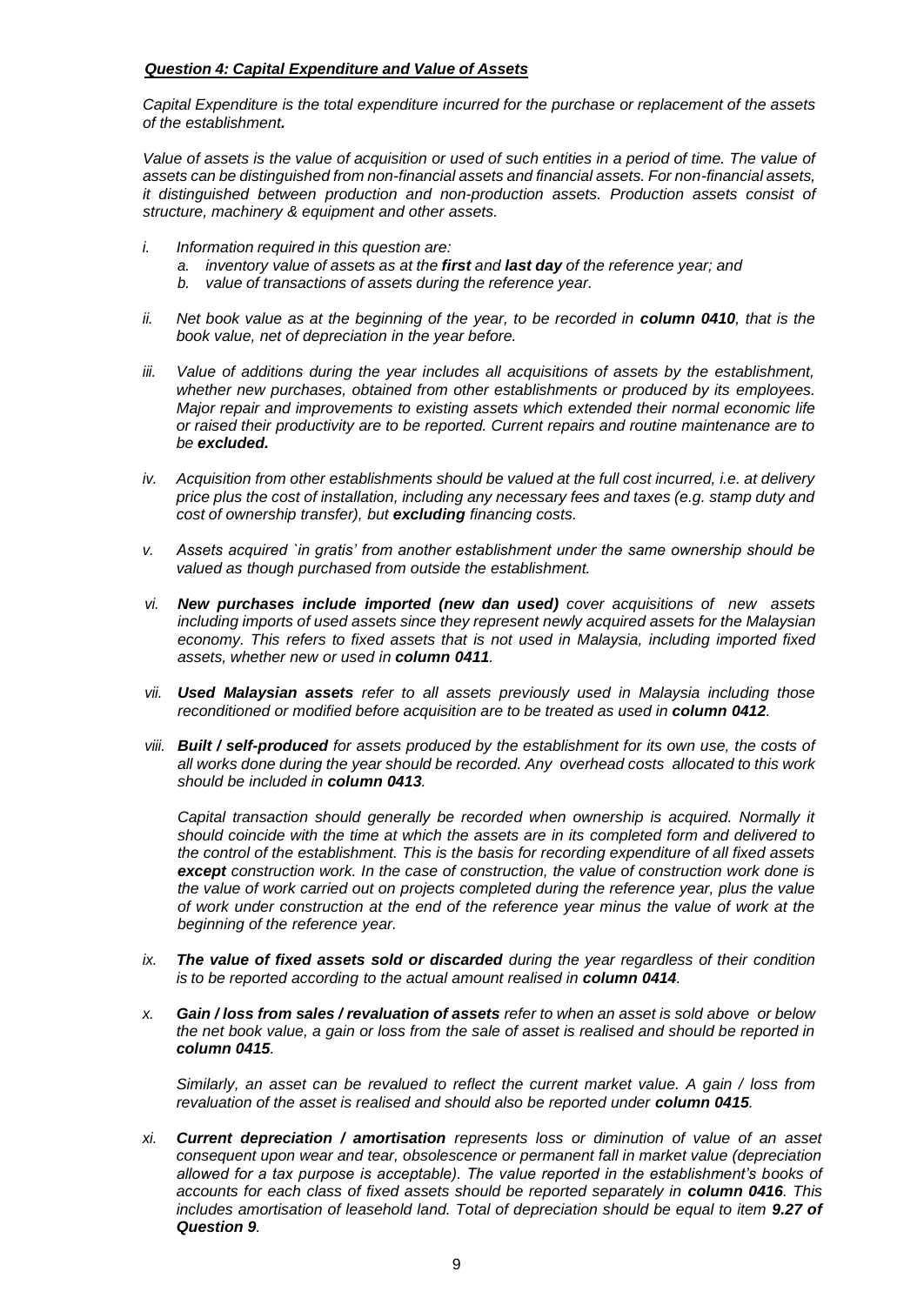- *xii. The closing net book value of reference year in column 0417 =*
	- *+ the opening net book value*
	- *+ value of assets acquired*
	-
	- *assets sold or discarded +/- gain / loss from sales / revaluation of assets*
		- *current depreciation*
- *xiii. The amount paid for the use of any assets taken on lease or rent is to be reported in column 0418.*

#### *The types of assets are defined as follows: -*

#### *4.1 Fixed assets*

*Fixed assets cover assets (land, buildings, transport equipment, information and communications technology, machinery and equipment etc.), new or used, which have a productive life of more than one year and are intended to be used by the establishment.*

#### *4.1.1 Land*

*Includes the value of sites without taking into account on land improvements and structures. (e.g. reclaimed land and coastal land reclaimed to create a land)*

# *4.1.2 Buildings and other construction:*

*(a) Residential consists entirely or primarily of dwellings.*

- *(b) Non-residential buildings for industrial, commercial or public use e.g. factories, Warehouses, office buildings, stores, restaurants, garage, shops, hospitals, school,etc.*
- *(c) Other construction work includes building or renovation of roads, railroads, sewers, bridges, harbours, car parks, pipelines, etc.*

#### *4.1.3 Land improvement*

*Includes all value of work done on clearing, preparing construction sites and landscaping but excludes the value of land before improvement. It also includes outlays on land reclamation and land clearance irrespective of whether it represents an addition to total land availability or not. For example, irrigation and flood control projects, dams and dykes which are part of these projects, clearance and forestation to timber tracts and forests.*

#### *4.1.4 Transport equipment*

*Refers to equipment used for the conveyance of goods and / or persons for business purpose.*

#### *4.1.5 Information and communications technology*

#### *(a) Computer hardware*

*Refers to all computer hardware used for processing, storing and transmitting data and information related to computer system.*

#### *(b) Computer software*

*Refers to software used in operating the computer programme and database whether it is self-produced, custom-made as well as ready-made (noncustomised).*

#### *(c) Telecommunications equipments*

*Refers to mobile phones, personal digital assistants (PDAs), satellite dishes, audio-visual equipments (e.g. radio, television) and other television / radio transmitters and receivers.*

#### *4.1.6 Machinery and equipment*

#### *(a) Main machinery and equipment*

*Includes power generating machinery, office machinery and equipment, metal*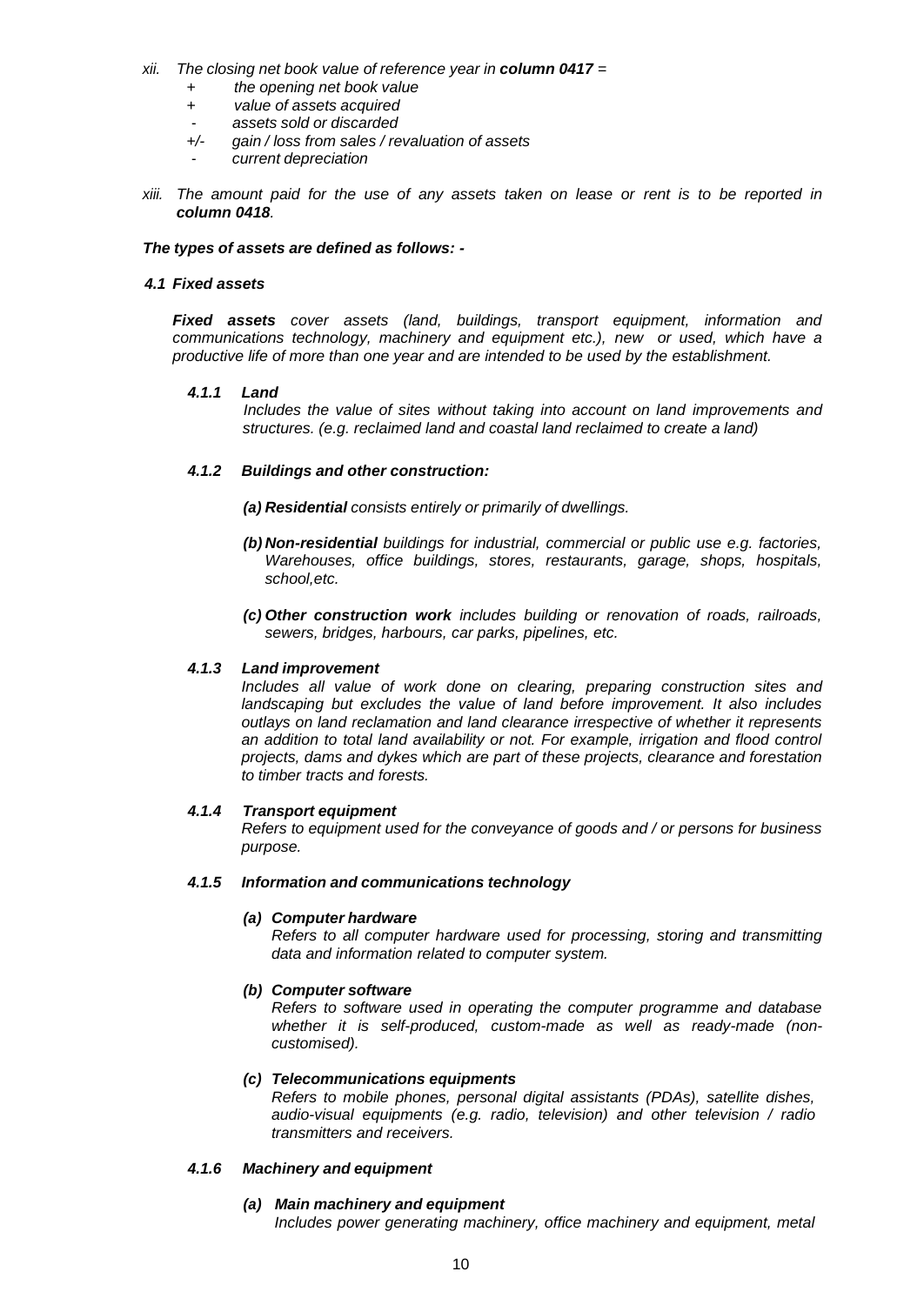*working machinery, construction and other industrial machinery, cranes, fork-lift equipment etc., durable containers, equipment and instruments used by professionals and any other machinery and equipment including major repair and improvement to these types of machinery and equipment.*

# *(b) Drone*

*A drone is an Unmanned Aerial Vehicle (UAV) or equipment that moves in the air without carrying humans in it.*

# *(i) Small unmanned aircraft system*

*Unmanned aircraft system, other than a balloon or a kite, having a mass of not more than 20 kilograms without its fuel but including any articles or equipment installed in or attached to the aircraft at the commencement of its flight.*

# *(ii) Small unmanned surveillance aircraft*

*A small unmanned aircraft which is equipped to undertake any form of surveillance or data acquisition.*

# *(iii) Unmanned aircraft system of more than 20kg*

# *4.1.7 Furniture and fittings*

*Covers all items required to furnish and equip a building, e.g. chairs, tables, carpeting etc.*

*4.2 Other assets refer to intangible assets that includes patent and goodwill.*

- *4.2.1 Patent refers to exclusive right to manufacture a mechanical invention which runs for numbers of years. Patent is valued at cost.*
- *4.2.2 Goodwill arises from the good reputation of a company and the customer's loyalty it has gained. When a business is purchased for a price in excess of the value of its net assets, then the excess presumably is for goodwill.*

#### *4.2.3 Work in progress*

*Refers to assets (e.g. building, machinery dan equipment etc.) partially completed and has yet to be capitalised. For example, if a company is constructing an asset such as building to be used in production, and the asset is only partially completed, the amount spent would be recorded as work in progress.*

#### *4.3 Others*

*This item covers assets / capital expenditure, if any, that are unable to classify above e.g. jewellery, antiques and arts. Exclude all financial assets such as cash, debtors and stocks (share).*

#### *4.4 Total*

*Please total up 4.1.1 to 4.3.*

#### *4.5 Work in progress (detailed)*

*Specify the current expenditure of work in progress for the reference period by the type of assets i.e. residential, non-residential, other construction, machinery and equipment and others.*

#### *Question 5: Number of Persons Engaged and Salaries dan Wages*

### *A. General definitions*

*This question is divided into FIVE parts. Please complete your employees' particulars as the following definitions:*

- *i. Question 5A (Number of Person Engaged [Male])*
- *ii. Question 5B (Number of Person Engaged [Female])*
- *iii. Question 5C (Salaries & Wages [Male])*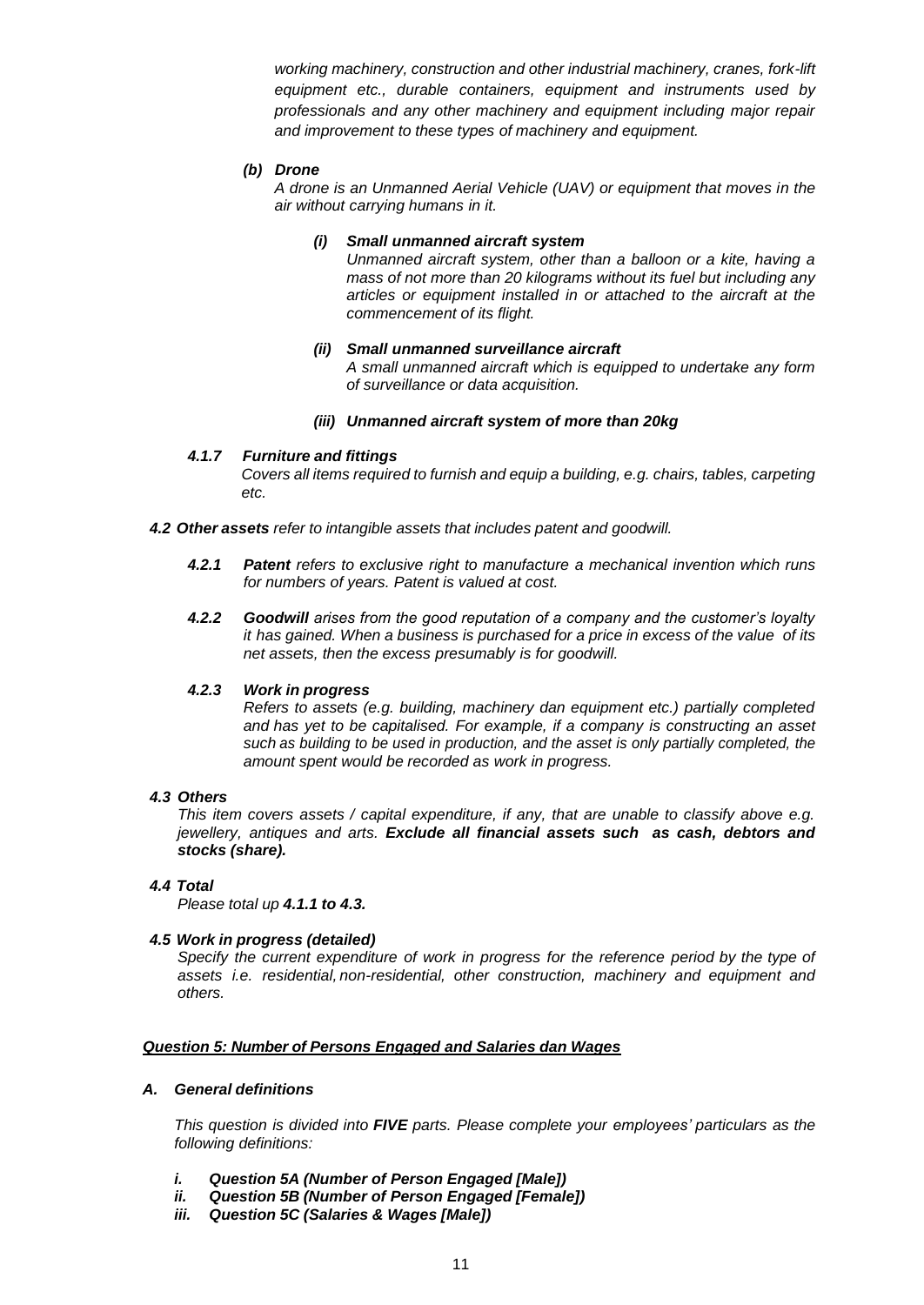- *iv. Question 5D (Salaries & Wages [Female])*
- *v. Question 5E (Number of Non-Malaysian Citizen Employed Persons by Country of Origin and Length of Service in Malaysia)*

# *Question 5A and 5B (NUMBER OF PERSONS ENGAGED)*

### *1. Number of persons engaged (columns 0520, 0506, 0523 and 0515)*

*Please report all persons engaged in this establishment by category of workers, citizenship and ethnic group from columns 0520 dan 0506 (Male) and 0523 dan 0515 (Female) during December 2021 or the last pay period in the reference year. The number of persons reported should include persons on short-term leave such as sick leave or vacation leave. Directors of incorporated enterprises who are paid solely for their attendance at Board of Directors' meetings, persons on indefinite leave, military leave or on pension are excluded.*

- *2. The number of non-Malaysia citizen by category of the length of services in Malaysia (columns 0521, 0522, 0524 dan 0525).*
- *3. Number of persons engaged provided by other establishment during December 2021 (columns 0509 and 0518) Refers to the number of persons employed in this establishment, but salaries and wages paid by establishment that supply the workers. Payment for the salaries dan wages to that establishment need to be reported in Question 9.33 on page 25.*

### *Question 5C and 5D (SALARIES AND WAGES PAID)*

#### *Annual salaries dan wages (column 0508 and 0517)*

*Please report all payments (salaries, wages, bonuses, commissions, overtime pay and cash allowances including cost of living, housing, transportation, food, traveling etc.) made throughout the reference year to all paid employees in each category and citizenship from columns 0526 dan* 0527 (Male) and 0528 dan 0529 (Female). For all directly employed workers, report the total *payments made before deductions for income tax and employees' contributions to Employees' Provident Fund (EPF) / Social Security Organisation (SOCSO) / other provident / superannuating funds. The employer's contributions to such funds as mentioned above should be excluded.*

# *Question 5E (NUMBER OF NON-MALAYSIAN CITIZEN PERSONS BY COUNTRY OF ORIGIN AND LENGTH OF SERVICE IN MALAYSIA)*

#### *The country of origin and length of service of employee*

*The country of origin of an employee refers to the country in which an employee was born and a place of life that is different from the country of employment now. Length of service refers to the amount of time an employee has served in Malaysia, not limited to the establishment currently working.*

#### *B. Definitions of category of workers / occupation*

#### *5.1 Working proprietor and active business partner*

*Include all individual proprietors and partners (part-time or full-time) who are actively engaged in the work of the establishment. Sleeping partners and inactive members of proprietor's family are excluded, unless they participate in the control and management of the business. This category is not applicable to limited companies or public corporations, the ownership of which is represented by equity shares.*

#### *5.2 Unpaid family workers*

*Include all family members (full-time or part-time) of any of the owners of the establishment who during the specified period worked a minimum of one-third of the normal working time but did not receive any payment, neither in cash nor in kind for the work done. These workers definitely received food, shelter and other support as part of the household of the owner whether they work in the establishment or not.*

*However, if regular salaries and allowances are received by family workers and they contribute to EPF or other superannuating funds, they should be considered as paid employees, thus it has to be reported in Question 5A and 5B, item 5.3 and 5.4 in accordance with whether they are full-time or part-time workers as defined above.*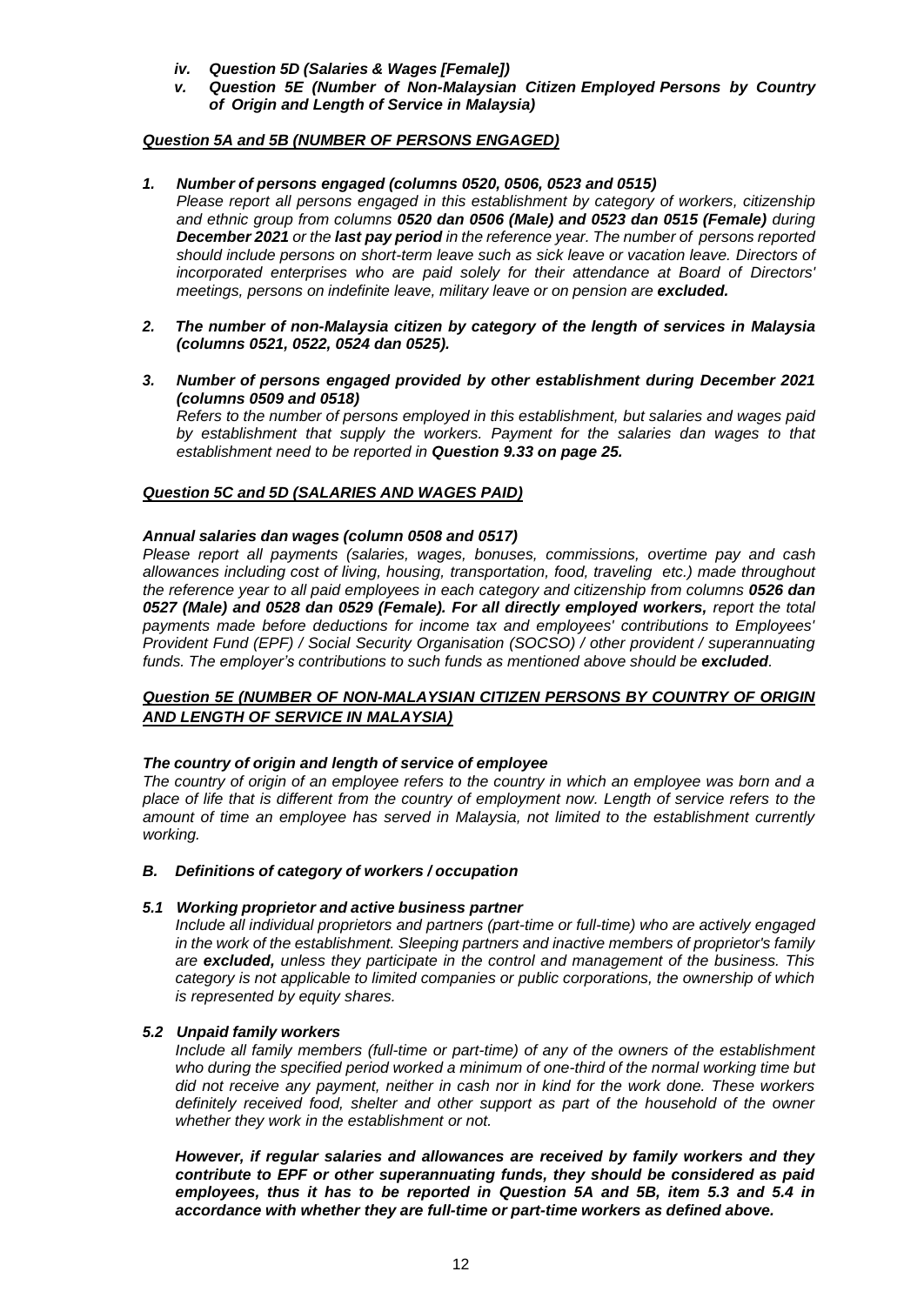*This category of unpaid family workers is not applicable to limited companies or public corporations, the ownership of which is represented by equity shares.*

### *5.3 Paid employees (full-time)*

*Full-time workers refer to all those who normally work for at least 6 hours a day or 20 days a month. Persons working away from the establishment whose pay and services are under the control of the establishment such as sales representatives, engineering representatives, maintenance and repair personnel, if any, are to be included. Also included among the employees are paid managers and working directors of incorporated enterprises, except when paid solely for their attendance at Board of Directors' Meetings. All such employees are to be reported according to category of workers as defined below:*

### *5.3.1 Managers*

*Managers are those who plan, analyse, formulate, direct and advise on government policies, or carry out similar task on behalf of special interest organisations; or plan organise, lead, control and coordinate the policies and activities of an enterprise, organisation, department or internal section. Example of occupation in this category is company manager.*

# *5.3.2 Professionals*

*Professionals are those who conduct, analysis and research, and develop concept theory method of operation. Increase the existing stock of knowledge, apply scientific or artistic concepts and theories, teach about the foregoing in a systematic manner, or engage in any combination of these three activities.*

# *(a) Professionals (Except Researcher)*

*Other professionals except Researcher. Example of occupations in this category are engineer, administrative executives, lawyer and accountant*

# *(b) Researcher*

*Specifically refers to the Researcher Position. Researcher conducts research, improve materials and industrial products and processes or develop concepts, theories and operational methods, and apply scientific knowledge based on the investigation of systematic and organised.*

*For example, a person holding the post of an engineer and carries out research job is not classified as a researcher.*

# *5.3.3 Technicians and Associate Professionals*

*Technicians and Associate Professionals perform technical and related tasks connected with research and the application of scientific or artistic concepts and operational methods, and government or business regulations. Most occupations in this major group require tertiary education. Example of occupations in this category are motor vehicle technicians.*

# *5.3.4 Clerical Support Workers*

*Clerical Support Workers performs tasks, record, organise, store and retrieve related information and perform clerical duties especially in connection with administrative operations, handling of money, travel arrangements and requests for information and appointments. Example of occupations in this category are clerks, book keepers, typists, stenographers, receptionists, secretaries and storekeepers.*

#### *5.3.5 Service and Sales Workers*

*Service and Sales Workers are those who provide personal services related to travel, housekeeping, catering, personal care, or protection against fire and unlawful acts, or demonstrate and sell goods in wholesale or retail shops and similar establishments, as well as at stalls and markets. Example of occupations in this category are cashiers, stalls and market sales person, shop sales assistant, tickets clerk and security guards.*

#### *5.3.6 Craft and Related Trades Workers*

*Craft and Related Trades Workers are those who apply their specific knowledge and skills in the fields of mining and construction, metal forming and erect metal structures, make, fit, maintain and repair machinery, equipment or tools, carry out printing work as well as produce or process foodstuffs, textiles, or wooden, metal and other articles including handicraft goods. Example of occupations in this category are house builder,*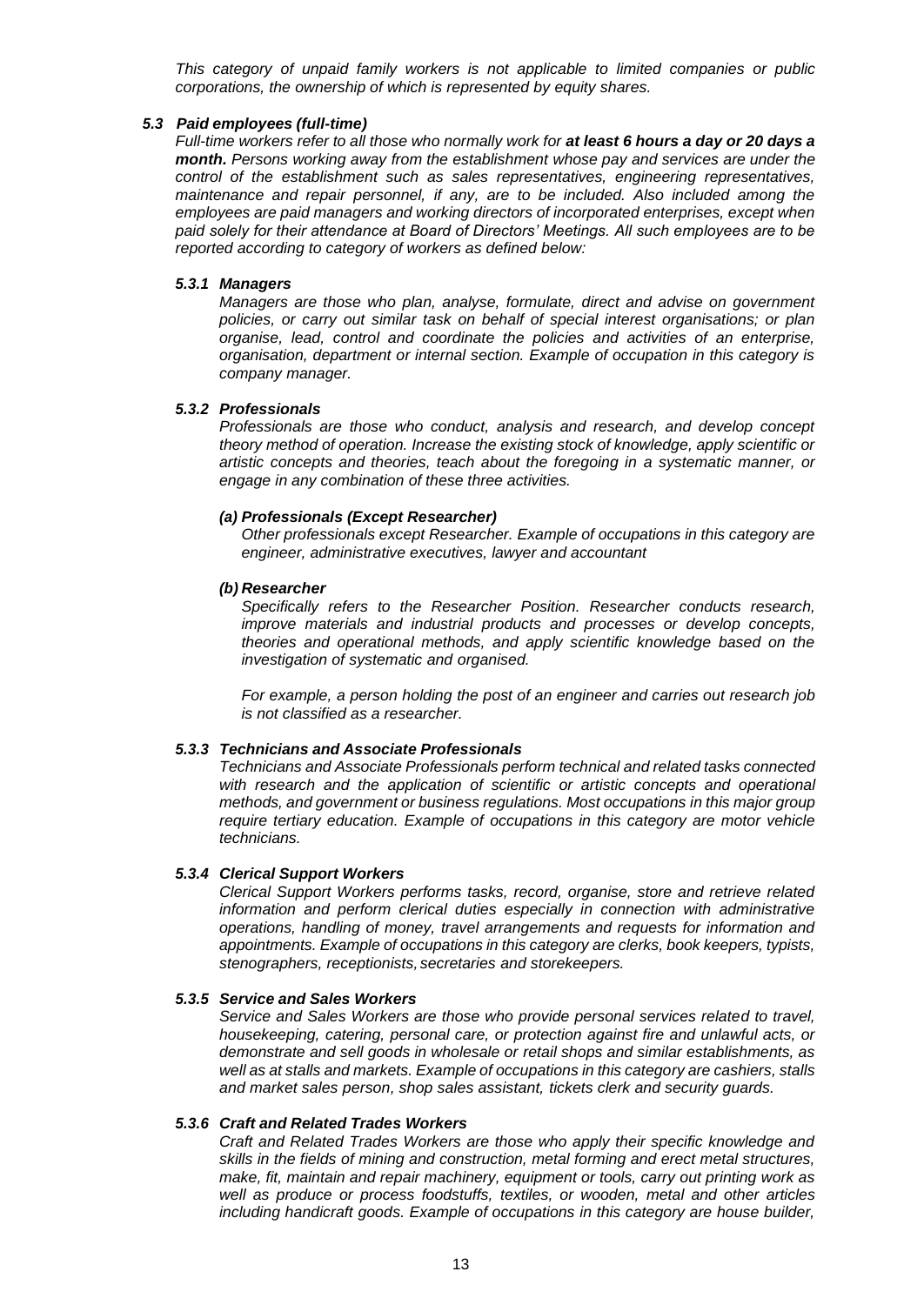*carpenter and mechanics.*

# *5.3.7 Plant and Machine Operators and Assemblers*

*Plant and Machine Operators and Assemblers are those who operate and monitor industrial and agricultural machinery and equipment, drive and operate trains, motor vehicles and mobile machinery and equipment, or assemble product component parts according to strict specifications and procedures.*

*The work mainly calls for experience with and an understanding of industrial and agricultural machinery and equipment as well as an ability to cope with machine-paced operations and to adapt to technological innovations. Example of occupations in this category is plant operator.*

# *5.3.8 Elementary Workers*

*Elementary occupations are those who perform simple routine and non-systematic tasks which mainly require the use of handheld tools or with the assistance of simple machines, and in some cases considerable physical effort. Example of occupations in this category are general workers, cleaners, dispatch rider and agricultural, forestry, livestock and fishery labourer.*

# *5.3.9 Total paid employees (full-time)*

*Please total up item 5.3.1 to 5.3.8.*

# *5.4 Paid Employees (part-time)*

*Refer to those who worked less than 6 hours a day and / or less than 20 days a month and received pay.*

# *5.5 Total*

*Please total up item 5.1, 5.2, 5.3.9 and 5.4.*

# *Question 6: Number of Persons Engaged by Qualification*

*The report of the number of persons engaged by qualifications are classified to the Academic and Technical / Skills divided into 7 major groups:*

#### *6.1 Postgraduate*

*Refers to master's degree and Doctor of Philosophy (PhD) holders from institutions of higher learning (local / overseas).*

#### *6.2 Bachelor / Advanced Diploma or equivalent*

#### *(a) Academic*

*Refer to first degree from institutions of higher learning (local or overseas). Advance diploma or professional qualifications which are deemed to be at par or higher than first degree are also to be included, such as ACCA, CIMA (accounting), LLB (law) ICSA (secretarial) etc.*

# *(b) Technical*

*Refers to the first degree specialised in technology (Technical and Skills) from the Malaysian Technical University Network (MTUN) of Universiti Malaysia Perlis (UniMAP), Universiti Malaysia Melaka (UTEM), Universiti Tun Hussein Onn Malaysia (UTHM) and Universiti Malaysia Pahang (UMP).*

# *6.3 Diploma*

# *(a) Academic*

*Refer to certificate and diploma or equivalent certificate obtained from universities, colleges, polytechnics, recognised bodies or equivalent. The duration of study to obtain a diploma or certificate is at least two years.*

# *(b) Technical and Vocational (TVET)*

*Refers to diploma from institutions of higher learning, polytechnics or colleges (local / overseas), which are not recognised as a degree specialising in Technical and Vocational Education and Training (TVET). For Example, Malaysian Skills Diploma*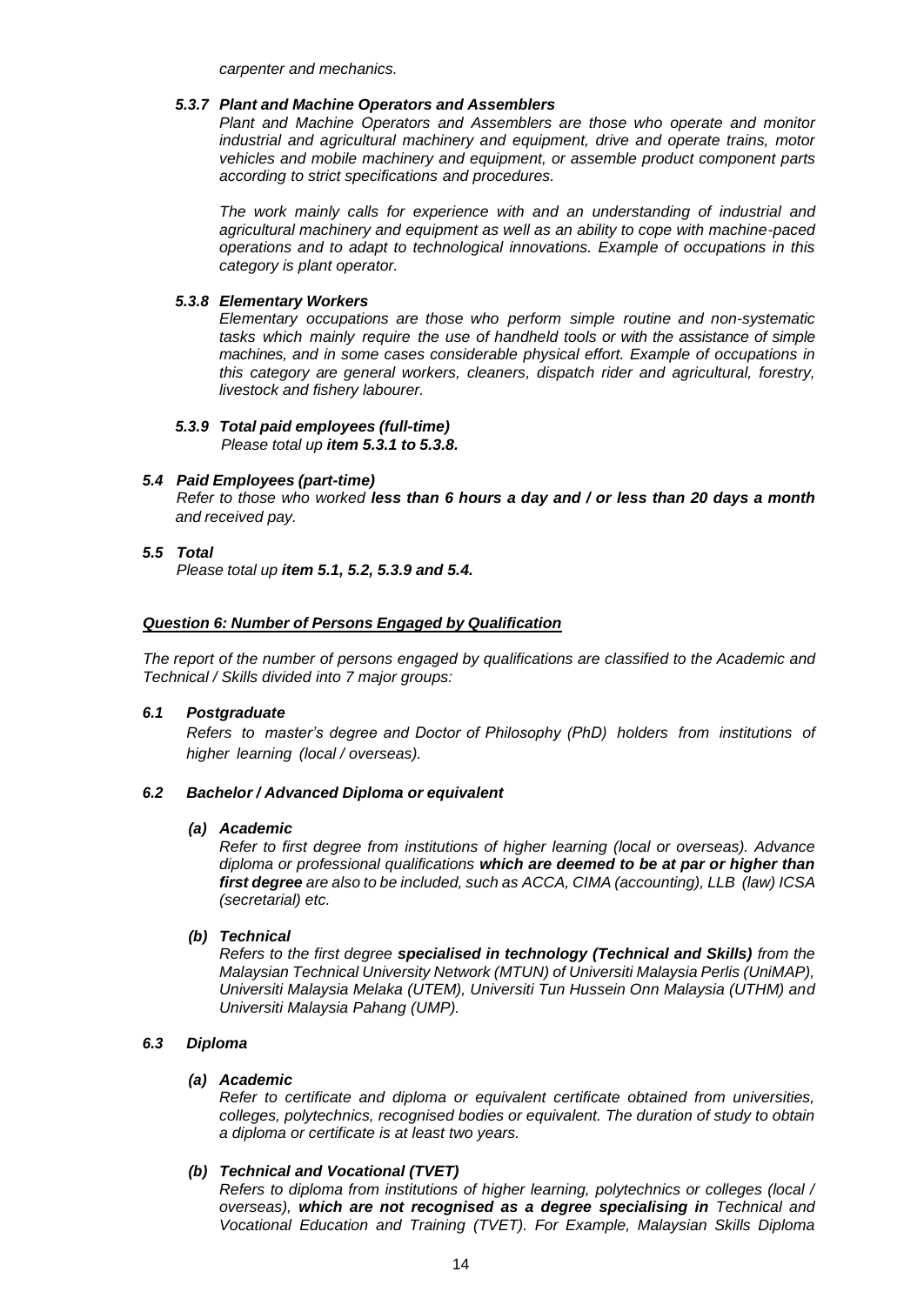*(DKM) and Malaysian Advance Skills Diploma (DLKM) certified by Department Skills Developments, Ministry of Human Resource.*

# *6.4 STPM or equivalent*

*Refers to STPM / STP / HSC / GCE 'A' Level qualifications or passed the matriculation examination conducted by any recognised university or college.*

# *6.5 Certificate*

# *(a) Academic*

*Refers to the certificate obtained from community colleges, polytechnics and private college which are academics oriented.*

# *(b) Skills Certificate (TVET)*

# *(i) Malaysian Skills Certificate Level 3*

*Refers to qualification of certificate that are certified by the Department of Skills Development, Ministry of Human Resource. Competent to perform various work activities. Have a responsibility and in addition to control and guide the others. Recognised as a Skilled Workers.*

# *(ii) Malaysian Skills Certificate Level 1 & 2*

*Refers to qualification of certificate that are certified by the Department of Skills Development, Ministry of Human Resource. Recognised as the Semi-Skilled Workers.*

# *(iii) Other Skills Certificate*

*Refers to qualification of certificate obtained from the by Community Colleges, Polytechnics, Industrial Training Institute, National Youth Skills Institute, and private college specialising in Technical Vocational Education and Training (TVET).*

# *6.6 SPM / SPM(V) or equivalent*

*Refers to SPM / SPM(V) / MCE qualifications or equivalent examinations such as GCE 'O' Level.*

# *6.7 Below SPM / SPM(V) qualification*

*Refers to qualifications such as PMR / SRP / LCE, completed primary school or below.*

#### *6.8 Total*

*Please total up 6.1 to 6.7.*

*This total must be equal to the corresponding figures reported in Question 5A (Male) and 5B (Female) excluding total persons provided by other establishment.*

#### *Question 7: Man-Hours Worked During the Reference Year*

# *7.1 Number of workers per shift Refers to number of workers per shift.*

- *7.2 Number of days worked during the reference year. Refers to the actual number of days which the establishment normally operated during the reference year.*
- *7.3 Number of hours worked in a shift Refers to the total hours of worked per shift.*
- *7.4 Total man-hours worked Refers to 7.1 x 7.2 x 7.3.*
- *7.5 Total overtime man-hours worked during the reference year Refers to the total number of man-hours worked outside the normal working hours of the establishment.*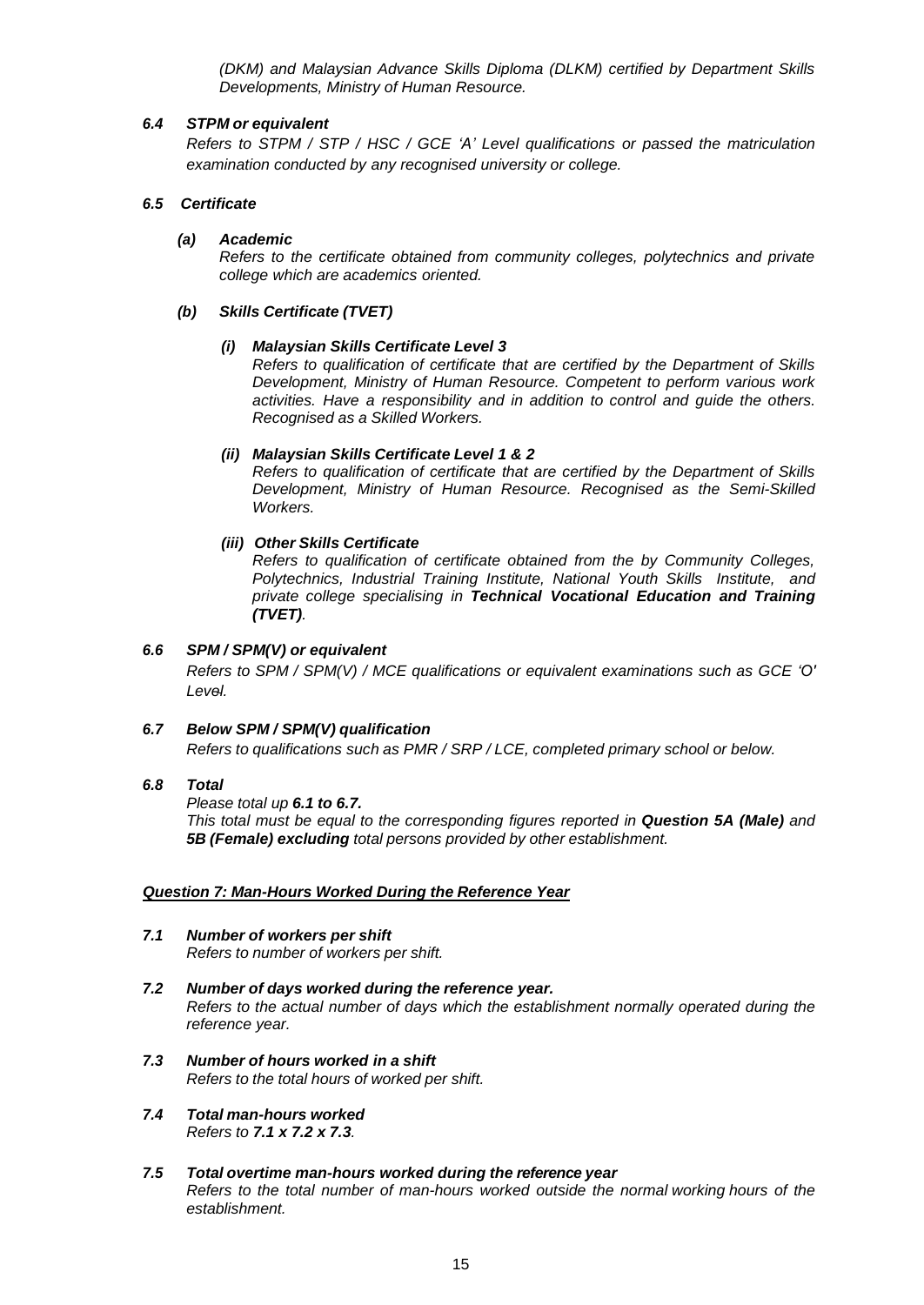# *7.6 Total man-hours worked during the reference year Refers to the total 7.4 and 7.5.*

# *7.7 Overtime paid during the reference year*

*Refers to the total wages paid for the work performed outside the normal working hours of the establishment.*

# *Question 8: Turnover / Income*

*The data reported for this Question should be based on the Profit dan Loss Account / Financial Statement and other supporting documents for the reference year 2021. Please provide best estimates if the account is not finalised or not available.*

# *8.1 Sales of goods*

*Please report the receipts from sales of goods of your establishment.*

- *8.1.1 Refers to percentage of exports based on total value of sales during the reference year.*
- *8.1.2 Refers to the percentage of exports for halal products based on the total sales value in the reference year. The term halal is as defined in the Trade Descriptions (Use of the term "Halal") Order 1975 and the reported sales of halal products must have recognition from JAKIM, JAIN or MAIN.*

# *8.2 Sales of motor vehicles*

*Please report the receipts from sales of motor vehicles of your establishment*

#### *8.3 Sales of spare parts and accessories*

*Please report the receipts from sales of spare parts and accessories of your establishment.*

# *8.4 Sales of petrol and gas*

*Please report the receipts from sales of petrol and gas of your establishment.*

#### *8.5 Income from repair, installation and maintenance services*

*Refers to total income received by the establishment from repair, installation and maintenance services*

#### *8.6 Commissions, brokerage and fees received*

*Refer to income of commissions and fees received for selling goods / services on behalf of other establishments.*

# *8.7 Income from management services*

*Refers to value of income received by the establishment from professional services such as accounting, management, engineering etc.*

*8.8 Royalties, copyrights, licensing and franchise fees Refers to income received from royalties, copyrights, licensing and franchise fees received.*

#### *8.9 Service charges received*

*The service charges are being charged to the customer. For example, furniture shop imposed payment for furniture fittings.*

# *8.10 Rental income received from:*

*Refers to:*

#### *(a) Land*

*Refers to income received for land use based on rent or lease.*

# *(b) Residential building*

*Refers to income received as a rental from this establishment's residential building / premises to another establishment.*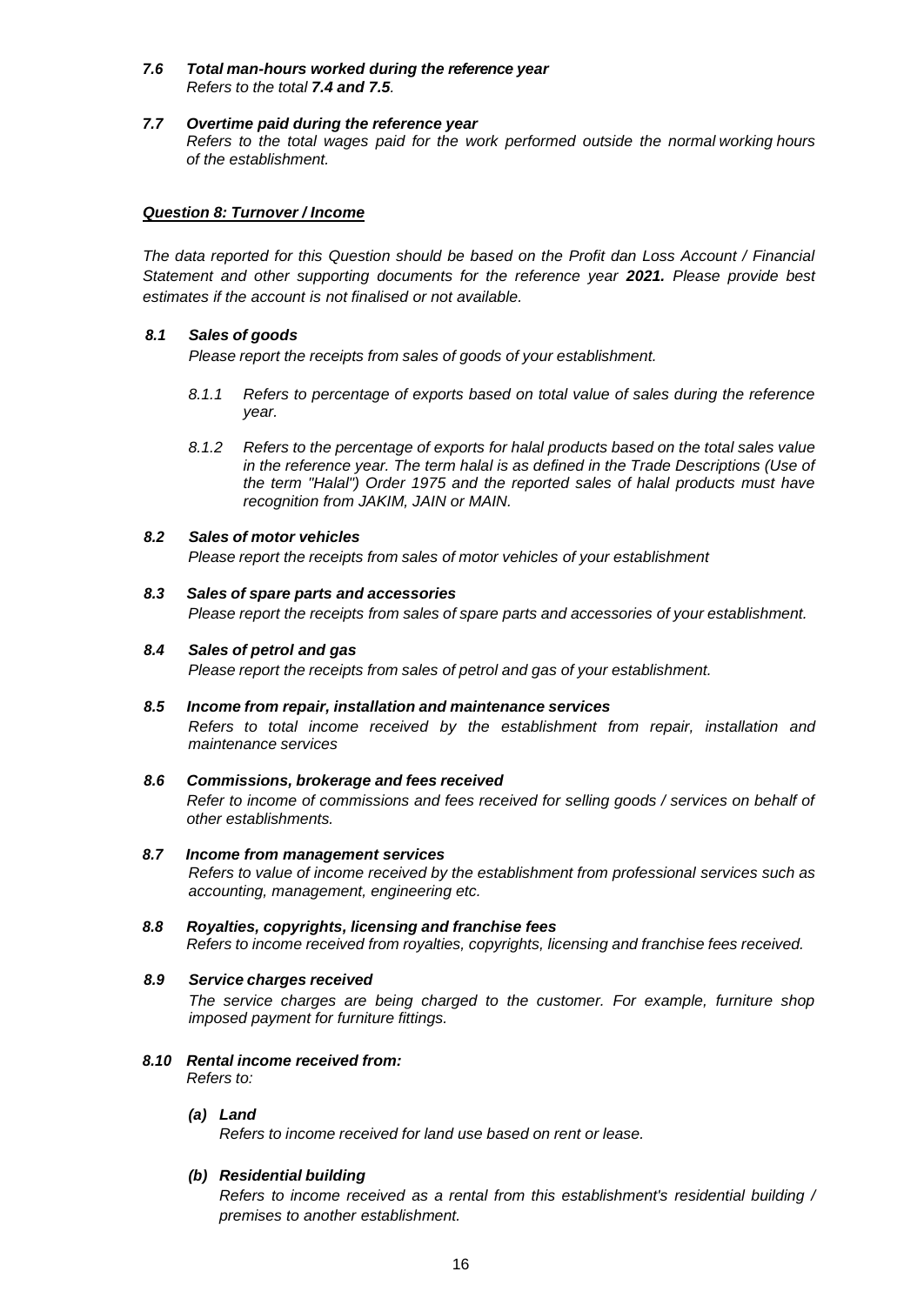# *(c) Non-residential building*

*Refers to income received as a rental from this establishment's non-residential building /premises to other establishments.*

### *(d) Transport equipment*

*Income from renting transport without its operator.*

# *(e) Machinery and equipment*

*Refers to all income received as a rental from machinery and equipment.*

#### *(f) Furniture and fittings Income received from renting furniture.*

# *(g) Others*

*The rental income other than those mentioned above.*

# *8.11 Non-operating income*

*Refers to*

### *(a) Subsidies*

# *(i) Subsidies on salaries and wages*

*Income derived from subsidies on salaries and wages received either from the Government, Statutory Bodies, Non-Governmental Organizations or corporate sponsorships.*

# *(ii) Subsidies on products*

*Income derived from subsidies on products received either from the Government, Statutory Bodies, Non-Governmental Organizations or corporate sponsorships.*

#### *(iii) Subsidies on production*

*Income derived from subsidies on withdrawals received either from the Government, Statutory Bodies, Non-Governmental Organizations or corporate sponsorships.*

# *(b) Claims and compensation received*

*Income derived from claims and compensation received*

# *(c) Bad debts written-off*

*Income derived from bad debts recovered*

#### *(d) Income from interest*

*Income derived from income from interest*

- *(e) Income from dividend Income derived from income from dividend*
- *(f) Gain from sales / revaluation of assets Income derived from gain from sales / revaluation of assets*

### *(g) Gain from foreign exchange / financial assets Income derived from gain from foreign exchange / financial assets*

*(h) Remittances, gifts or grant received Income derived from remittances, gifts or grant received from the Government, Statutory Bodies, Non-Governmental Organizations or corporate sponsorships.*

#### *(i) Others non-operating income*

#### *8.12 Others operating income Please specify income earned from other than those mentioned above, if any.*

# *8.13 Income from e-sports activity*

*Please indicate if this establishment have income from e-sports activities. If 'Yes', please state the total income in this e-sports activity.*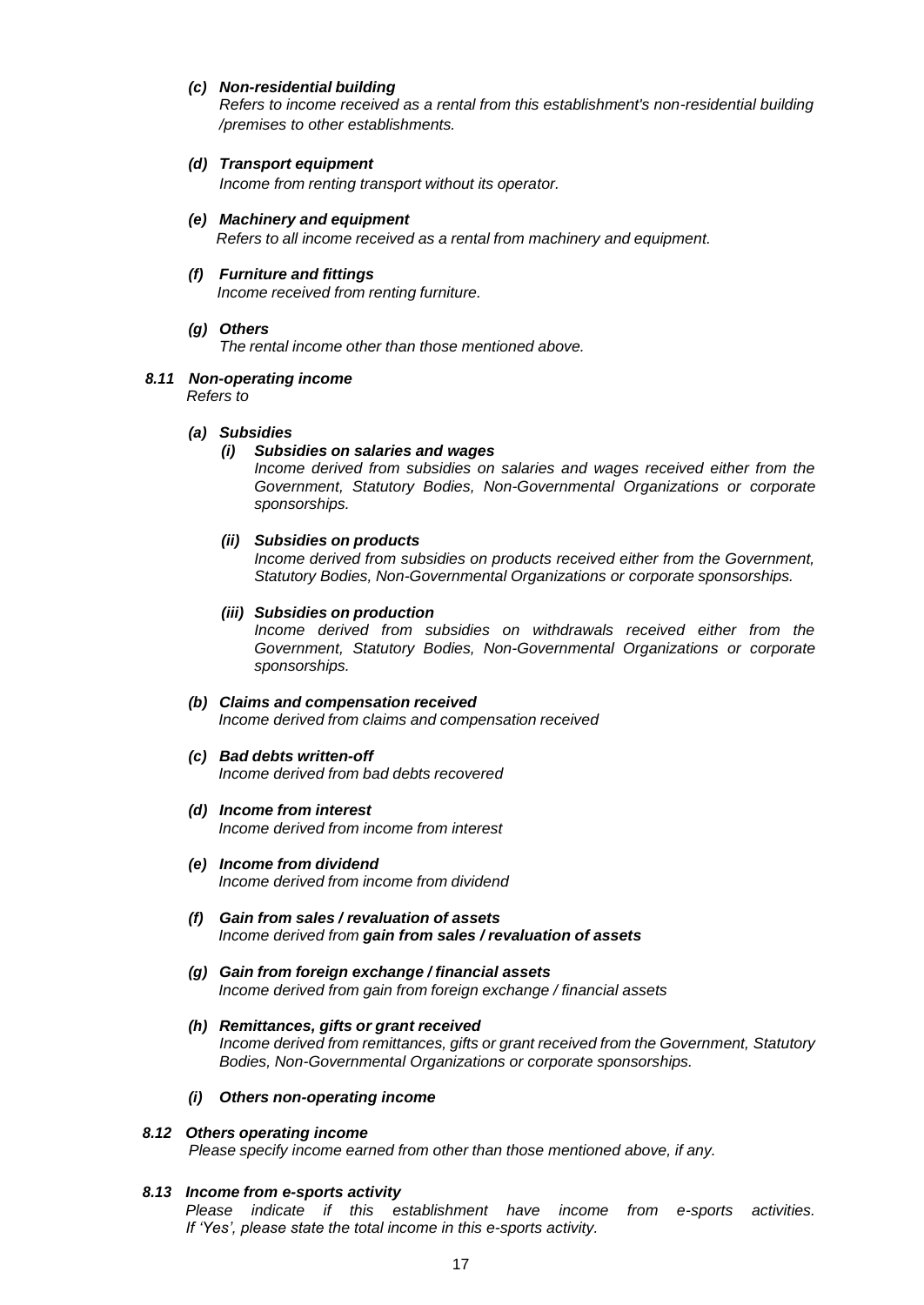*Electronic sports (also known as e-sports) is a form of competition using video games. Esports often takes the form of organised, multiplayer video game competitions, particularly between professional players, either individually or as teams. Unlike traditional sports like football and badminton, e-sports players are competing virtually via gaming platforms such as personal computer, console, and mobile instead.*

#### *8.14 Total income*

*Please total up item 8.1 to 8.13.*

### *8.15 Capital transfers received*

*Refers to a transaction in which one institutional unit transfers a financial asset or fixed asset to another unit without receiving any goods, services or assets.*

*8.16 Grand Total Please total up item 8.14 to 8.15.*

# *Question 9: Expenditure*

*The data reported for this Question should be based on the Profit dan Loss Account / Financial Statement and other supporting documents for reference year 2021. Please provide the best estimates if the account is not ready or finalized.*

# *9.1 Cost of goods sold (goods / materials purchased for resale without undergoing further processing)*

*Report the cost of goods sold in the same condition as purchased without undergoing further processing according to whether the resale was at wholesale or retail.*

# *9.2 Cost of repairs, installation and maintenance*

*It refers to the total cost of repairs and maintenance work done by your establishment's*

### *9.3 Value of other supplies consumed*

*Refer to the total cost of packing materials, storage of essential items, materials for repairs and maintenance and others.*

#### *(a) Packing materials and containers*

*Refers to expenditure on packing materials and containers used during the reference year.*

#### *(b) Materials for repair and maintenance*

*Refers to the value paid for material used for repairs and maintenance carried out for other establishment*

- *(c) Stationery and office supplies Refers to expenditure for stationery and office supplies consumed.*
- *(d) Other*
- *9.4 Cost of printing*

*Refers to payment for printing services provided by other establishments such as poster, label, tickets etc.*

#### *9.5 Water purchased*

*Refers to charges for water consumption. If the charges for electricity and water consumed are combined together in the account, please provide an estimate for water consumed.*

### *9.6 Electricity purchased*

*Refers to charges for electricity consumed. If the charges for water and electricity purchased are combined together in the account, please provide an estimate for electricity consumed.*

### *9.7 Fuels, lubricants and gas*

*Refers to the purchase of fuels (example diesel oil, petrol, furnace oil, fuel oil), lubricants (example lubricating oil, grease) and gas (example liquefied petroleum gas, natural gas,*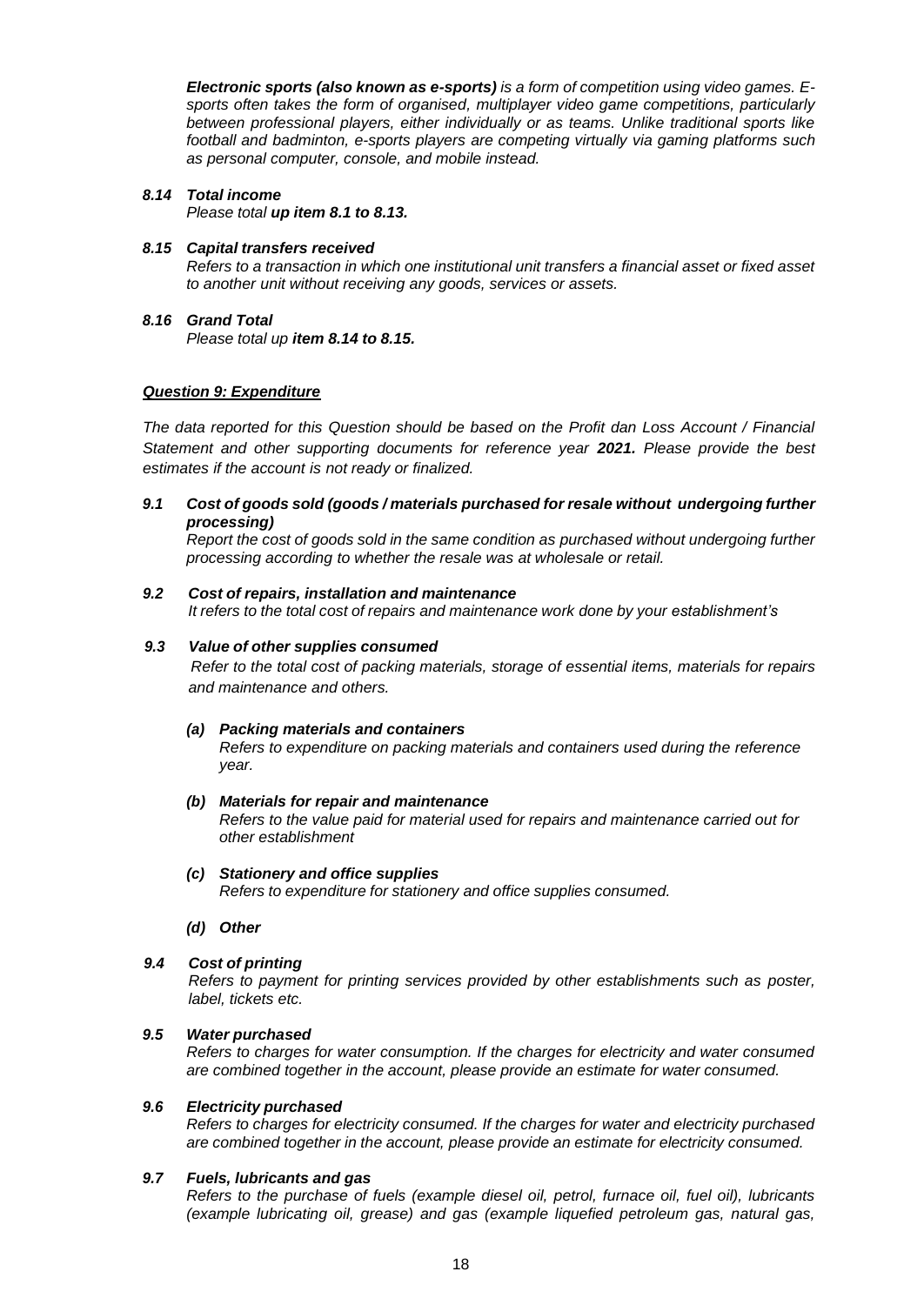*natural gas for vehicle) consumed.*

*9.8 Payments for current repairs and maintenance work done by others on this establishment's fixed assets Refers to the total of repairs and routine maintenance work done by others on the establishment's fixed assets such as buildings, transport equipment, machinery, furniture & fittings and computer. However, major repairs of capital in nature should be reported in column (0413) in Question 4 as capital expenditure and value of assets.*

### *9.9 Advertising and promotion*

*Refers to payments for advertisement or promotion of goods, services and name of your company or business through media such as newspaper, television, radio, internet or other media, whether locally or overseas.*

*9.10 Payment for data processing and other services related to information technology Refers to payment for services related to data processing and tabulation (data capture and data transfer from various medium)*

# *9.11 Telecommunication fees (e.g. telephone, internet etc.)*

*Refers to fees for telecommunication services encompass telephone, telegram, cable broadcasting, satellite, electronic mail and internet.*

*9.12 Commission and agency fees Refers to commission and fees paid to other establishments or individuals or agents for selling goods or providing services on behalf of the establishment.*

#### *9.13 Purchase of transport services*

*Refer to expenditure for transport services with driver.*

*9.14 Travelling expenses (include both local and overseas travelling, petrol / diesel bills and parking fees for own vehicles)*

*Refers to expenses incurred by the establishment for performing official duties outside the office such as travelling, lodging, food, petrol / diesel bills, parking fees and other related expenses.*

### *9.15 Postage (include courier services)*

*Refers to charges for postal services encompass the pick-up, transport and delivery of letters, newspaper, periodicals magazines and other printed matters, and parcels. Also included are mail box rental services.*

#### *9.16 Accounting, secretarial and audit fees*

*Refers to fees of accounting, auditing, tax related and secretarial duties services performed by accounting, secretarial and audit establishments.*

#### *9.17 Legal fees*

*Refers to fees for legal services.*

#### *9.18 Management fees*

*Refers to fees for management services provided by other establishments or individuals for planning management, organisation and cost projecting and human resource.*

#### *9.19 Entertainment expenses*

*Refers to expenses for the entertainment of business clients by the establishment.*

#### *9.20 Bank charges*

*Refers to bank charges for financial services provided by financial institution (e.g. payments for cheque books, bank drafts, letters of credit, bankers' acceptance and commissions and fees related to transactions in securities).*

*9.21 Insurance premium on building, machinery, transport equipment and goods Refers to insurance premium paid by this establishment on building, machinery and equipment, transport equipment and goods (excluding workers compensation insurance).*

#### *9.22 Interest paid*

*Refers to annual interest paid on loans taken by this establishment from financial institutions.*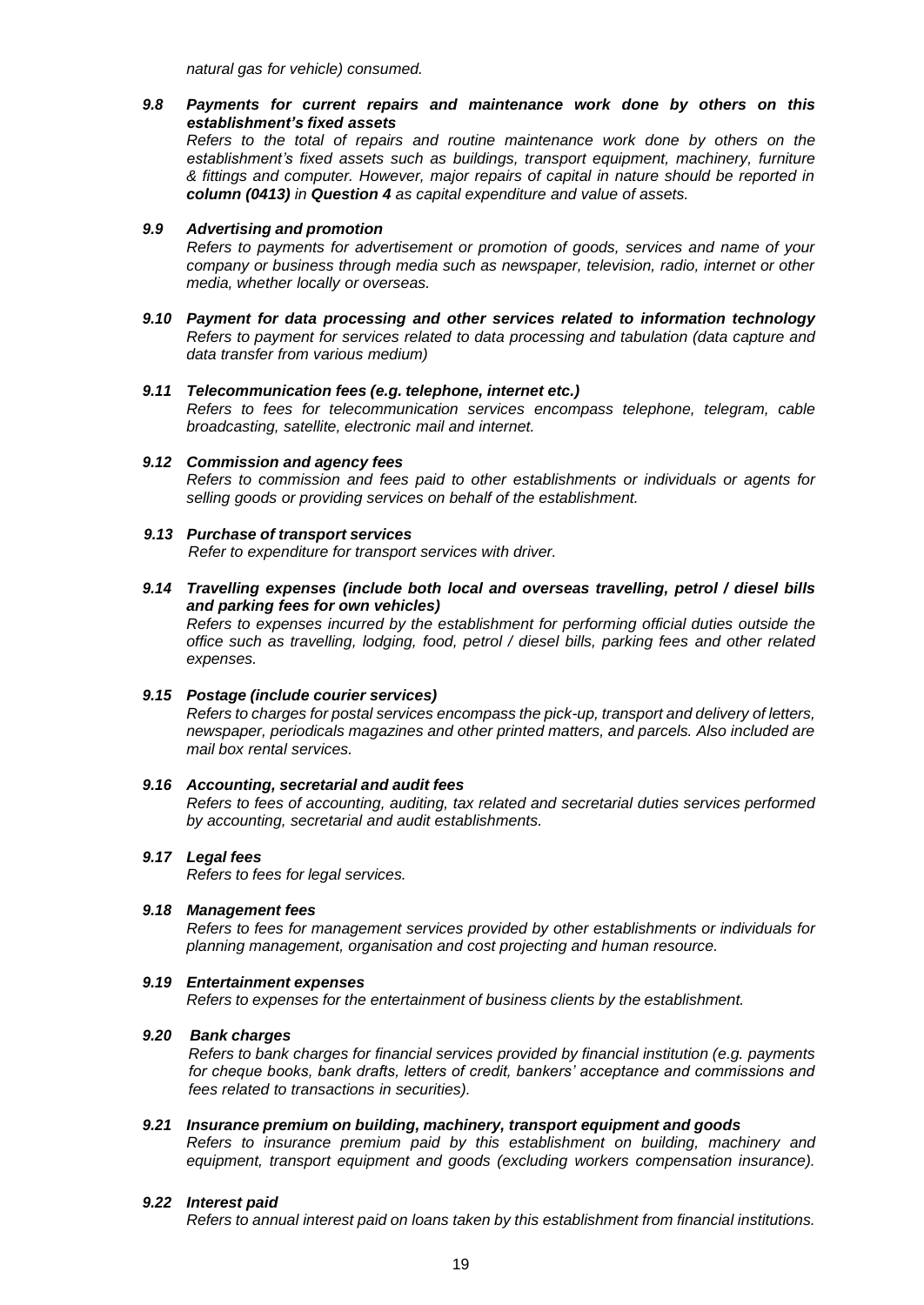# *9.23 Payment for other professional services (e.g. architectural, engineering, surveying consultancy fees etc.)*

*Refers to fees for professional services provided by architectural, engineering, surveyor and other consultancy firm etc.*

# *9.24 Research and development expenditure*

*Refers to expenditure incurred on Research and Development (R&D) activities. R&D is the systematic study of new processes, techniques and applications dan products.*

### *(a) In-House*

*The percentage of expenses incurred by the establishment itself for the purposes of research and development.*

# *(b) Outsource*

*The percentage of expenses paid to other establishment for the purposes of research and development.*

# *9.25 Rental payments*

*Refers to rent or leasing on land and also rental payments on operational leasing of building / premises, machinery and equipment, transport equipment and other assets.*

# *9.26 Current depreciation on fixed assets*

*Refers to the amount reported for the reference period as in Question 4 in field 041699.*

# *9.27 Royalties paid to*

*Refers to royalties paid including license fees for good and services used of patents, copyrights, trademarks, franchises etc. based on licensing agreements.*

# *(a) Government / Statutory Bodies*

*Please specify the type of royalties.*

*(b) Non-government organisations / corporate sponsorship Please specify the type of royalties.*

# *9.28 Indirect taxes and government license such as*

# *(a) Assessment (on land and buildings) and quit rent*

*Refers to assessments on land and building collected by the local authorities such as City Hall, Municipal Council and quit rent by the District Land and Mines Office.*

*(b) Road tax*

*Refers to road tax collected by the Road Transport Department for motor vehicles.*

#### *(c) Business registration fees, driving license, etc. Refers to business registration fees include co-operative for Companies Commission of Malaysia (CCM).*

*(d) Service tax or sales tax*

*Refers to the tax charged for the services or sales*

# *9.29 Non-operating expenditures*

*Refers to the indirect expenditure incurred by the establishment including foreign exchange losses, losses on sales, bad debts written-off and current transfers.*

- *(a) Losses from foreign exchange / financial assets*
- *(b) Losses from sales / revaluation of assets*
- *(c) Bad debts written-off*
- *(d) Current transfers such as remittances, gifts, donations, fine, etc.*
- *(e) Others non-operating expenditure (please specify)*

# *9.30 Expenditure in e-sports activity*

*Please indicate if this establishment have expenditure in e-sports activities. If 'Yes', please state the total expenditure in this e-sports activity.*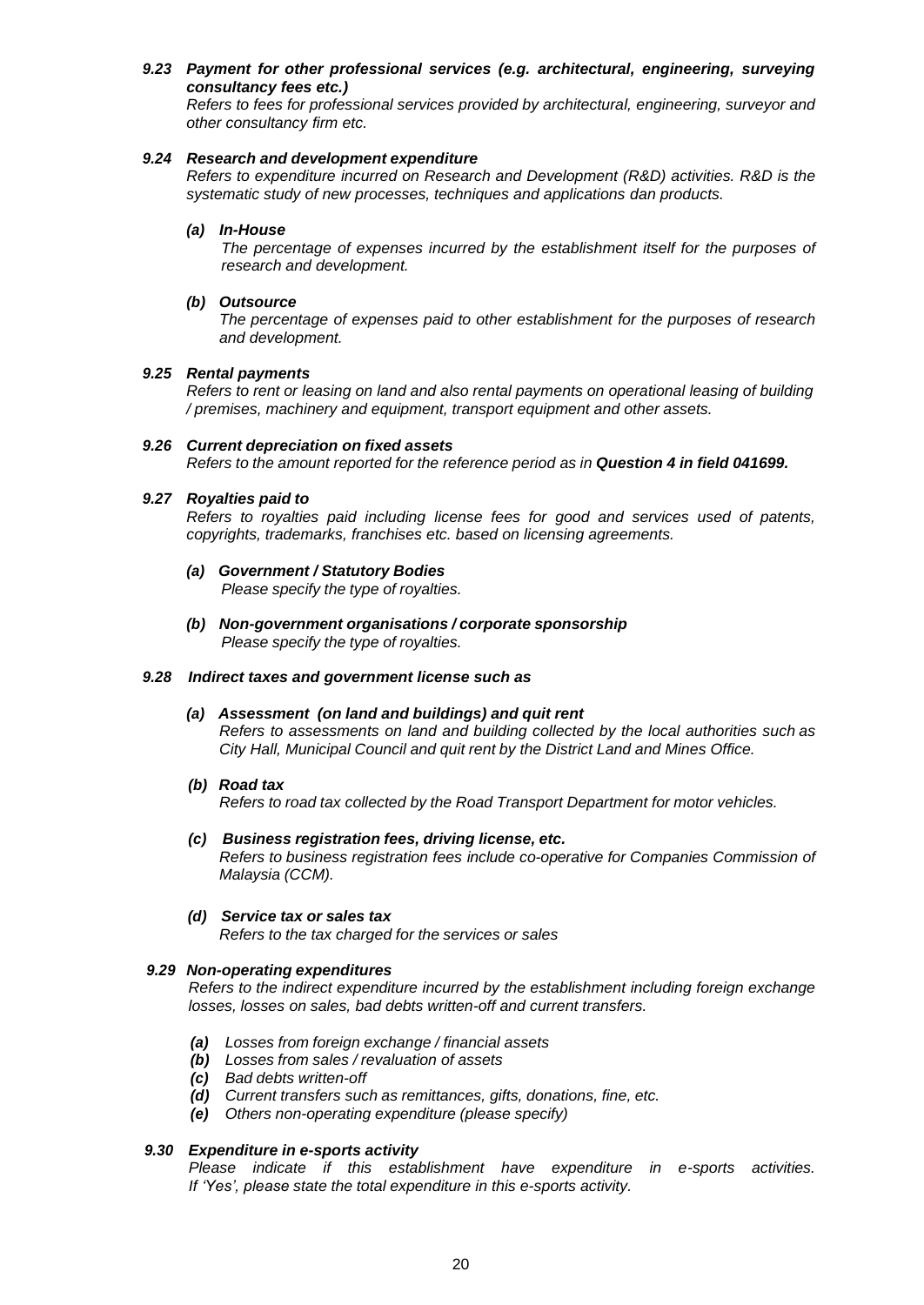*Electronic sports (also known as e-sports) is a form of competition using video games. E- sports often takes the form of organised, multiplayer video game competitions, particularly between professional players, either individually or as teams. Unlike traditional sports like football and badminton, e-sports players are competing virtually via gaming platforms such as personal computer, console, and mobile instead.*

# *9.31 Others expenditure*

*Please specify other expenses not reported above (if any).*

#### *9.32 Employment costs*

*(a) Salaries and wages paid*

*Refers to the amount reported for the reference period as in the Question 5C (Total annual salaries dan wages male) and Question 5D (Total annual salaries dan wages female).*

*(b) Payment of gratuity, retirement / retrenchment benefits to employees Refers to payments paid by employers to employees upon retirement or being retrenched.*

#### *(c) Payment in kind to paid employees*

- *(i) Free medical attention Refers to value fees for medical treatment to your employees.*
- *(ii) Others (e.g. free food, free accommodation etc). Refers to value of food and accommodation etc. provided (free) by the establishment toyour employees.*
- *(d) Employer's contribution to provident funds, social security schemes, pensions and welfare schemes*

#### *(i) Employees Provident Funds (EPF) Refers to employers' contribution paid by the establishment to EPF.*

#### *(ii) Other Provident Funds*

*Refers to employers' contribution paid by the establishment to provident funds other than those organised and managed by the government. E.g. Co-operative*

- *(iii) Social Security Organisation (SOCSO) Refers to employers' contribution paid by the establishment to SOCSO.*
- *(iv) Private social security schemes (e.g. workers' compensation insurance) Refers to employers' contribution by the establishment to social security schemes other than those managed by the government such as workman compensation.*
- *(v) Gratuity benefits schemes, retirement / retrenchment Refers to employers' contribution to retirement or retrenchment schemes other than those managed by the government.*
- *(e) Fees paid to non-working directors for their attendance at Board of Directors' meetings*

*Refers to the payment by the establishment to non-working directors for their attendance at Board Meetings.*

#### *(f) Value of free wearing apparel provided*

*Refers to value of free wearing apparel provided to employees such as uniforms, overalls and office attire.*

#### *(g) Staff training cost*

*Refers to training cost, workshop and seminar funded by the employers, either locally or overseas.*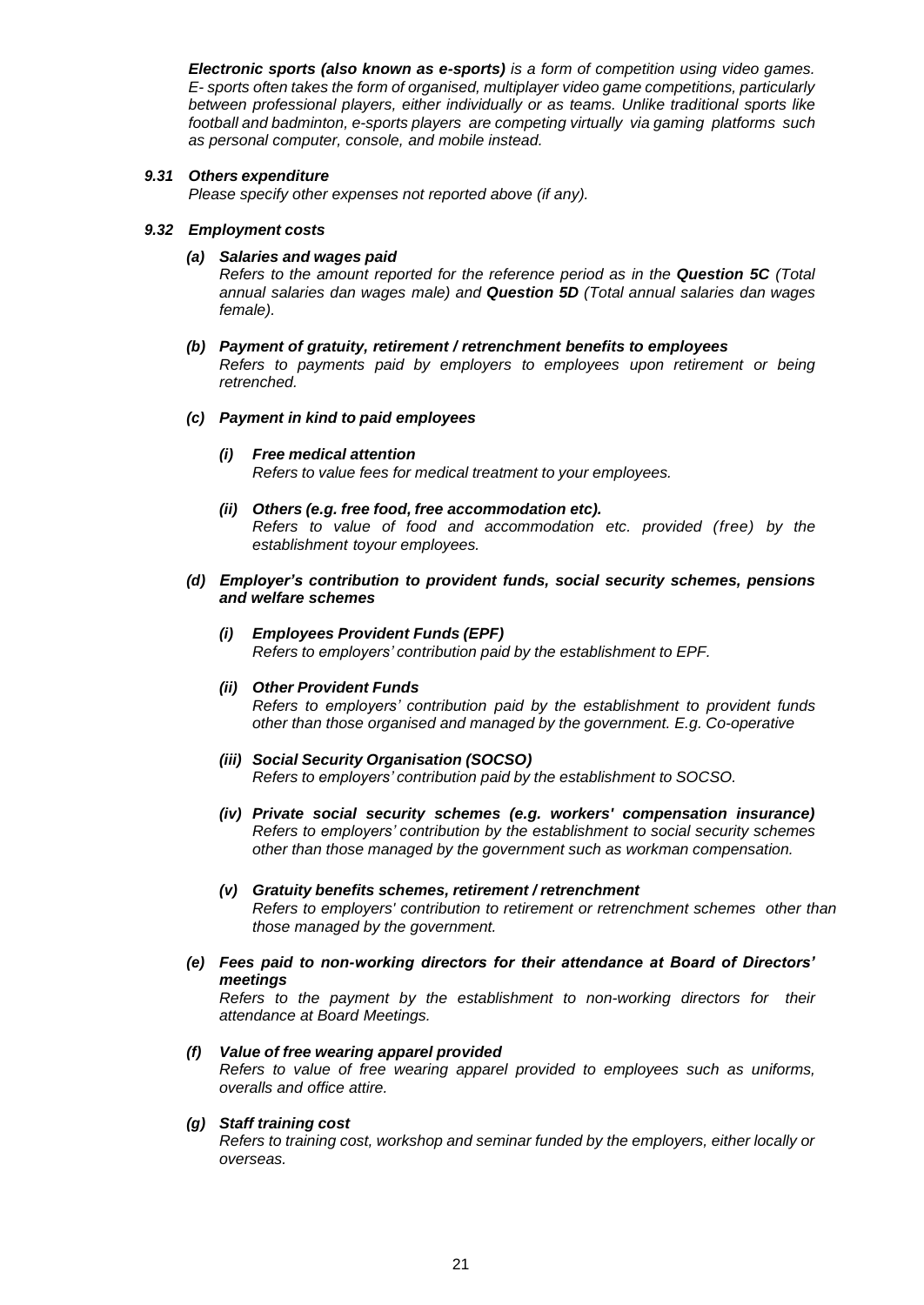### *(h) Cost of transport workers (to and from workplace)*

*Refers to cost of transportation of workers to and from work place undertaken by your establishment such as factory bus services.*

### *(i) Levy on labours*

*Refers to charges paid in the reference year by the employer of foreign workers to the government. The levy was RM410 for domestic helper, plantation workers RM640, construction, manufacturing and services sector RM1,850.*

# *(j) Expenses on share-based payment to employees (including shares dan stock options)*

*Refers to the amount of expenses incurred from share -based payment transactions for employee performance shares or stock options, offered by companies to employees whowork as part of their remuneration package.*

# *(k) Other labour cost (please specify)*

*Please provide other cost if any.*

# *9.33 Payment to other establishment for providing workers*

*Refers to the payments made to other establishment for providing workers for the purpose of obtaining service.*

# *9.34 Payment for security services*

*Refers to payments for security services such as escort police for the transfer of explosives and security guard services to withdraw money from banks.*

# *9.35 Total expenditure*

*Please total up item 9.1 to 9.34.*

#### *9.36 Capital transfer made*

*Refers to the rights to use of a capital which has been transferred to others without receiving any returned whether in term of goods, services or assets.*

# *9.37 Financial lease charges*

*Refers to total payment made for renting or leasing of asset in view of owning the assets ultimately.*

#### *9.38 Dividend payable*

*Refers to income from the ownership of shares and is payable to the shareholders.*

#### *9.39 Direct taxes paid (e.g. company tax and stamp duties)*

*Refers to taxes paid by the establishment to the Inland Revenue Board during the reference year. Stamp duties for agreement or contract documents and entertainment duties for entertainment business activities are also included in this category.*

#### *9.40 Grand total*

*Please total up item 9.36 to 9.39.*

#### *Question 10: Value of Stocks*

*Please report the value of opening and closing stock by the type of stocks, owned or controlled by the establishment irrespective of where they are stored. This item is not required to be reported if the value of the stock is not recorded in the accounts.*

# *Question 11: Profit / Loss Before Tax*

- *11.1 Please report net profit or loss before tax for the current year (2021) and previous year (2020) as reported in Profit dan Loss Account.*
- 11.2 If there is any change in activity or difference in the profit / loss ( $>$  or <30%) as compared *to the previous year, please mark the reasons below:*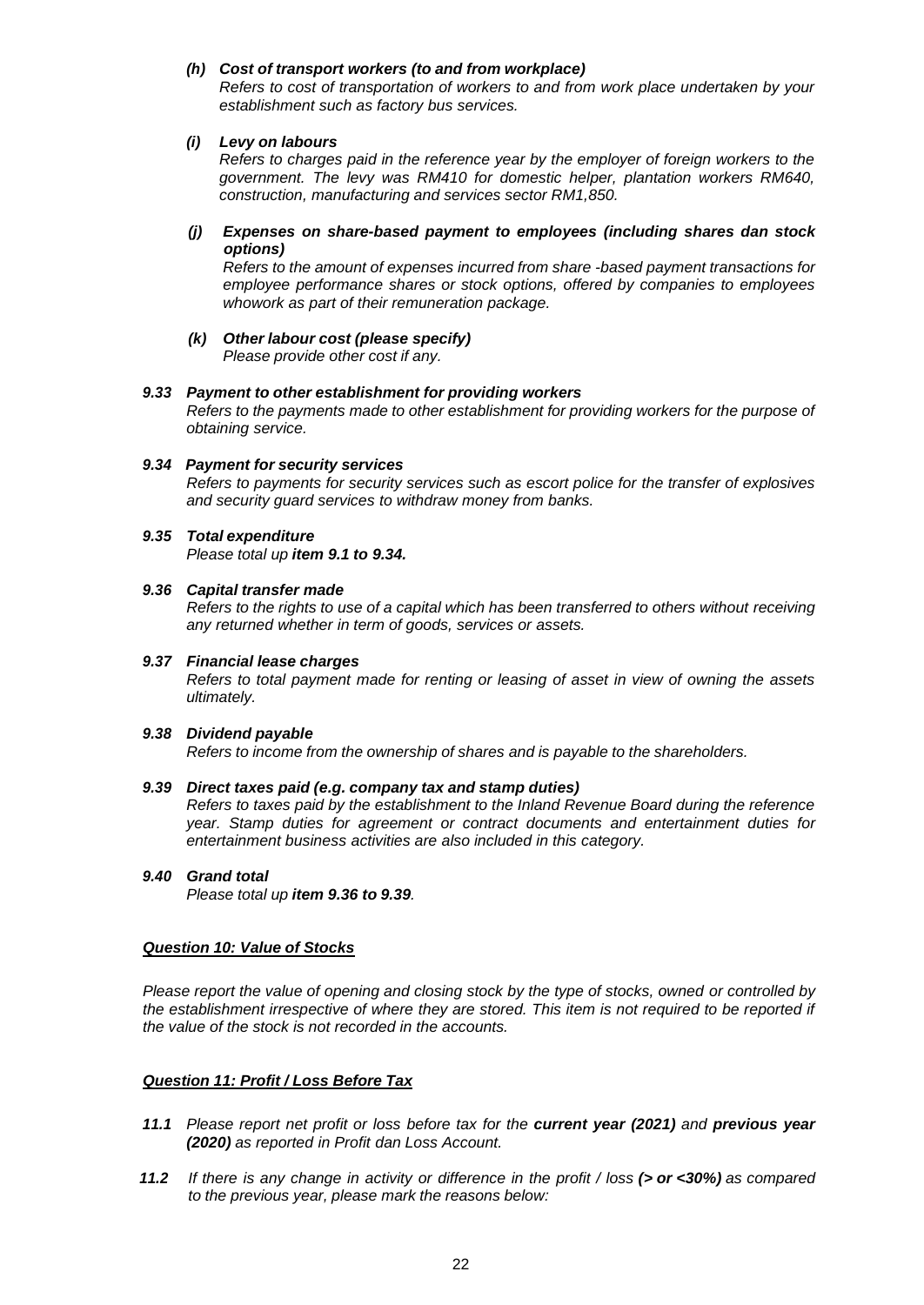### *(a) Business model change*

*Changes in the model business as a result of changes in strategies or processes that exist in establishments used in the past. Change is also a transformation designed to be a new organisation.*

### *(b) Currency exchange rate impact*

*Considering the effects of currency exchange fluctuations into other currencies. For*  example, the exchange rate of Ringgit Malaysia can be converted into dollars in the *market.*

# *(c) Price changes in goods sold or services rendered*

*Changes in current price or quantity of goods sold or services rendered.*

### *(d) Contracting out*

*A contractual agreement to pay other entity to perform the work of the establishment.*

# *(e) Organisation change*

*The process of changing strategies, procedures, technology and culture within the organisation.*

#### *(f) Changes in the cost of labour or raw materials*

*Changes in the amount of salary paid as well as the change in the total cost of all components in stocks that have not been utilised in the work in progress or the finished product.*

# *(g) Natural disaster*

*Natural occurrences such as floods, landslides or earthquakes cause severe damage.*

#### *(h) Recession*

*A period of economic downturn caused a decline in trade and industry activity.*

# *(i) Product change*

*Exchange to a new product from existing ones.*

*(j) Sold business units Businesses sold for loss / profit.*

#### *(k) Expansion*

*Refer to opening a new branch in different locations and keeping the business in the same location.*

#### *(l) New / lost contract Acceptance of new contract / lost in business.*

# *(m) Factory / premises closures*

*Discontinue operation in factory / premise.*

# *(n) Acquisition of business units*

*Recruitment of business units and interests of becoming a new business.*

#### *(o) Strike or blockade*

*The commotion organised by workers or associations as a protest.*

# *(p) Change toward automation*

*Automation is the use of technology (machines or information technology) to reduce the involvement of manpower in the production process.*

#### *(q) Others*

*Please specify.*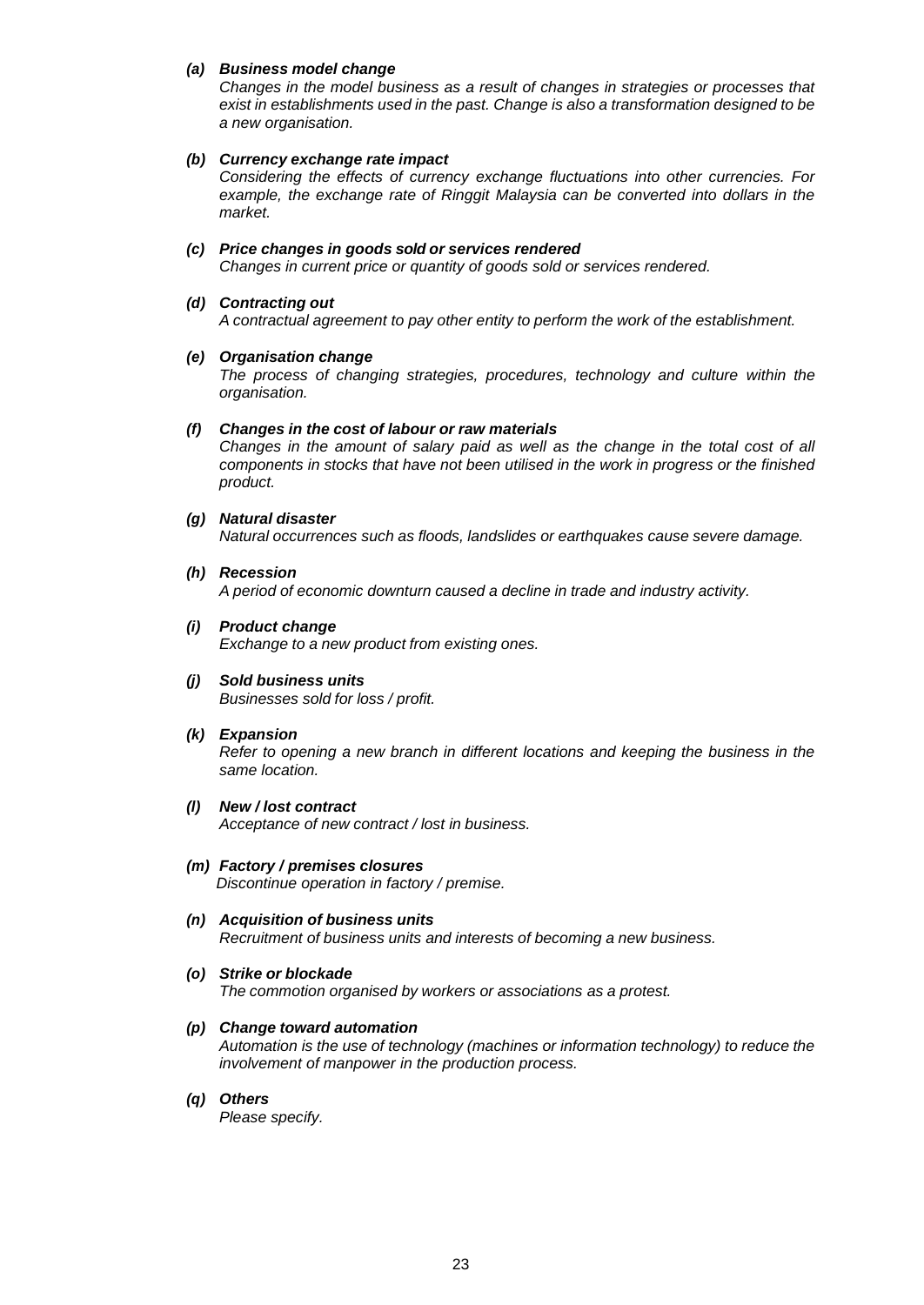# *Question 12: Additional Information on Headquarters / Branches*

- *12.1 If your establishment is a branch, please complete the details in Question 12.1 on page 27 (e.g. Syarikat XYZ Sdn. Bhd. is a branch and located in Kedah which its headquarters located in Kuala Lumpur, please state the headquarters' name and address).*
- 12.2 *If your establishment is the headquarters, please complete the details in Question 12.2 on page 27 (e.g. Syarikat ABC Sdn. Bhd. is a headquarters and located in Kuala Lumpur, with branches located in Selangor and Pahang. Please state the number of branches together with total value of sales accordingly of item 8.1 until 8.6 on page 19 (under question 8). Please provide the details of your branches with complete address.*

# *Question 13: Sources of Materials Consumed*

*Please indicate the percentage of local manufactured materials consumed by 16 states / regions in Malaysia.*

# *Question 14: Type of Organisation*

*Franchise is a legal investment, giving the establishment the right to sell products or services allowed by the franchisor. Franchise system involves a continuing contractual relationship between a franchisor and franchisee whereby the franchisee gets to operate under the franchisor's business name (and also gets various types of support / advice for operation of business), while a franchisor usually receives an initial fee and periodic royalty payment based on gross sales of the franchisee.*

- *14.1 Do this establishment operate as a franchise? Please mark (X) in one box only. An establishment can also be classified as a franchisee even if its franchisor is located outside Malaysia.*
- *14.2 If Yes, please mark (X) in one box only (1) If Franchaise, please state franchaisee's fee; or (2) If Franchaisor, please state the total number of this franchaisor.*

#### *Question 15: Water, Lubricants, Fuels and Electricity Consumed*

#### *15.1 Water*

*The quantity and value of water consumed during the reference year should be reported in this item.*

#### *15.1.1 Water purchased*

*Refers to the value and quantity of water purchased.*

#### *15.1.2 Water abstracted*

*Refers to amount of water that is removed from any source, either permanently or temporarily in a given period of time*

*Please specify the percentage of water abstracted by source*

- *(i) Surface water (e.g. River, Dam, Lake)*
- *(ii) Ground water*
- *(iii) Seawater*

#### *(a) Water abstracted for own use*

*Water abstracted for own use from surface water, groundwater and seawater sources for the purpose of operational and sanitary activities.*

#### *(b) Water abstracted for sale / distribution*

*Water abstracted from surface water, groundwater and treated seawater sources to be sold to other establishments (abstraction for distribution).*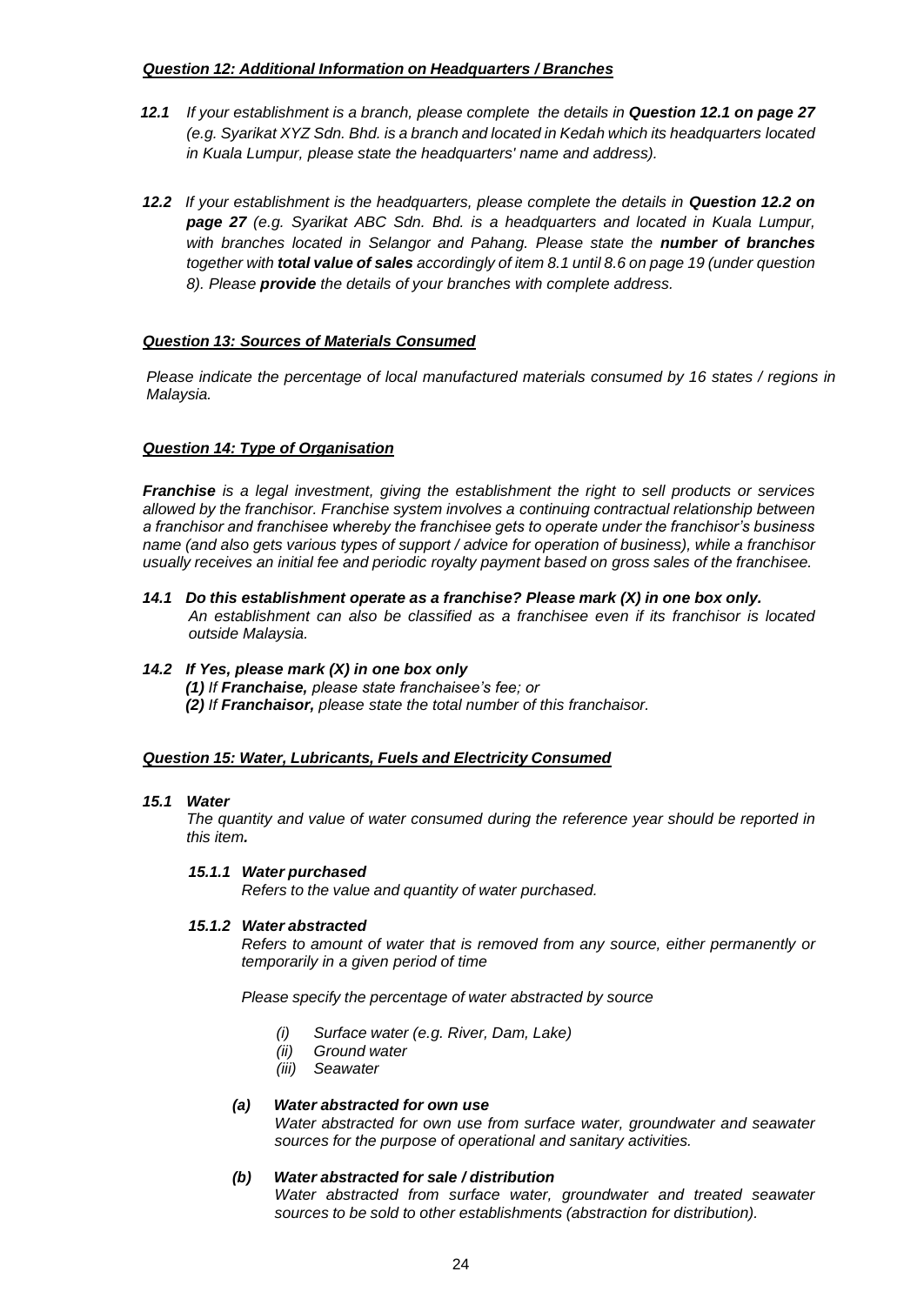### *15.1.3 Reused water*

*Refers to the produced wastewater that is not discharged to sewer system. It will be supplied to other users / establishments for further use with or without prior treatment. It is also commonly referred to as reused water.*

# *15.1.4 Water incorporated into product (e.g. beverages, food, etc,)*

*Refers to the quantity of water incorporated into product produced by an establishment, usually the manufacturing industry. (e.g. use of water in the manufacture of beverages).*

# *15.1.5 Waste water discharged / removal*

*Refers to the estimated quantity of water that is no longer needed / water released. Wastewater can be supplied to a sewerage facility (wastewater to the sewer) or discharged directly into the environment through surface water, groundwater and sea.*

# *15.2 Lubricants*

*The quantity and value lubricants consumed during the reference year are to be reported in this item.*

# *15.3 Fuels*

*The quantity and value of fuels consumed by type during the reference year are to be reported in this item. The quantity and value of petrol, diesel and other fuels used for vehicles and machinery are to be included.*

# *15.4 Electricity*

# *15.4.1 Electricity purchased*

*The quantity and value electricity purchased during the reference year are to be reported in this item.*

# *15.4.2 Electricity generated*

*The quantity and value of electricity generated during the reference year are to be reported in this item. Quantity and value of hydropower, solar, biomass, biogas and other electricity generated.*

- **15.4.3** *If the question 15.4.2 are filled, please specify the percentage for own use.*
- *15.5 TOTAL (15.1 to 15.4.).*

# *SECTION A – Digital Economic Module*

#### *Part 1: Usage of Information and Communication Technology (ICT)*

#### *A1 Please report the use of computers by the establishment during the reporting period.*

*Computer refers to personal computer, portable computer, laptop, tablet and other portable devices such as smart phone.*

#### *A2 Percentage of persons engaged using a computer at work.*

- *Number of persons engaged using a computer at work*  $\vert$  X 100
	- *Total number of persons engaged*

*Persons engaged include working proprietors, active business partners, unpaid family workers, short term employees, casual employees and all employees of the establishment who worked in the establishment.*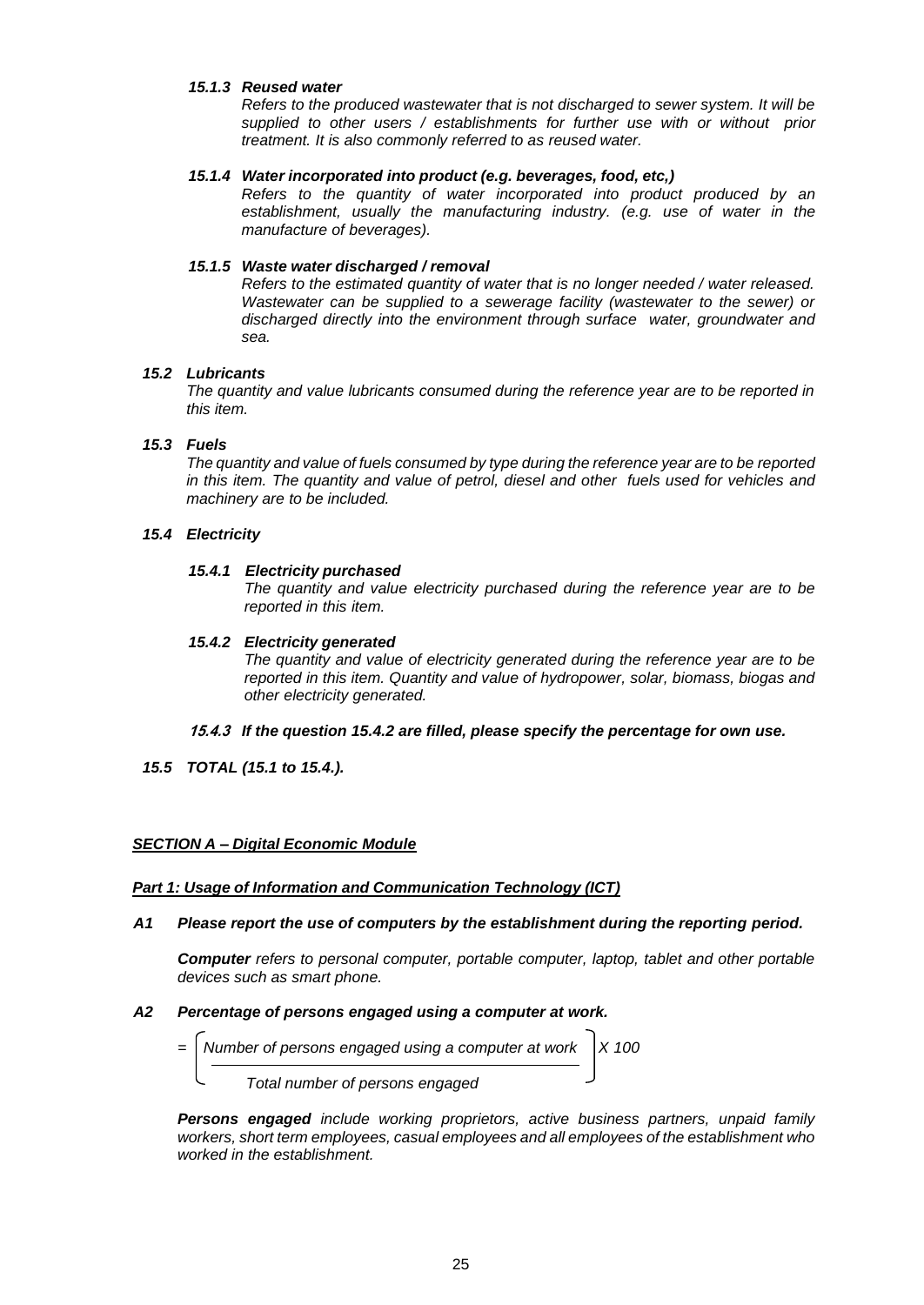### *A3 Please report use of the internet in establishment during the reporting period.*

**Internet** refers to worldwide public computer network. It provides access to multiple *communication services including the World Wide Web (WWW), e-mail, news, entertainment, data files etc.*

### *A4 Percentage of persons engaged using the internet at work.*



*Persons engaged include working proprietors, active business partners, unpaid family workers, short term employees, casual employees and all employees of the establishment who worked in the establishment.*

#### *A5 Please report the use of fixed broadband to access / internet connection used by establishment during the reporting period.*

*Fixed broadband refers to technologies of high-speed internet access services to homes and commercial premises provided by fixed network operators.* 

#### *A6 Please report the use of mobile broadband to access / internet connection used by establishment during the reporting period.*

*Mobile broadband refers to technologies of high-speed wireless internet access services provided by mobile network operators.*

#### *A7 Please report the access / internet connection used by establishment.*

#### **(a)** *Intranet*

*Refers to the internal communications network using internet protocols and allowing communication within the organisation. Intranet is a private network that provides services similar to internet services, such as World Wide Web (WWW), File Transfer Protocol (FTP), e-mail and etc. within organisation. It is not necessarily connected to the internet.*

#### **(b)** *Extranet*

*Refers to a closed network that uses internet protocols to secure the sharing of business information with suppliers, vendors, customers or other business partners. It also can be part of a personal website business, where business partners can navigate after being confirmed in the login page. It is the extension of intranet of one organisation to the networks of selected organisations, customers, suppliers and mobile workers etc. in order for these parties to access the organisation's private data and applications.*

#### **(c)** *Local Area Network (LAN)*

*LAN is a data communication network (usually 100 Mbps) that connects personal computers, workstations and other devices into a limited area (such as a single building or campus within 1 km radius).*

#### **(d)** *Wireless Local Area Network (WLAN)*

*WLAN is a type of local area network that uses high frequency radio waves rather than wires to communicate between network-enabled devices.*

# **(e)** *Wide Area Network (WAN)*

*WAN is a network that connects computers and associated devices within a wide geographic area, such as a region or country.*

# **(f)** *Others*

#### *A8 Use of Web presence during the reporting period.*

*Web presence refers to web page, home page or presence on another entity's website (including a related business). Excluding any entry in the online directory at any other site where the business does not have control over the content of the webpage.*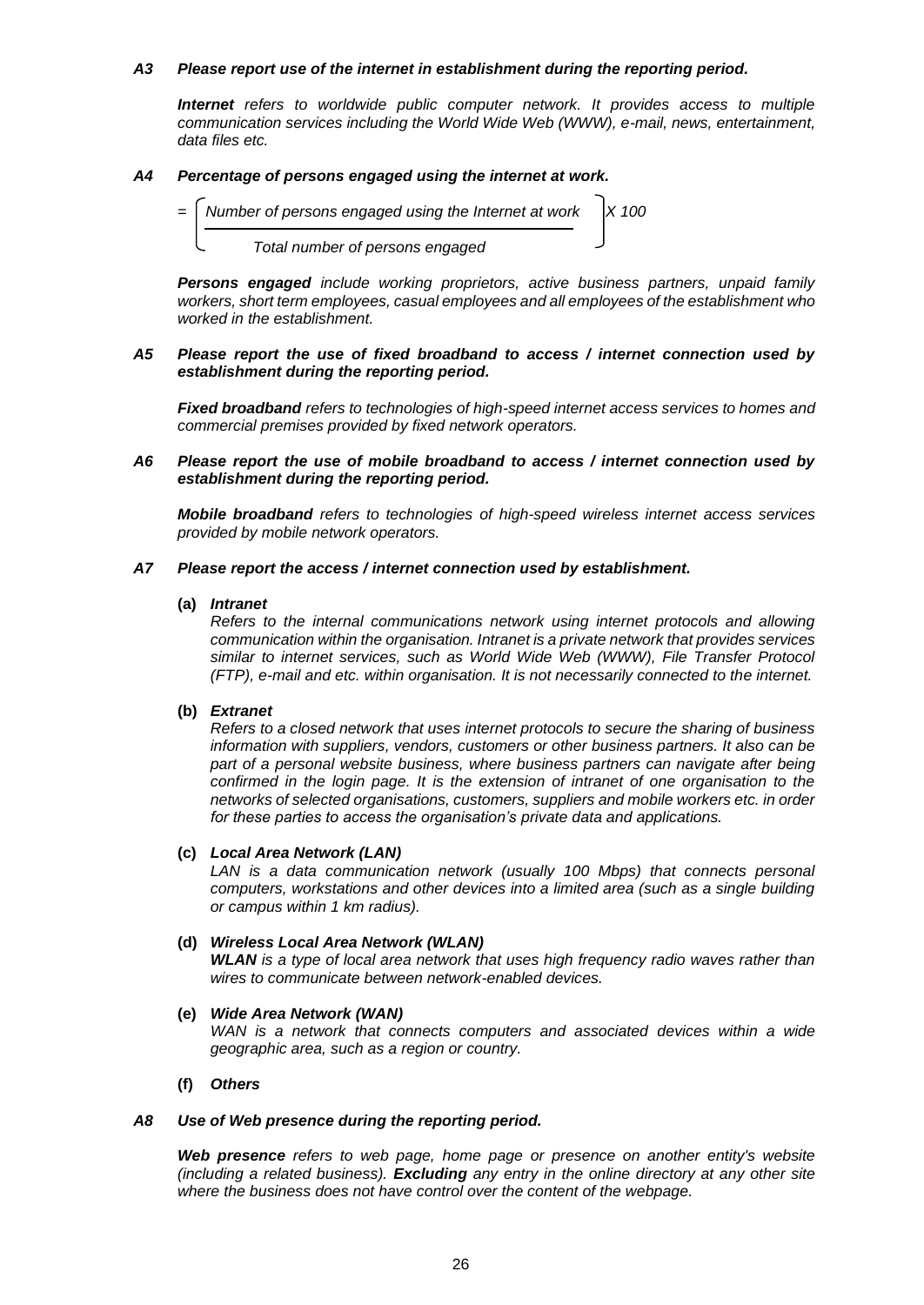# *A9 Please specify the purpose of use the internet for this establishment during the reporting period.*

*Please mark the purpose of using the internet for this establishment. Use of the internet for personal purpose is excluded.*

- (a) *Sending or receiving email*
- (b) *Telephoning over the internet (e.g. Skype, WhatsApp Call)*
- (c) *Posting information or instant messaging*
- (d) *Getting information about goods or services*
- (e) *Getting information from government organisations*
- (f) *Liaise with government organisations (includes downloading / requesting forms, making online payments)*
- (g) *Internet banking*
- (h) *Accessing other financial services (e.g. purchases of insurance)*
- (i) *Providing customer service*
- (j) *Delivering online products (refers to products delivered via the internet in digital form, e.g. reports, software, computer games and other online services such as computer related services or information services)*
- (k) *Internal or external vacant information*
- (l) *Staff training (e.g. e-learning applications available on an intranet or website)*
- (m) *Others*

# *A10 Please indicate the adoption of digital technologies used at this establishment.*

- *(a) A website refers to a collection of related web pages, including multimedia content, typically identified with a common domain name, and published on at least one web server.*
- *(b) Social media refers to those that have user profile, an account or a user license depending on the requirements and the type of social media (e.g. Facebook, Instagram, Twitter, YouTube).*
- *(c) Mobile internet and technologies refer to activities where technology, platforms, business models and internet applications are combined with mobile communication technology (e.g. mobile IT equipment, Global Positioning System (GPS) equipment, wireless debit / credit payment terminals).*
- *(d) Cloud computing refers to the delivery of computing resources (hardware and software) by the service provider over the internet to a user. This delivery or provision is described as a "service" because the user merely "rent" the computing resources rather than actually acquiring them. It provides shared computing resources to achieve economies of scale similar to a public utility (like the electricity grid).*
- *(e) Data analytics refers to a data evaluation process that is useful for drawing conclusions from existing information.*
- *(f) Management software refers to computer software that help in increasing the productivity of business management.*
- *(g) Online collaborative platform refers to the platform used by establishment to collaborate digitally.*
- *(h) Usage of internet and 5G technology necessity refers to a mobile internet connection technology that offers faster speeds and more stable connections on mobile devices.*
- *(i) Others (Please specify)*
- *(j) Not related*
- *A11 Please indicate whether this establishment has provided financial allocation to implement the digital technology transformation plan.*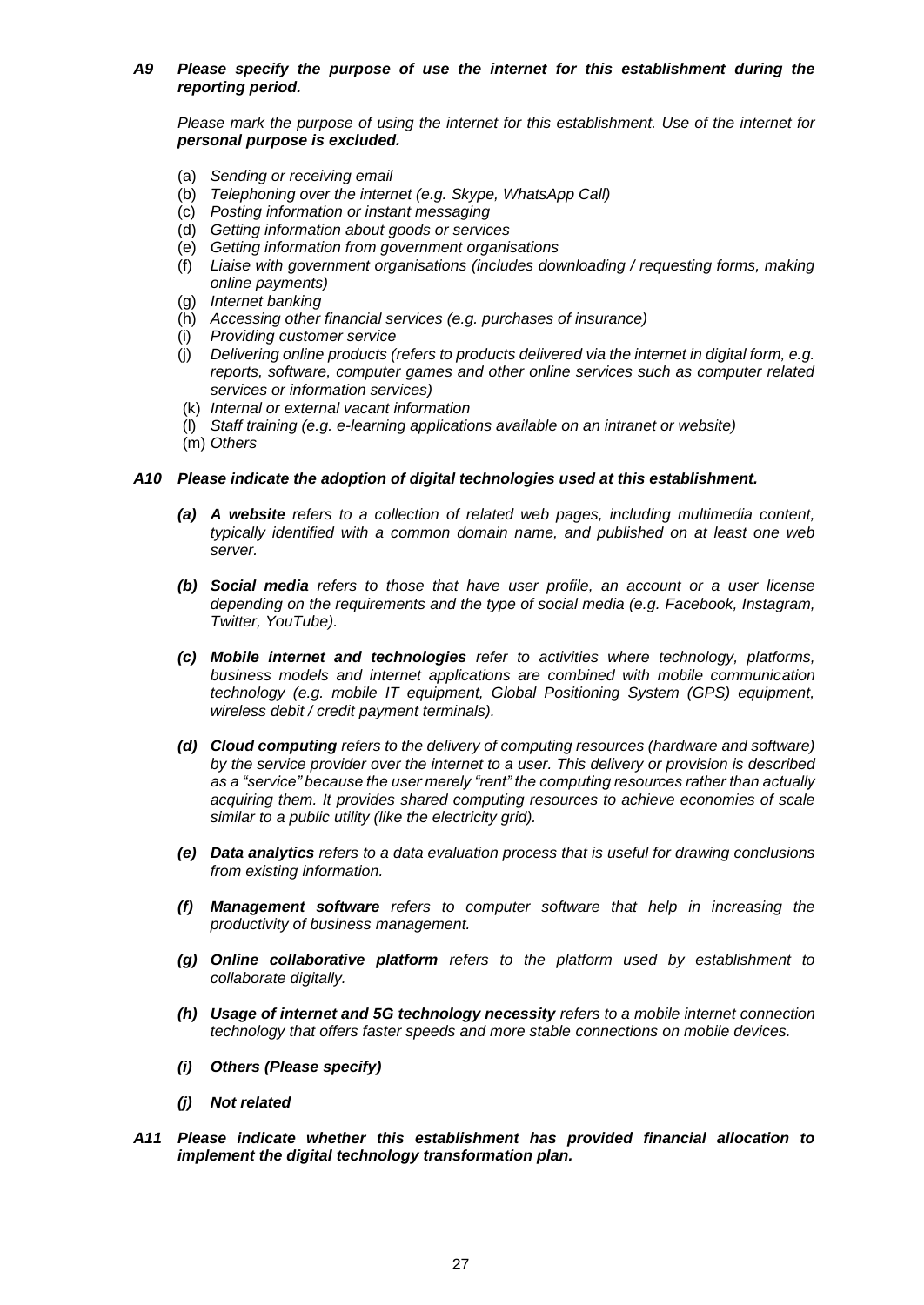### *Part 2: Online services and e-commerce transactions*

*Online services are a term which can be used for any kind of business or commercial transaction that includes sharing information across the internet. Commerce constitutes the exchange of products and services between businesses, groups and individuals and can be seen as one of the essential activities of any business.* 

*Electronic commerce focuses on the use of ICT to enable the external activities and relationships of the business with individuals, groups and other businesses.*

*E-commerce transactions is the sale or purchase of goods or services over the network computing / internet with designed method for the purpose of receive or make a booking (purchase or sale). The transaction is between businesses, households, individuals, governments and organisations of other public / private.* 

- *A12 Please mark whether this establishments involved in sales or purchase transactions using internet during the reporting period.*
- *A13 Please indicate the type of platform use by this establishments use for online transactions (sales / purchase).*
	- **(a)** *Social media refers to those that have user profile, an account or a user license depending on the requirements and the type of social media (e.g. Facebook, Instagram, Twitter, YouTube).*
	- **(b)** *A website refers to a collection of related web pages, including multimedia content, typically identified with a common domain name, and published on at least one web server.*
	- **(c)** *Online e-commerce marketplace refers to a type of e-commerce site where product or service information is provided by multiple third parties, whereas transactions are processed by the marketplace operator.*
	- **(d)** *Designated private network refers to a communications network within an organisation or among a group of designated organisations. (e.g. Electronic Data Interchange (EDI)).*
		- *EDI is the computer to computer exchange of business information in a standard format. It reduces the paperwork involved in trading procedures and improves efficiency.*
	- **(e)** *Mobile Application refers to application (apps) that run on smartphones and other mobile devices. Mobile applications usually help users by connecting them to internet services more commonly accessed on desktop or notebook computers or help them by making it easier to use the internet on portable devices. (e.g. Grab app, Lazada app, Pop Meal app, Mudah app, Carousell app).*

#### *A14 Please mark the method of payment that this establishment used for transactions using internet during the reporting period.*

- **(a)** *A payment gateway is a merchant service provided by an e-commerce application service provider that authorizes credit card or direct payments processing for e-commerce, online retailers or traditional business.*
- **(b)** *Cash on delivery is a type of transaction where the recipient pays at the time of delivery rather than using credit.*
- *A15 Please mark whether this establishment receive orders (make sales) for goods or services via the internet during the reporting period.*
- *A16 Please indicate an estimate of the percentage of total income that receive orders from sales of goods or services via e-commerce for reference year 2021.*
	- *E-commerce income refers to value of e-commerce income transactions from services rendered and other transactions made during the reference year of 2021. It consists of operating and non-operating income and based on the Trading and Profit & Loss Account for the reference year.*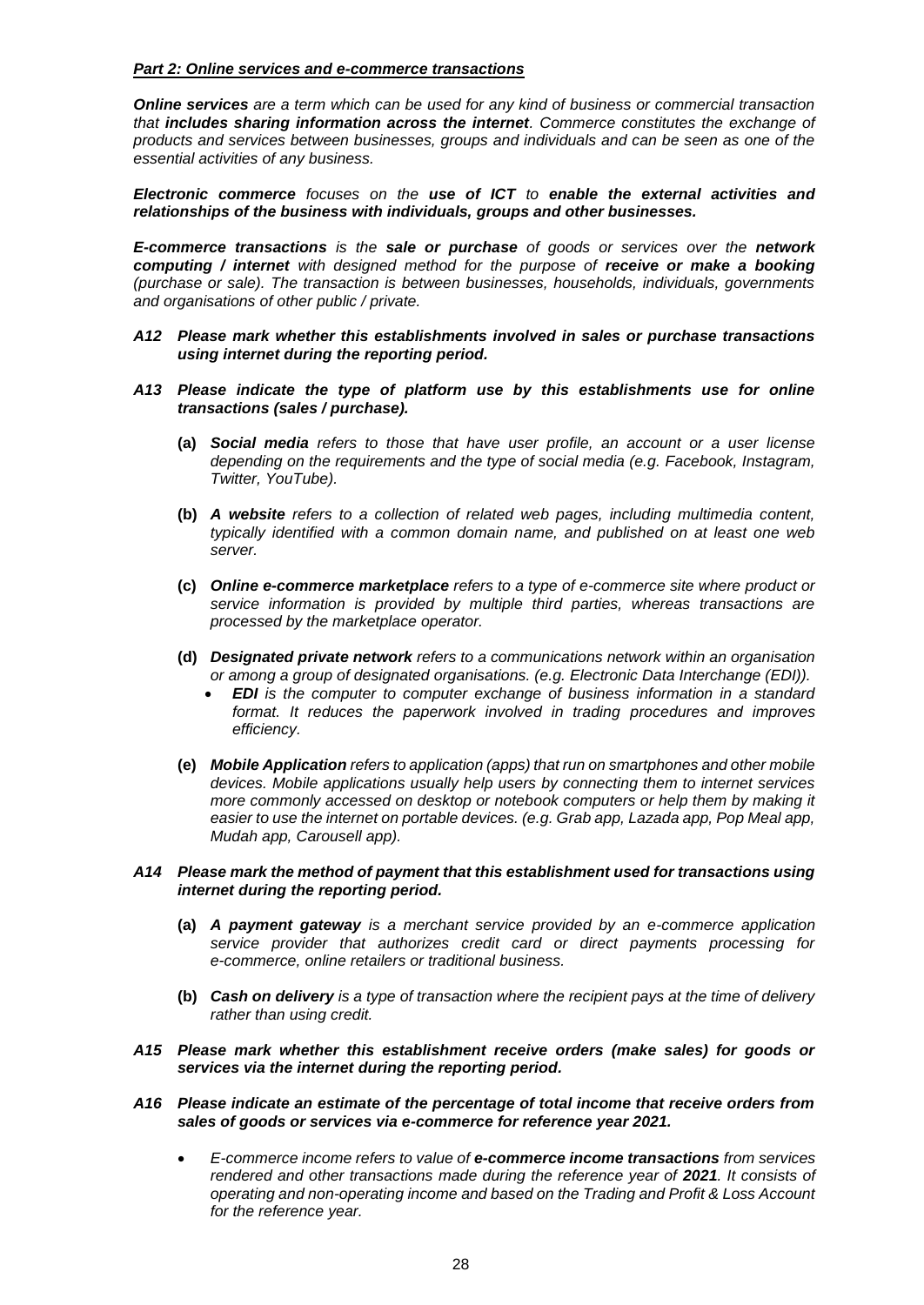• *The percentage of e-commerce income transactions refers to the total value of online income transactions divided by the total income.*

### *A17 Please indicate the percentage of e-commerce income by platform of placing order:*

- **(a)** *Online ordering facility on the website of suppliers / vendors*
- **(b)** *Another website (online marketplace, e-commerce platform, agent's site etc.)*
- **(c)** *Electronic Commerce Transaction (e.g. EDI and extranet)*
- **(d)** *Others (please specify)*

# *A18 Please indicate the percentage of e-commerce income by these categories:*

#### *(a) Other business*

*Business to Business (B2B) is a commerce transaction between businesses. In this case, one business sells products or services to another business. For example, a manufacturer can sell to a wholesaler, or a wholesale can sell to a retailer.*

#### *(b) Individual consumers*

*Business to Consumers (B2C) is business marketing to consumers; business transaction sales / purchase or service to consumers. Normally selling products directly to consumers at business premises but now sales / purchases between businesses and consumers are occur online.*

# *(c) Government and other non-business organisations*

*Business to Government (B2G) is a business model that refers to businesses selling products, services or information to governments or government agencies. B2G networks or models provide a way for businesses to bid on government projects or products that governments might purchase or need for their organisations. This can encompass public sector organisations that propose the bids. B2G activities are increasingly being conducted via the internet through real-time bidding. B2G is also referred to as public sector marketing.*

*TOTAL - Please make sure that the sum of these percentages is equal to 100%.*

#### *A19 Please indicate the percentage of e-commerce income by type of market:*

*(b) International - e-commerce transactions are conducted between two countries (outside Malaysia).*

 *TOTAL - Please make sure the sum of the percentages is equal to 100%.*

- *A20 Please indicate the name of the country that has the highest international e-commerce income. If this establishment have more than three countries of e-commerce income, please provide additional attachment.*
- *A21 Please mark whether this establishment place order (make purchase) for goods or services via e-commerce during the reporting period.*
- *A22 Please indicate an estimate percentage of total expenditure for purchases of goods or services via e-commerce for reference year 2021.*
	- *E-commerce expenditure refers to the value of e-commerce expenditure transactions*  based on the Trading and Profit & Loss Account for the reference year of 2021.
	- *The percentage of e-commerce expenditure transactions refers to the total value of e-commerce expenditure transactions divided by the total expenditure.*
- *A23 Please indicate the percentage of e-commerce expenditure by type of customers:*
	- **(a)** *Other business*

*Business to Business (B2B) is a commerce transaction between businesses. In this case, one business sells products or services to another business. For example, a*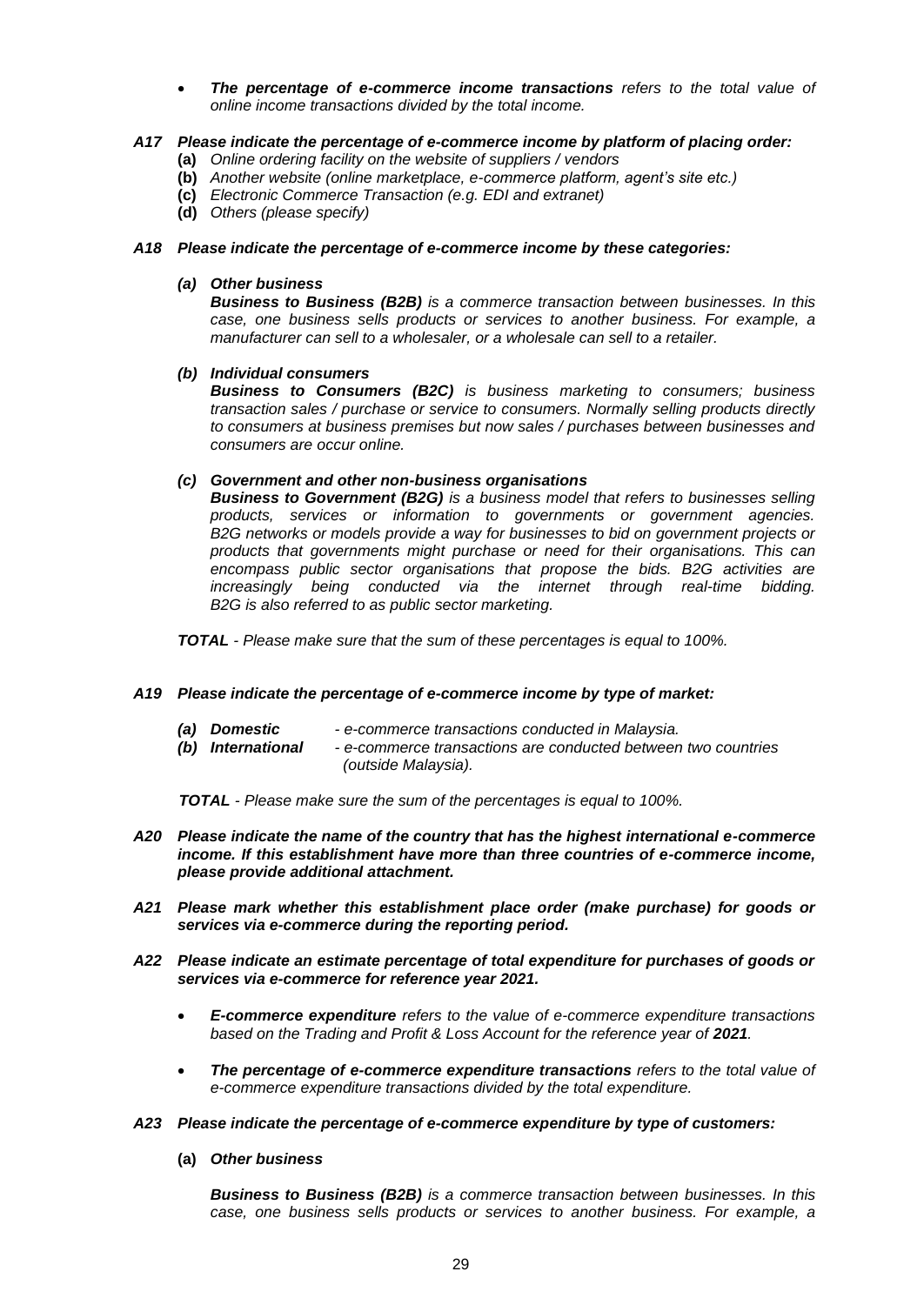*manufacturer can sell to a wholesaler, or a wholesale can sell to a retailer.*

#### **(b)** *Individual consumers*

*Business to Consumers (B2C) is business marketing to consumers; business transaction sales / purchase or service to consumers. Normally selling products directly to consumers at business premises but now sales / purchases between businesses and consumers are occur online.*

#### **(c)** *Government and other non-business organisations*

*Business to Government (B2G) is a business model that refers to businesses selling products, services or information to governments or government agencies. B2G networks or models provide a way for businesses to bid on government projects or products that government might purchase or need for their organisations. This can encompass public sector organisations that propose the bids. B2G activities are increasingly being conducted via the internet through real-time bidding. B2G is also referred to as public sector marketing.*

*TOTAL - Please make sure that the sum of the percentage is equal to 100%.*

#### *A24 Please indicate the percentage of e-commerce expenditure by type of customer:*

- *(c) Domestic - e-commerce transactions conducted in Malaysia.*
- *(d) International - e-commerce transactions are conducted between two countries (outside Malaysia).*

*TOTAL - Please make sure that the sum of the percentage is equal to 100%.*

*A25 Please indicate the name of the country that has the highest international e-commerce expenditure with this establishment. If this establishment have more than three countries of e-commerce expenditure, please provide additional attachment.*

#### *SECTION B - Access to Financing*

*B1 Did your establishment apply for any new or additional external financing for business purposes?*

*Please mark (X) for Yes or No if your establishment has applied to any new or additional funding from outside for the business purposes. If the answer is Yes, please go to Question B2 or if Not, please go to Question B3.*

*External financing includes among others, any application for financing, loans, lines of credit, credit cards, credit from suppliers, government grants / loans, venture capital and equity financing.*

#### *B2 Was the application approved?*

*Please mark (X) for Yes or No or Being processed for the application status.*

*If the answer is Yes or Being process, please go to Question B4 or if not, please go to Question B5.*

*B3 Why did your establishment not apply for any external financing?(May choose more than one)*

*Please mark (X) the reason(s) for not applying any external financing.Please go to Question B6.*

*B4 What were the purposes of the financing? (May choose more than one)*

*Please mark (X) for the purposes of the financing.Please go to Question B6.*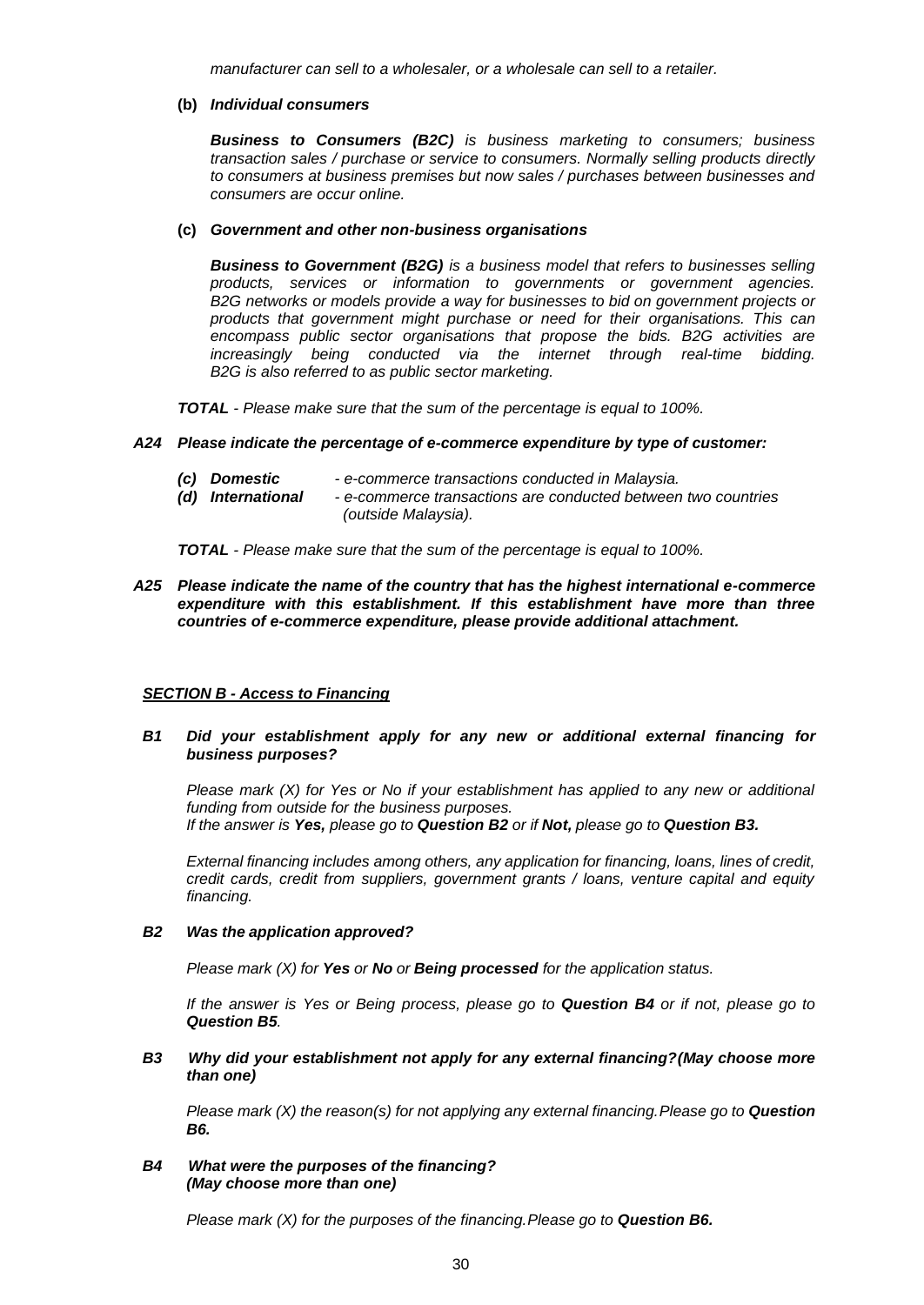### *B5 What were the reasons for rejecting the application of this establishment? (May choose more than one)*

*Please mark (X) for the reasons given in rejecting your application.Please go to Question B6.*

#### *B6 Which of the following sources of finance did your establishment use to operate your business? (May choose more than one)*

*Please mark (X) the sources of finance used to operate your business.*

#### *B7 Did your establishment own / use financial facilities and products for business purposes as follows? (May choose more than one)*

*Please mark (X) the financial facilities and products used for business purposes.*

#### *1. Deposit account*

*Includes saving account, current account and fixed deposits.*

#### *2. Credit card*

*Payment card facilities issued by the bank to allow cardholders to pay on goods and services based on the credit limit approved by the bank.*

# *3. Online banking*

*An electronic payment system that enables customers of a financial institution to conduct financial transactions through the financial institution's website.*

#### *4. Insurance*

*The compensation promised for future losses in exchange of periodic payments. It protects the financial well-being of individuals or establishment from unexpected losses.*

#### *5. Export's facilities*

*The facilities provided by the government and the related agencies for the purpose of export of goods and services*

#### *SECTION C - Innovation and Research dan Development*

### *General Definition of Innovation*

*Definition: An innovation is the implementation of a new or significantly improved product (goods or services), or process, a new marketing method, or a new organisational method in business practices, workplace organisation or external relations (Oslo Manual 3rd Edition, 2005).*

#### *Description:*

*Innovation is the result of a creative and innovative idea of finding new ways or methods to produce better products or services either through modifications or improvements.*

*Innovation (new or improved) must be new to your company, but it is not necessarily new to your sector or market. Innovation can also be originally developed by your company or by another company. The level definition of innovation activities are as follows:*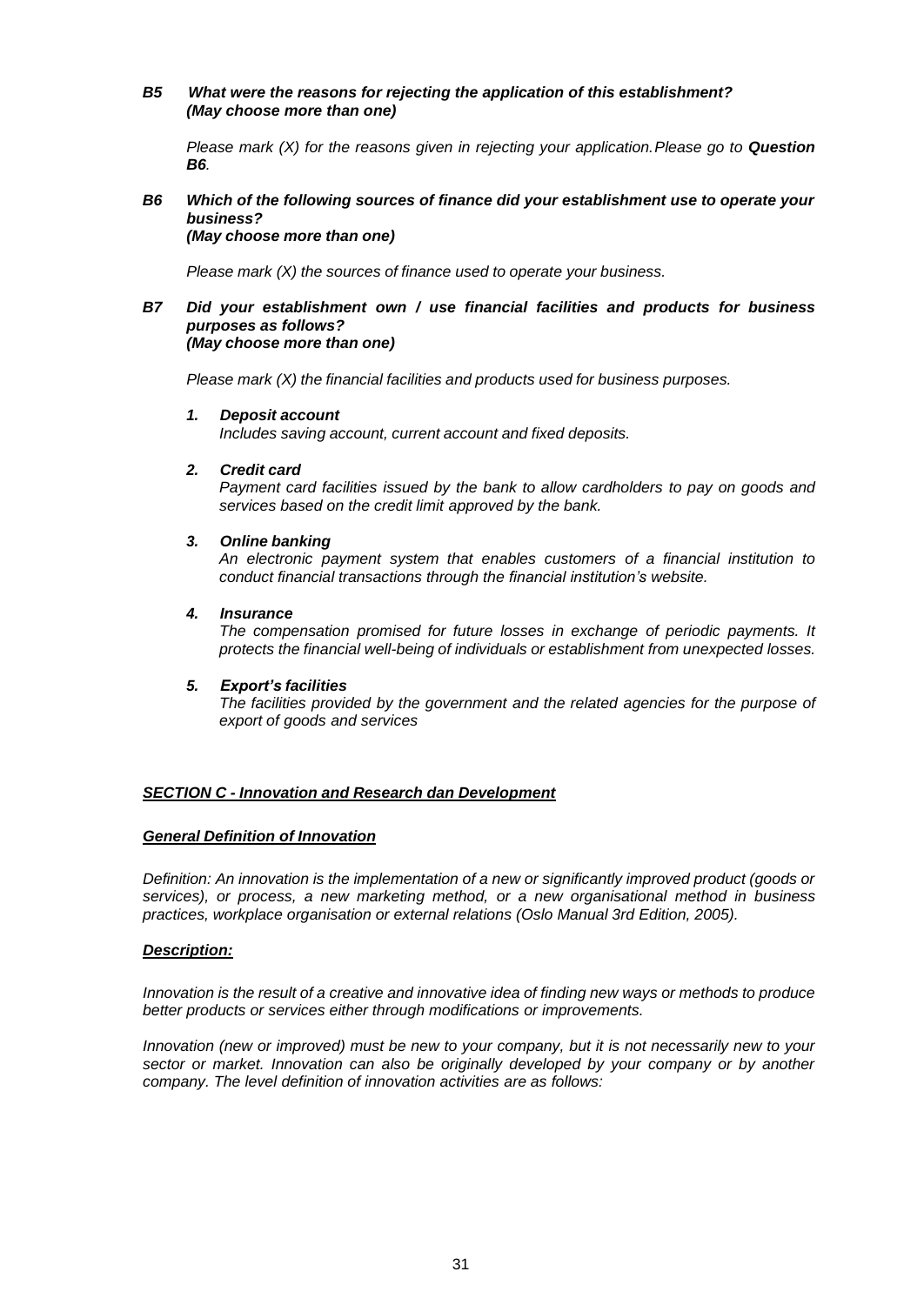| <b>Level of Innovation</b><br>activity | <b>Definition</b>                                                                                                                                                                                                      |  |
|----------------------------------------|------------------------------------------------------------------------------------------------------------------------------------------------------------------------------------------------------------------------|--|
| New to the world                       | Your company introduces new or improved goods or<br>services that are the pioneer of goods or services<br>for all markets and industries, domestic and<br>international (no company has previouslyintroduced<br>them). |  |
| New to your market                     | Your company introduces new goods or services or<br>significant improvements to your marketplace earlier<br>than yourcompetitors. (it may already be available in<br>other markets)                                    |  |
| Only new to your<br>organisation       | Your company introduces new or improved goods or<br>services that arealready available<br>from<br>vour<br>competitors in your market.                                                                                  |  |

# *C1 Did this establishment comply with any local and / or international accreditation?(May choose more than one)*

- *(a) Local recognition refers to the recognition issued by a legitimate bodies in terms of law.*
	- *Quality Improvement Practice (APK) refers to Six Sigma, Productivity Audit etc.*
	- *National Mark of Malaysian Brand refers to recognition issued by SME Corp. Malaysiain collaboration with SIRIM QAS International Sdn. Bhd.*
	- *Malaysia Organic Scheme (SOM) and Malaysian Phytosanitary Certification Assurance Scheme (MPCA) are the recognition issued by the Department of Agriculture.*
	- *MeSTI (Makanan Selamat Tanggungjawab Industri) is a certification that is easy to obtainand meets the minimum requirements in the PPKM 2009.*
- *(b) International recognition refers to the recognition issued by international bodies.*
	- *ISO refers to International Organisation for Standardisation. It Includes ISO 9001:2000, ISO 14001:2004, ISO/IEC 27001:2005, ISO 22000:2005 etc.*
	- *HACCP refers to Hazard Analysis Critical Control Point.*
- *(c) Certification of Halal refers to the certification issued by Department of Islamic Development Malaysia (JAKIM) or State Islamic religious Department.*
- *(d) None*

# *C2. Did this establishment has any Intellectual Property (IP) Protection System? (May choose more than one)*

*Intellectual Property is the exclusive rights provided by law for a certain period of time to the creators of the works to control the use of their work. Intellectual property refers to patents, trademarks (including: brand registered / insured), copyright and related rights and others.*

- *(a) Patent is an exclusive right granted by the Government for a new invention, whether itis a product or a process. The protection of a patent is 20 years from the filing date.*
- *(b) Trademark may consist of words, logos, pictures, names, letters, numbers or a combination of such elements. It is a marketing tool that allows users to recognise and associate a release with certain dealers. Also known as mark, brand, logo or trademark is a sign placed on goods or services produced by a manufacturer to identify and distinguish it from goods or services produced by other parties.*
- *(c) Copyright in Malaysia is a work automatically protected when it meets the following conditions:*
	- *Sufficient efforts have been made to make the work original in nature;*
	- *The works were written, recorded or made in the form of materials and the creator*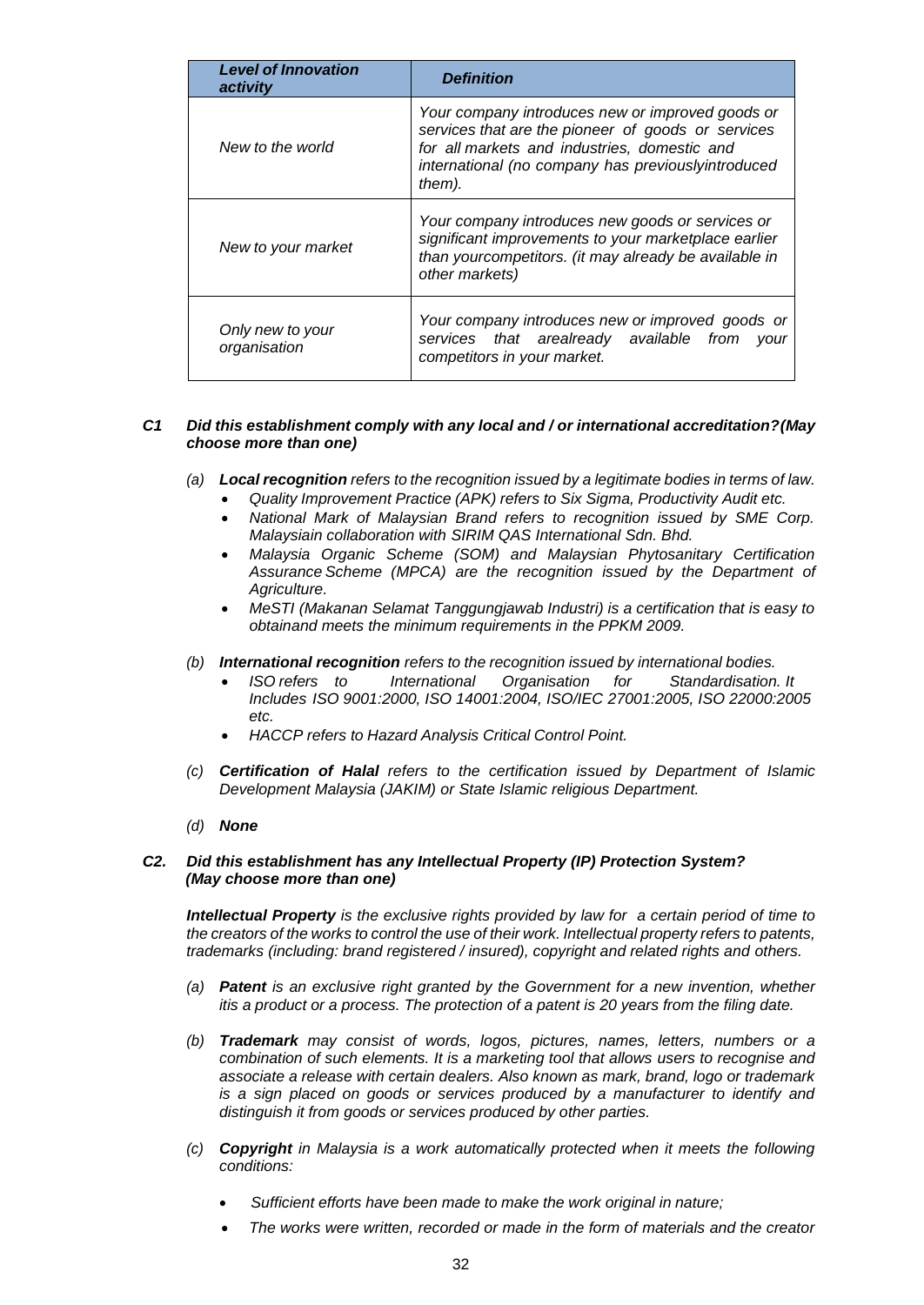*is a qualified person;*

• *The works were made in Malaysia or the first publication of the work, is in Malaysia.*

# *(d) Others*

- *Industrial design was the overall exterior appearance of an item or product. Shape or configuration is three dimensional aspects while decorative patterns or includes two dimensions. The characteristics of three dimensional or two or both which appear on finished goods shall be through the industrial method. These features will provide a unique appearance in an item or product.*
- *Geographical indication is an indication which identifies any goods as originating from a country or territory, or a region or a place in the national territory or, where quality is determined, or the reputation of the other characteristics of the goods is essentially attributable to their geographical origin. Geographical indications can be used above or natural or agricultural produce discharges or handicraft industry.*
- *Layout Designs of integrated circuits is the three-dimensional arrangement of the elements of an integrated circuit and part or all of the relationships that integrated circuits or such three-dimensional arrangement prepared for an integrated circuit intended to be manufactured. The law that protects the layout design of integrated circuits is the Layout-Designs of Integrated Circuits Act 2000.*
- *(e) None*

# *C3 Did this establishment received advice / technical assistance from the following? (May choose more than one)*

- *(a) Government agencies*
- *(b) Institution of Higher Education*
- *(c) Private*
- *(d) None*

#### *C4 Did this establishment introduce any new innovation or significant improvement during the reference year 2021? (May choose more than one)*

#### *(a) Product Innovation*

*The introduction of new goods or services or given tangible improvements and relates to the desired features or uses. This includes significant improvements in technical specifications, components and materials, combined software, user-friendly or other functional features. Product innovations can utilise new knowledge or technologies or can be based on new uses or combinations of existing knowledge or technologies. The term "product" is used to cover both goods and services. Product innovations include both the introduction of new goods and services and significant improvements in the functional or user characteristics of existing goods and services.*

*Key words: improvements in the functional or user characteristic*

#### *Example: -*

- *1. The use of breathable fabrics in clothing is an example of a product innovation involvingthe use of new materials that improves the performance of the product*
- *2. Face cleansing with betel extract content not yet produced by other party*
- *3. Internet banking services with greatly improved speed and ease of use*

# *(b) Process Innovation*

*Execution of new production or delivery methods or with substantial improvements. This includes significant changes to techniques, tools and / or software. Process innovation can aim to reduce the cost of production or delivery units, to improve quality, or for the production or delivery of new products or real improvements.*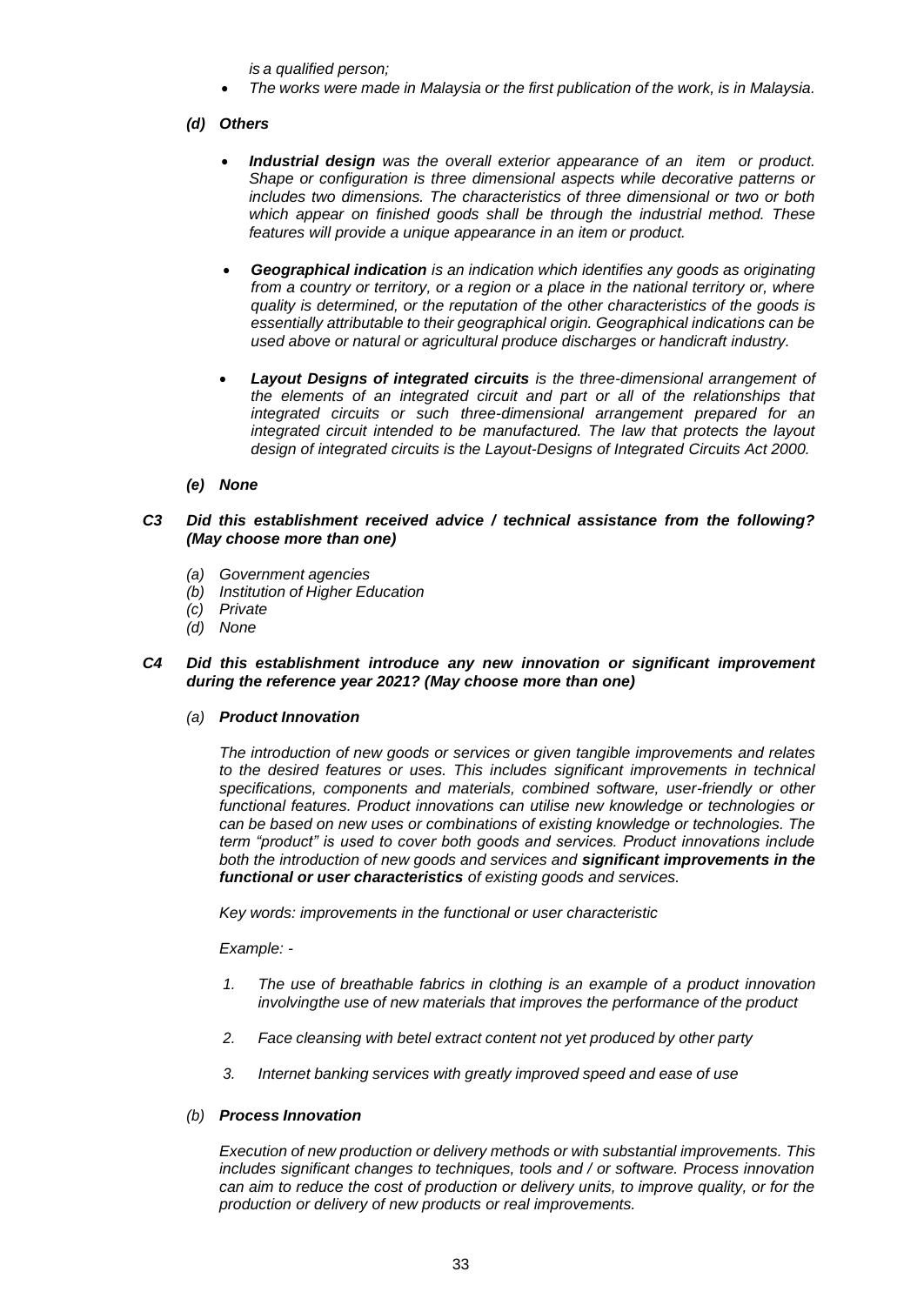*Key words: production and delivery method*

*Example: -*

- *1. Some financial institutions have taken steps to facilitate the process of depositingmoney by requiring depositors to fill in the amount only.*
- *2. The company's ability to provide quick response and maintenance solutions to customers especially in emergency situations.*
- *3. Company receives certification from a certification body for example awarded withISO 9001 and ISO14000 certificates.*
- *4. Treating water using its own design and system.*
- *5. The e-hailing system makes it easy to book a vehicle like Uber and Grab Car.*

#### *(c) Organisational innovations*

*Implementation of new organisational methods in corporate business practices, workplace organisations or outside relationships. Organisational innovation aims to improve the company's performance by reducing administrative costs or transaction costs, increasing job satisfaction (employee productivity), gaining access to nonnegotiable assets (such as unauthorized external knowledge) or reducing supply costs.*

*Key words: Improve the quality and efficiency of work, enhance the exchange of information, and improve firms' ability to learn and utilise new knowledge and technologies*

*Example: -*

- *1. Hiring temporary workers according to current needs to reduce recruitment costs. They are people who are experienced in the industry but do not want to be bound as permanent workers.*
- *2. Index / Waiting number system to deal with an organisation can be taken online without having to go to the counter.*

#### *(d) Marketing innovation*

*Implementation of new marketing methods involving significant changes in product design or packaging, product placement, product promotion or price. Marketing innovation aims to address customer needs, open up new markets, or introduce new company products in the market, with the intention to increase sales of the company.*

*Key words: Orientation towards customers and markets, with a view to improving sales and market share. Changes in design, appearance and methods.*

*Example: -*

- *1. Kuih Bahulu (traditional Malay cake) with strawberry jam, blueberry jam and chocolate chip as filling.*
- *2. The car perfume box changes according to themes such as ketupat in the festive season.*
- *3. Use stockists and agents to market the product.*
- *4. The hotel provides free shuttle service to tourist attractions.*
- *5. There are financial institutions that have made promotions by sponsoring and naming the university hall using their name.*
- (e) *None*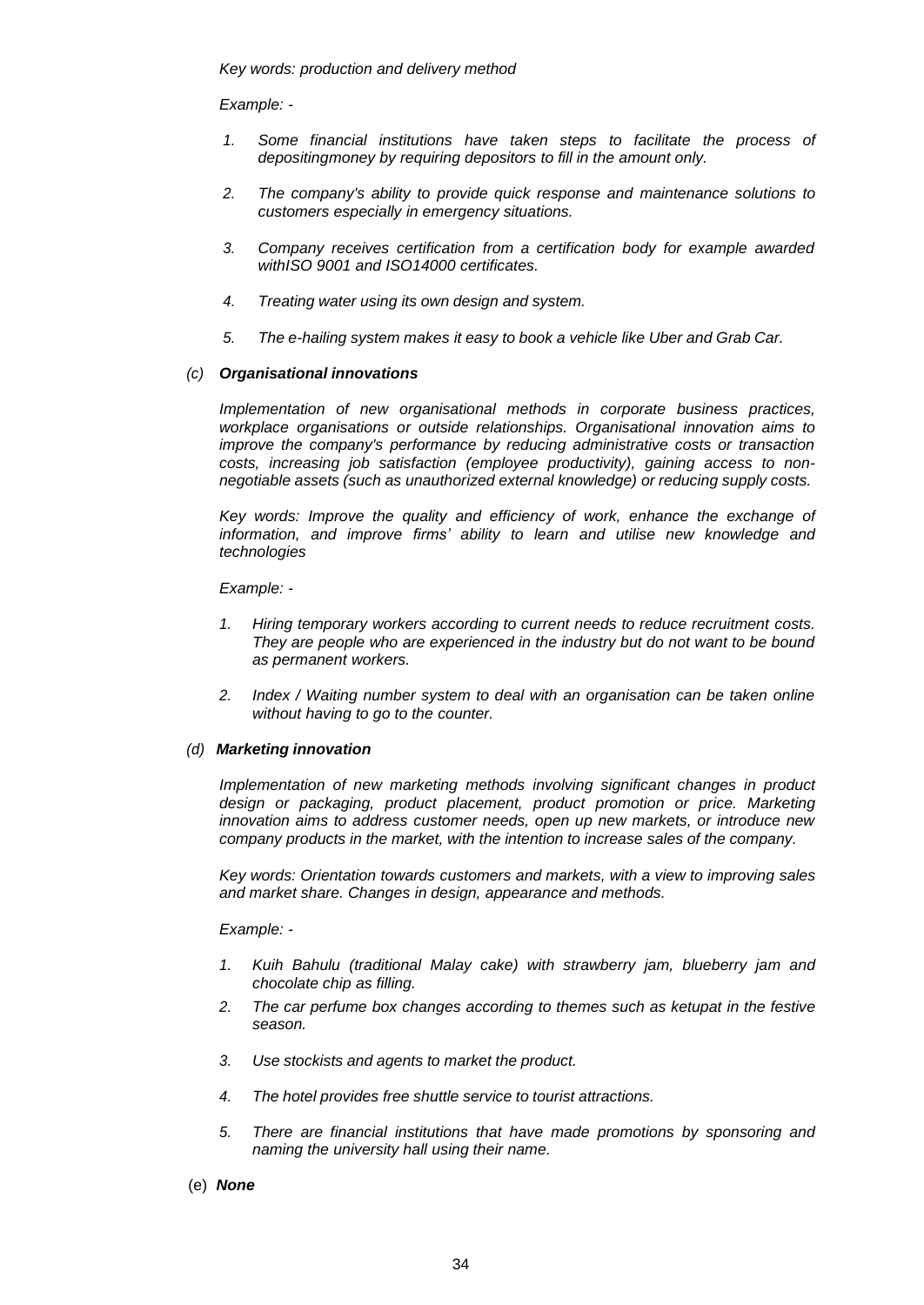# *C5 Did this establishment receive funding from the following to support your innovation activities? (May choose more than one and state the amount)*

- *(a) Owned funds Owned funds / from own institution – Include: equity, reserves and loans.*
- *(b) Business Enterprises Funds obtained from other private companies / establishments.*
- *(c) Government Funds obtained from sources of federal, state or local governments.*
- *(d) Higher Learning Institutions Funds obtained from public and private higher learning institutions (HLIs).*
- *(e) Foreign funds Funds obtained from overseas entities / organisations.*
- *(f) Other funds Funds obtained from sources other than (a) to (e).*
- *(g) None*

# *General Definition of Research and Development (R&D)*

*Definition: Research and experimental development (R&D) comprise creative and systematic work undertaken in order to increase the stock of knowledge and to devise new applications of available knowledge (Frascati Manual, OECD 2021).*

# *Description:*

*R & D activities should have the following features:*

- *1. Novel (aimed at new discoveries)*
	- *New discoveries in research that have not been applied in the industry.*

*(Examples: systematic testing / activity conducted to produce new techniques / processes / designs / products that have not been / used in the industry aimed at solving problems / increasing industrial productivity.)*

- *Exemption: Activities carried out for copying, imitating or reversed engineering as a way of acquiring knowledge, are not considered a novel discovery.*
- *2. Creative (including new concepts or ideas that improve existing knowledge)*
	- *Objectives-oriented R&D activities and new concepts or ideas to improve existing knowledge.*

*(Example: New methods developed for problem solving and increasing productivity in performing routine tasks. For example, data processing is non-R&D activity, unless it is part of a project to develop new methods for data processing.)*

- *Exemption: This excludes routine change of activity on the product or process.*
- *3. Uncertain results (uncertain)*
	- *In general, R&D activities are dynamic, uncertain, especially in terms of the cost or time required to achieve the desired outcome and the results obtained cannot be precisely determined compared to the objective.*

*(Example: R&D prototype model used to test technical concepts and technologies in terms of usability has a high risk of failure, while non-R&D prototypes are often used to obtain technical or legal certifications.)*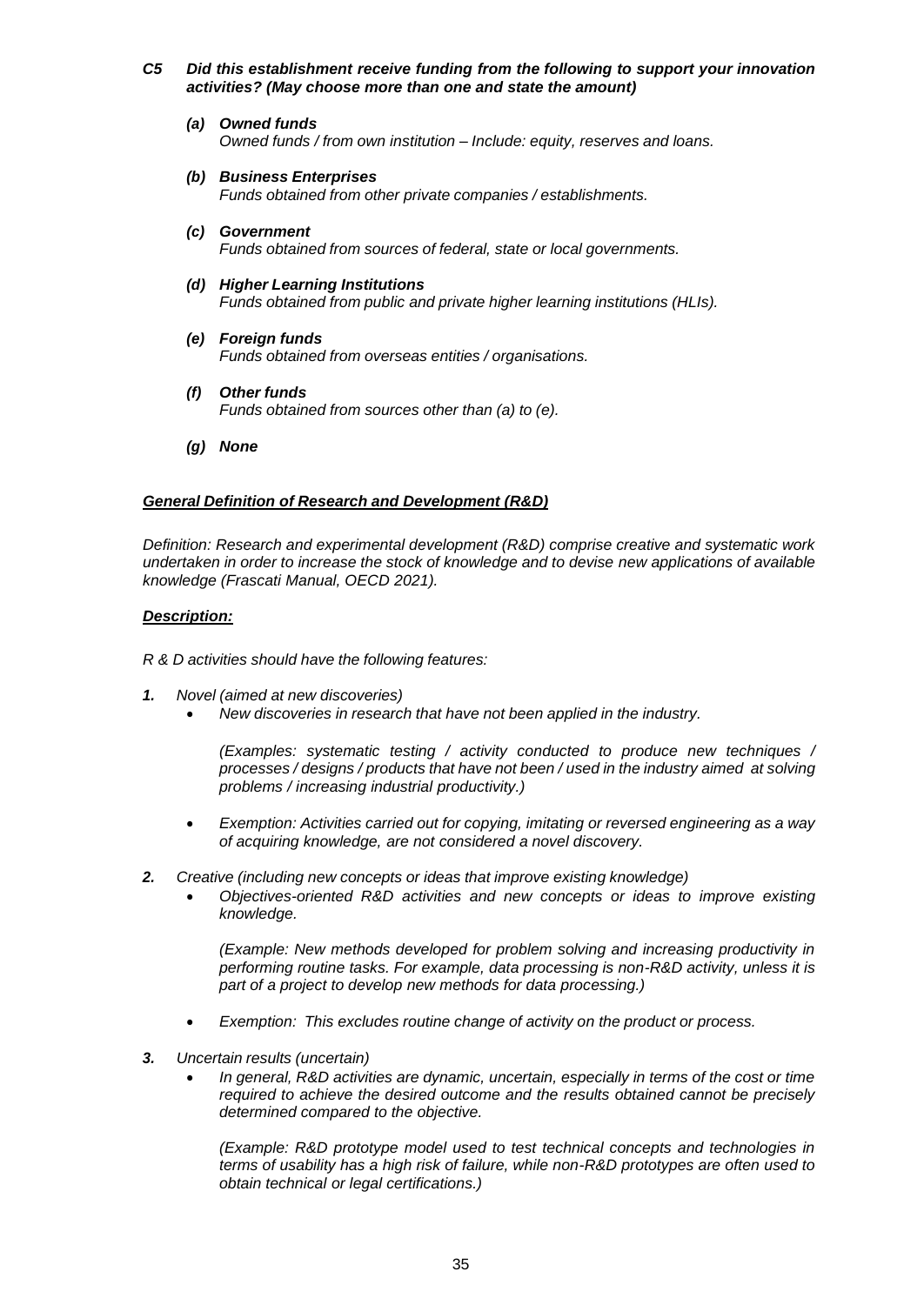- *4. Systematic (Planning carefully and cost is budgeted)*
	- *R&D activities are conducted in a planned manner, with records related to processes, activities, human resources and financial resources. Example: Operating / activity manual availability, activity log book, financial and human resources related documents.)*
- *5. Transferable and / or can be reproduced*
	- *Potential R&D activities to transfer new knowledge, ensure its use and enable other researchers to reproduce it as part of their R&D activities.*
	- *Note: In a business environment, the nature of R&D activities will be protected by the secrecy or other means of intellectual property protection. However, the process and results of R&D activities will be recorded for use by other researchers.*

# *R&D DOES NOT INCLUDE the following activities:*

- *1. Scientific and technical information services*
	- *Specific activities: collecting, composing, recording, classifying, disseminating,translating, analysing.*
	- *Examples: bibliographic service, patent service, scientific and technical advisory services, scientific conferences.*
- *2. In this context, "policy" covers all policies at national level, international level and policies adopted in a business enterprise / industrial.*
- *3. Routine activities for quality control and testing*
	- *Includes the maintenance of national standards, calibration of secondary standards, routine testing and analysis of materials, components, products, processes, soils, atmospheres and others.*
- *4. Pre-production activities such as demonstration, prototype, equipment completion and trial production runs*
- *5. Exploring, prospecting or drilling for minerals, petroleum or natural gas* • *Example: A geological test that provides initial information on exploration and mining.*
- *6. Cosmetic modification or style changes to existing products* • *Examples: Physical changes such as colours, packages and shapes.*
- *7. General purpose or routine data collection*
	- *Example: Routine activities for topographic mapping, geological survey, hydrology oceanographic, meteorological and astronomy observations.*
- *8. Routine computer programming, system maintenance or software applications*
	- *Example: Routine activities such as maintenance of computers and software.*
- *9. Operations research and mathematical or statistical analysis*
	- *Routine statistical analysis activities (collected regularly) that apply the established model and method.*
	- *Example: Activities using labour's survey data to identify long-term unemployment trends.*
- *10. Commercial, legal and administrative aspects of patenting, copyrighting or licensing activities*
	- *Examples: Patent application and licensing activities, market research, manufacturing start-up, fabricating and re-designing for manufacturing processes.*
- *11. Activities related to standards compliance*
	- *Example: Routine compliance with public inspection controls, standard enforcement and others.*
- *12. Specialised routine medical care*
	- *Example: Routine service and diagnosis of the disease through organ checks, body fluids (urine, blood) and whole body (autopsy).*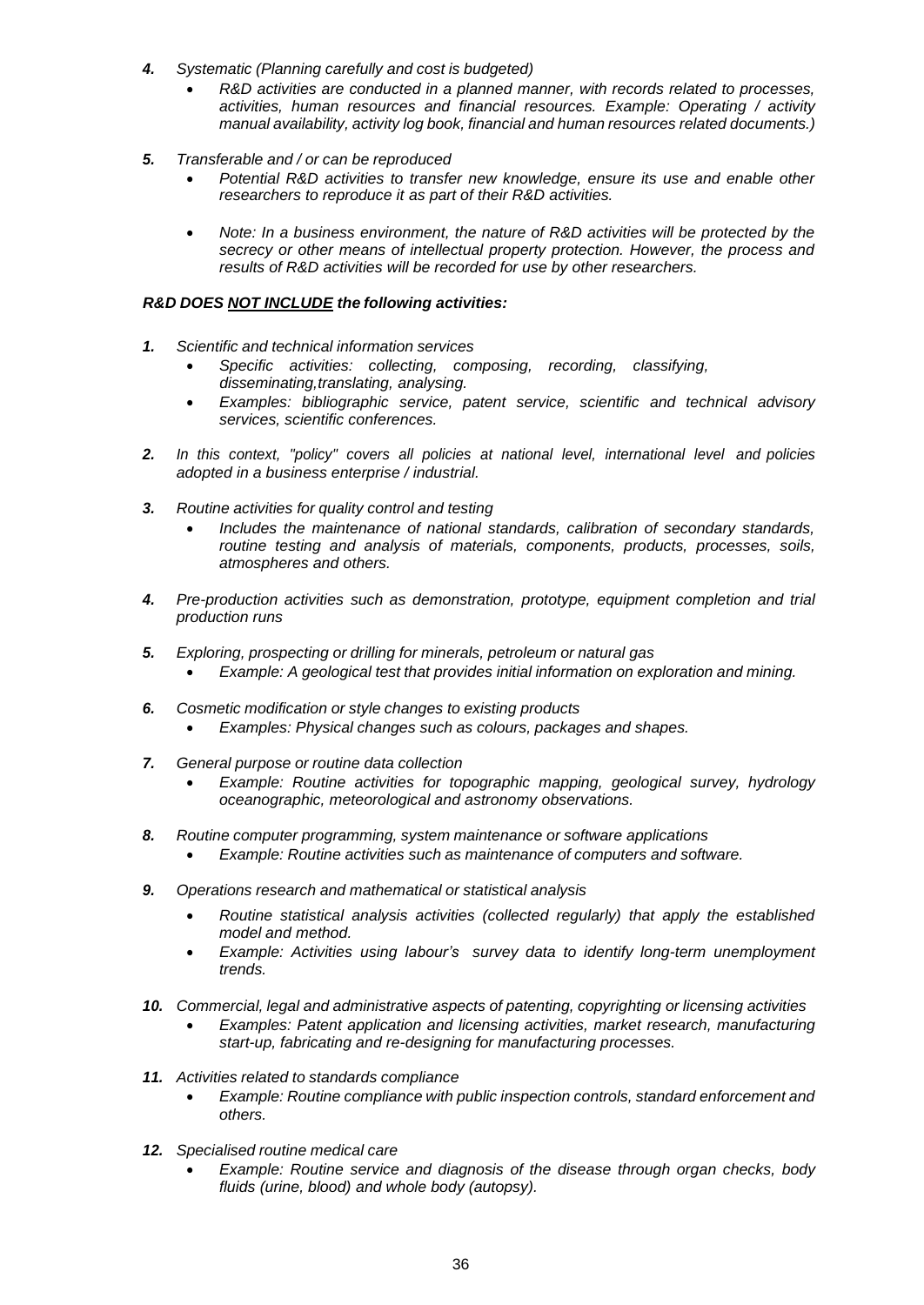### *C6 Please specify the total expenditure of R&D for the following reference year:*

- *(a) 2018*
- *(b) 2019*
- *(c) 2020*
- *C7 Does your establishment run any R&D activities during the reference year? If YES, pleasefill in the information related to the R&D which has been conducted internally (in-house).*

# *C8 Current expenditure on R&D.*

# *(a) Labour Cost*

*Sum of the basic annual salary and other emoluments (such as EPF contributions, medical benefits, performance bonuses, special allowances, housing and car loans) of each personnel involved directly in R&D).*

# *(b) Operating Cost*

*Such as consumables, repairs, maintenance, purchasing of materials, prototypes, subscription of reference databases and commissioned work.*

# *(c) Other recurrent cost*

*Wages and salaries of staff/personnel that indirectly supporting R&D. Include only part of their wages and salaries that are attributable to the indirect support of R&D (e.g. central finance, personnel services, and cleaning).*

*For example, those who prepare the payment, schedule meetings, prepare documents and so on. They may also be responsible for managing office supplies and contacting vendors and performing other administrative tasks.*

# *C9 Capital expenditure on R&D*

# *(a) Land, building dan other structure*

*If the land and buildings purchased are also used for production, please include only the portion used for R&D.*

#### *(b) Vehicles, plants, software, machinery dan equipment If the assets purchased are also used for production, please include only the portion used for R&D.*

*(c) Others*

*Other assets other than those used for production (products etc), please include only parts used for R&D*

#### *C10 Source of funds for R&D*

- *(a) Owned funds Owned funds / from own institution – Include: equity, reserves and loans.*
- *(b) Business Enterprises Funds obtained from other private companies / establishments.*
- *(c) Government Funds obtained from sources of federal, state or local governments.*
- *(d) Higher Learning Institutions Funds obtained from public and private higher learning institutions (HLIs).*
- *(e) Foreign funds Funds obtained from overseas entities / organisations.*
- *(f) Other funds Funds obtained from sources other than (a) to (e).*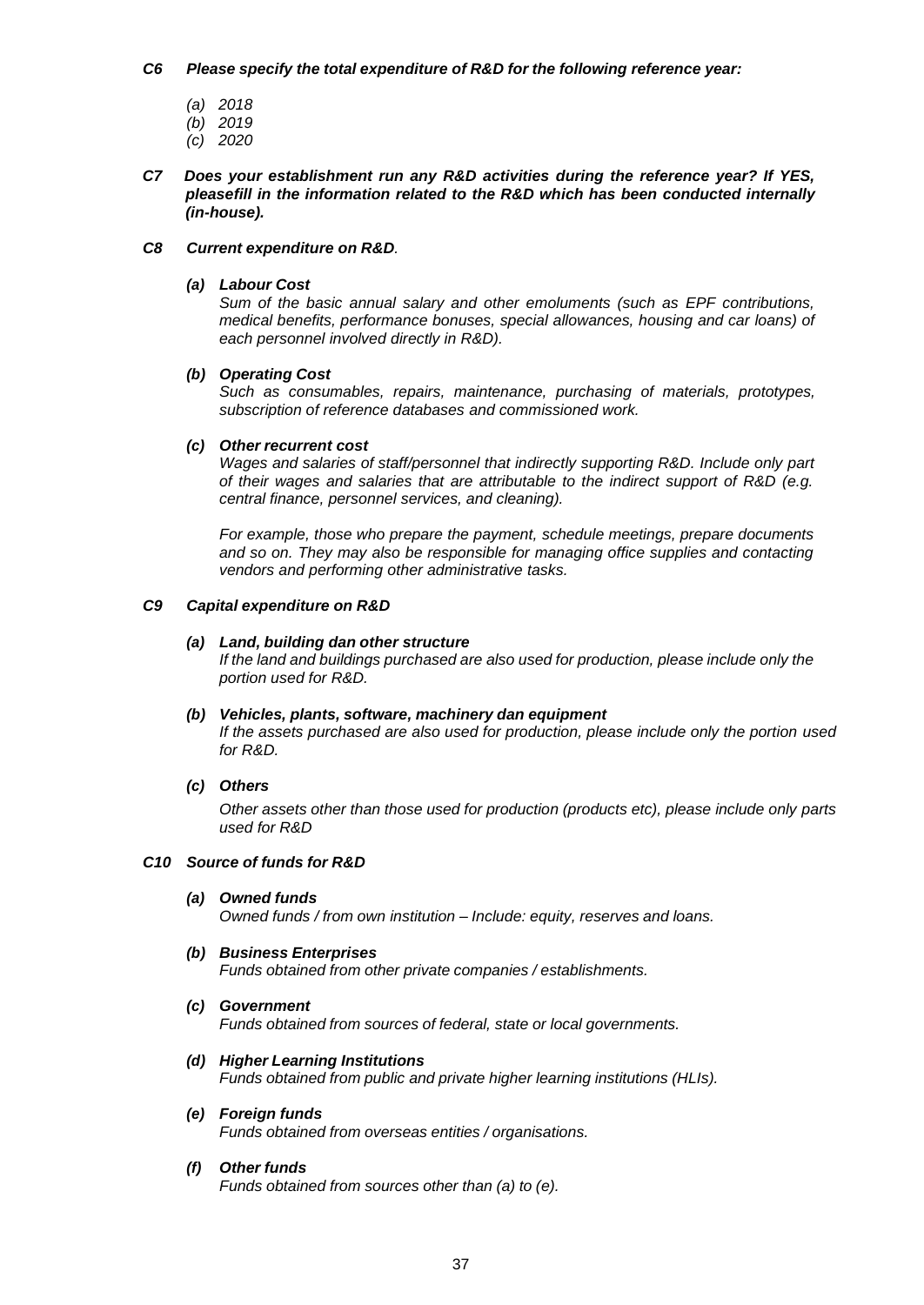#### *C11 Please indicate the percentage by type of R&D activity*

#### *(a) Basic Research*

*Experimental or theoretical work undertaken primarily to acquire new knowledge without a specific application in view (more academically). It is carried out without looking for any long-term economic or social benefits other than for the advancement of knowledge.*

*Example 1: Research on the properties of general algorithms for handling large amounts of real-time data.*

*Example 2: Research to identify biogas sources from animal waste.*

*Example 3: Research on the potential of oil palm as a new alternative source in the manufacturing industry.*

#### *(b) Applied Research*

*Applied Research involves original activities in acquiring new knowledge with a specific application in view. It also involves research to determine possible uses from the findings of the basic research or to determine new methods or ways in achieving some specific or pre-determined objectives.*

*Example 1: Research to reduce the amount of spam by understanding the overall structure or business model of spam, behaviour and motivation of spammers for software product creation.*

*Example 2: Research to identify biogas production technology from animal waste for industrial use.*

*Example 3: Research to evaluate and identify oil palm ash (OPA) as a new filler for natural rubber compounds in manufacturing industry.*

#### *(c) Experimental Research*

*Research involving systematic activities using existing knowledge gained from research and/or practical experiences for the purpose of creating new or improved materials, equipment, products, systems, processes, or services.*

*Example 1: Start-up company adopts a computer programming code developed by researchers in the production of software products for online marketing and business development.*

*Example 2: A further study to develop a pilot plant (biogas production) from chicken manure for industrial use.*

*Example 3: Further study to produce new oil palm ash-based (OPA) products as a new filler of natural rubber compounds capable of enhancing strength and resilience to replace the use of carbon black and silica in the tyre manufacturing industrial sector.*

#### *C12 Please indicate the number of employees and annual salaries dan wages for employeesinvolved in research and development*

#### *(a) Researcher*

*Researchers are professionals, which engaged in the conceptualisation or creation of new knowledge, products, processes, methods and systems, and in the management of the projects concerned. Postgraduate students at master's degree in research mode and PhD involved in R&D should be considered as researchers.*

#### *(b) Technician*

*Technicians and equivalent staff are persons whose main tasks require technical knowledge and experience in one or more fields of engineering, physical and life sciences (Technicians) or social science and humanities (Equivalent staff). They participate in R&D by performing scientific and technical tasks involving the application of concepts and operational methods, normally under the supervision of researchers.*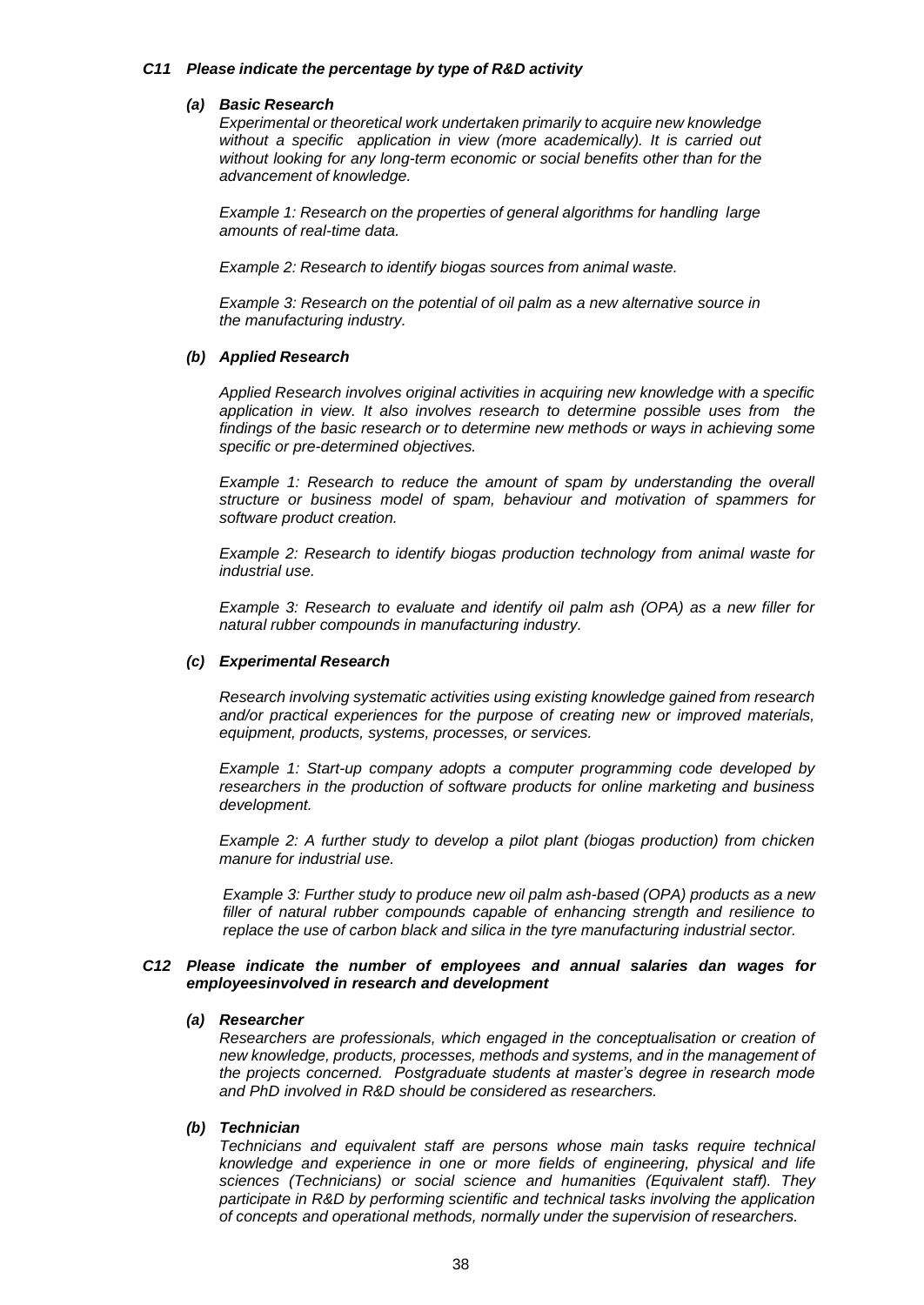# *(c) Supporting Staff*

*Other supporting staffs include consultants, skilled and unskilled workers, secretarial and clerical staffs who participate by supporting R&D projects or are directly associated with such projects. Also included in this category are managers and administrators dealing mainly in financial and personnel matters, and in general administration, insofar as their activities are a direct service to R&D. Do not include staff outside the R&D performing unit that provides indirect support.*

#### *Note:*

| <b>Item</b>           | <b>R&amp;D</b>                                                                                                                                     | <b>Innovation</b>                                                                                                                                                                                                                                                                                                    |  |
|-----------------------|----------------------------------------------------------------------------------------------------------------------------------------------------|----------------------------------------------------------------------------------------------------------------------------------------------------------------------------------------------------------------------------------------------------------------------------------------------------------------------|--|
| <b>Definition</b>     | Systematic work undertaken in order<br>to increase the stock of knowledge<br>and to devise new applications of<br>available knowledge              | An innovation is the implementationof<br>new or significantly improved<br>a<br>(goods or services),<br>product<br>or<br>process, a new marketing method, or<br>new organisational method<br>a<br>in<br>practices,<br>business<br>workplace<br>organisation or external relations (Oslo<br>Manual 3rd Edition, 2005). |  |
| Features              | Novel, creative, uncertain, systematic<br>and transferable and/or reproducible<br>results / products.                                              | Creative and innovative ideas for<br>modifications or improvementsrelated<br>to products / services.                                                                                                                                                                                                                 |  |
| Example<br>(Activity) | Example 1: Research to identify<br>biogas production technology from<br>animal waste for industrial use.                                           | Example 1: The use of breathable<br>fabrics in clothing is an example ofa<br>product innovation involving theuse of<br>new materials that improves the<br>performance of the product                                                                                                                                 |  |
|                       | Example 2: Further study to produce<br>new oil palm ash-based (OPA)<br>products as a new filler of natural<br>rubber<br>compounds<br>capable<br>οf | Example 2: The e-hailing system<br>makes it easy to book a vehicle like<br><b>Uber and Grab Car.</b>                                                                                                                                                                                                                 |  |
|                       | enhancing strength and resilience to<br>replace the use of carbon black and<br>silica in the tyre manufacturing<br><i>industrial sector.</i>       | Example 3: Index / Waiting number<br>system to deal with an organization<br>can be taken online without having to<br>go to the counter.                                                                                                                                                                              |  |
|                       |                                                                                                                                                    | Example 4: The car perfume box<br>changes according to themes such as<br>ketupat in the festive season.                                                                                                                                                                                                              |  |

# *SECTION D – Marketing and Promotion*

*.*

# *D1 Did this establishment use any marketing media to promote your business? Please indicate the medium used*

*Please indicate the type of marketing and promotion undertaken by this establishment such as advertising, brochures, etc. (May choose more than one)*

- *(a) Marketing agent refers to a registered company that works to promote products of other companies.*
- *(b) Advertisement (newspaper, TV and magazines)*
- *(c) Flyers, catalogues, etc.*
- *(d) Domestic expo and exhibition refer to the expo / exhibition made in the country.*
- *(e) Overseas expo and exhibition refer to the expo / exhibition made outside the country.*
- *(f) Online medium statement refers to the written or recorded statement distributed to the members for the purpose of marketing / promotion.*
- *(g) Search engine optimisation (e.g. Google, Yahoo) is a database which stores the links web page and a keyword or phrase that can be accessed via the internet.*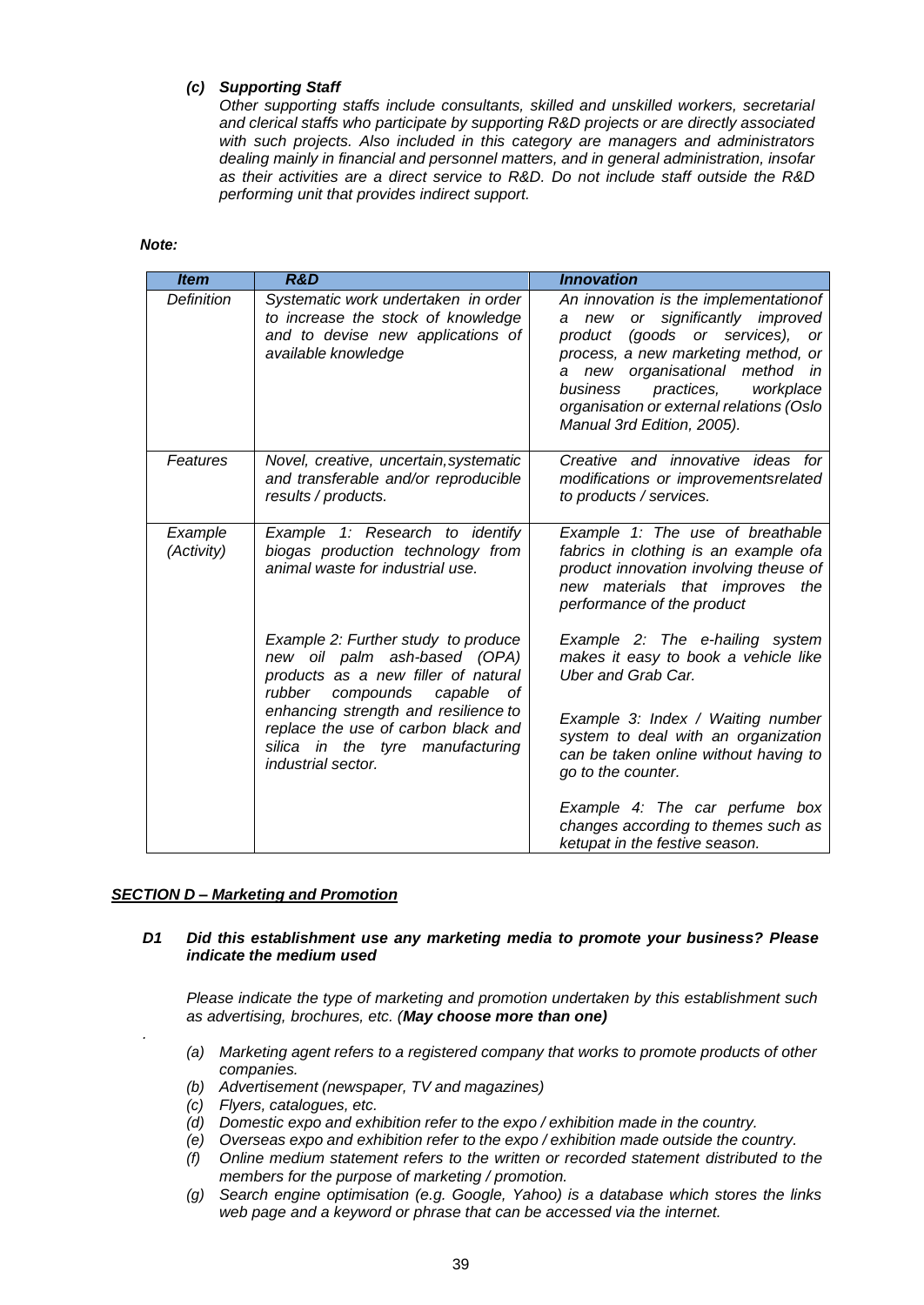- *(h) Social networking website (e.g. Blog, Twitter, Facebook, etc.) is a platform to build social networks or social relations among people who share similar interests, activities, backgrounds or real-life connections.*
- *(i) Event sponsorship refers to the relationship which the company offers financing to other companies, corporation organisation, etc. in exchange of promotional opportunities.*
- *(j) Not applicable*

# *SECTION E – Imports and Exports*

# *E1 Please report the total amount of import and export based on the breakdown of goods and services.*

- *(a) Goods - Includes general trading components, merchandise for processing, maintenance services on goods, goods acquired by aircraft at airports and ports and non-monetary gold.*
	- *Imports of Goods - A goods brought into the country, either directly or stored in controlled warehouses regardless of whether the goods are for their own use, processed, used in manufacturing or re-exported to another country. It is also termed 'general import'.*
	- *Exports of Goods - Goods (locally produced or manufactured or imported for reexport)brought out of the country. It is also termed 'general export'*
- *(b) Services - service activities offered by your establishment such as accounting, banking, consulting, education, insurance, transport health.*
	- *Imports of services - Services derived from non-residents (refer to individuals, companiesor overseas institutions who live or reside in Malaysia for less than a year (12 months) who are brought into the country.*
	- *Exports of services - Services rendered and carried out by the Malaysian resident forless than one year (12 months).*
- *E2 Please provide the top three export countries of this establishment's halal products and the use of the Free Trade Agreement (FTA) for each country. The FTA is a trade agreement between two countries to reduce tariffs and import duties as well as promote trade in goods and services between the two countries.*
- *E3 Please indicate the name of country this establishment intend to diversity its halal export markets.*

# *SECTION F – Environmental Protection Expenditure*

- *F1 Please indicate how this establishment manages waste and pollutants? (May choose more than one)*
	- *(a) Disposed by the establishment itself*

*Waste and pollutants are disposed by the establishment itself, whether in private and fills or disposal sites owned by other establishments.*

*(b) Managed by the appointed contractor*

*Establishment pays certain amount of expenditure to the appointed contractor to dispose the generated waste and pollutants.*

*(c) Using public bins*

*The generated waste and pollutants are disposed of using public bins without spending any fees.*

*(d) Others*

*Other than the above options and should be specified.*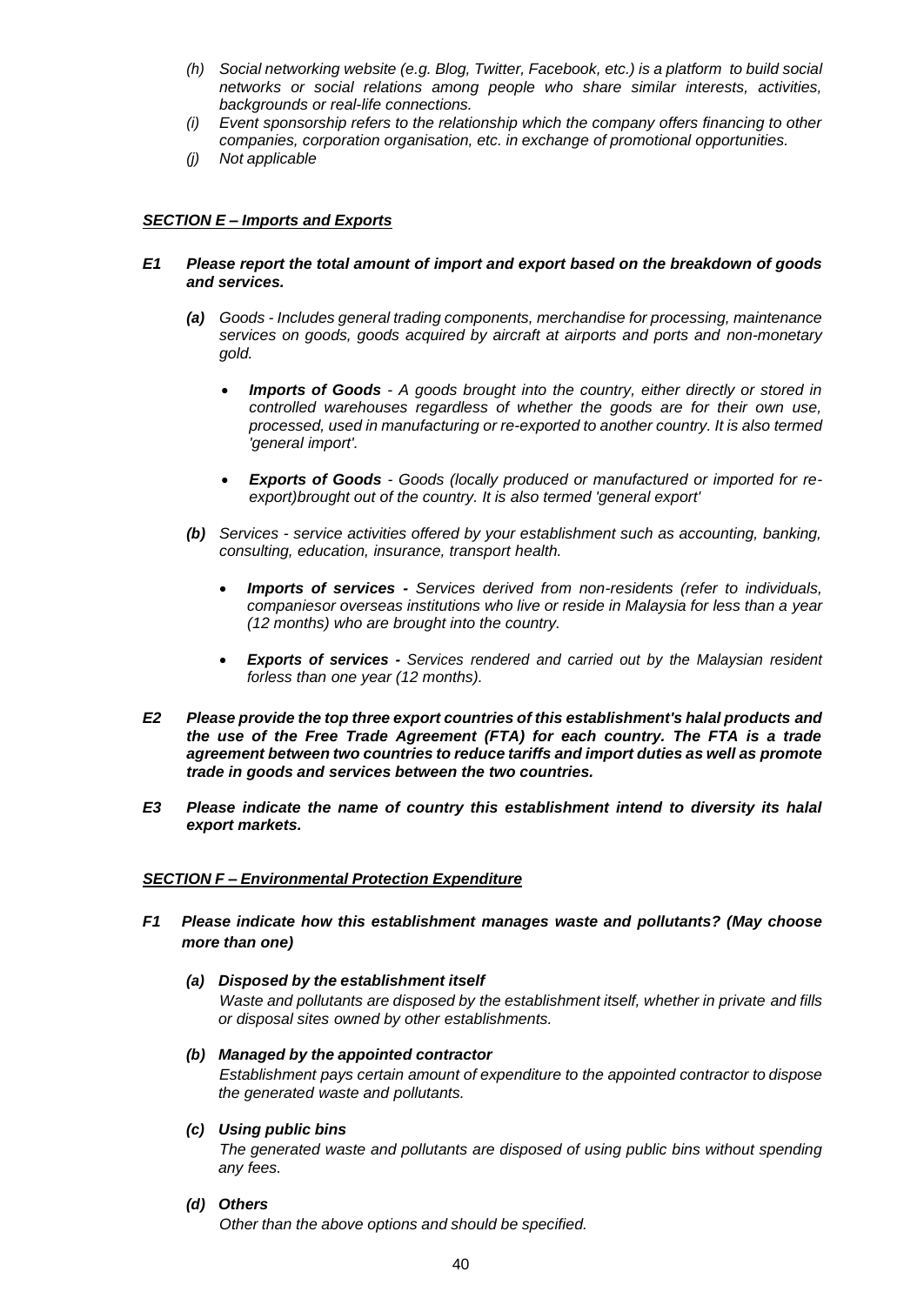*Environmental protection expenditure refers to all operating and capital expenditure in relation to compliance or in anticipation of environmental regulations/conventions in Malaysia. This includes expenditure for preventing, reducing and rehabilitation of environmental degradation or preserving the environment.*

*Pollution management expenditure refers to fees incurred to ensure that pollutants produced during the production process do not harm the environment. It consists of environmental monitoring expenditure, site reclamation dan decommissioning, pollution abatement dan control and pollution prevention. These expenditures involve air media, surface water, soil dan groundwater and noise, vibration dan radiation.*

*Capital Expenditure refers to expenditure incurred in purchasing or installing parts / equipment in order to comply with environmental regulations in Malaysia.*

*Operating Expenditure refers to operational costs including labour cost, expenditure incurred in purchasing services, fuel and electricity supply, spare parts and supplies and all other cost to compliance with environmental regulations.*

#### *F2 Environmental Monitoring*

*Costs related to equipment, supplies, labour and purchased services that are used in response to or in anticipation of regulations or conventions requiring the monitoring of pollutants emitted by establishment. E.g. Install monitoring tools (CEMS) and pH meter*

#### *F3 Pollution abatement and control*

*Capital and operating expenditure for equipment or facilities which are separately identifiable, and which have been installed exclusively to prevent or to reduce emission of pollutants. Expenditure related to the operation of an incinerator centre or landfill site owned by establishment is also included.*

*Example: Installation of smoke chimney, waste water treatment plant and noise boundary wall*

### *F4 Pollution Prevention*

*Utilization of technologies, equipment or processes that reduce or eliminate pollution and waste at the source instead of at the end-of-pipe or stack before the pollution or waste is created. Examples include the installation of more efficient processes that consume less energy or inputs, the redesign or reformulation of the production process to reduce pollution or emissions, reuse, recirculation or recycling of materials on-site.*

*Example: Use of silencers for generators and use of green technology equipment.*

# *F5 Site reclamation and decommissioning*

*Expenditure to clean up the environmental damage resulting from any establishment's operations and decommissioning expenditure but excludes any penalty or compound due to environmental damage or any provision for future environmental liability. E.g. Recovery of landfill for recreational park.*

# *F6 Waste management expenditure*

*Waste management and sewerage services include the collection, treatment, storage, disposal and recycling of all domestic, industrial, hazardous and non-hazardous waste and sewage, establishment, contractor, private and public sector.*

*Examples: Payment made to Alam Flora, Kualiti Alam, recycling companies, etc.*

### *F7 Environmental assessment dan audits expenditure and environmental charges*

- *(i) Environmental assessment and audits expenditure include:*
	- *(a) Expenditures for reviews of current operations for compliance with regulations (audits).*
	- *(b) Expenditures to evaluate the environmental impact of proposed programs or projects (assessments).*
	- *(c) Expenditures for associated legal and consulting costs.*
- *(ii) Environmental charges*
	- *(a) Permits, fees, levies, special assessments and related fees.*
	- *(b) Any fines, penalties or damage awards paid to government agencies or to*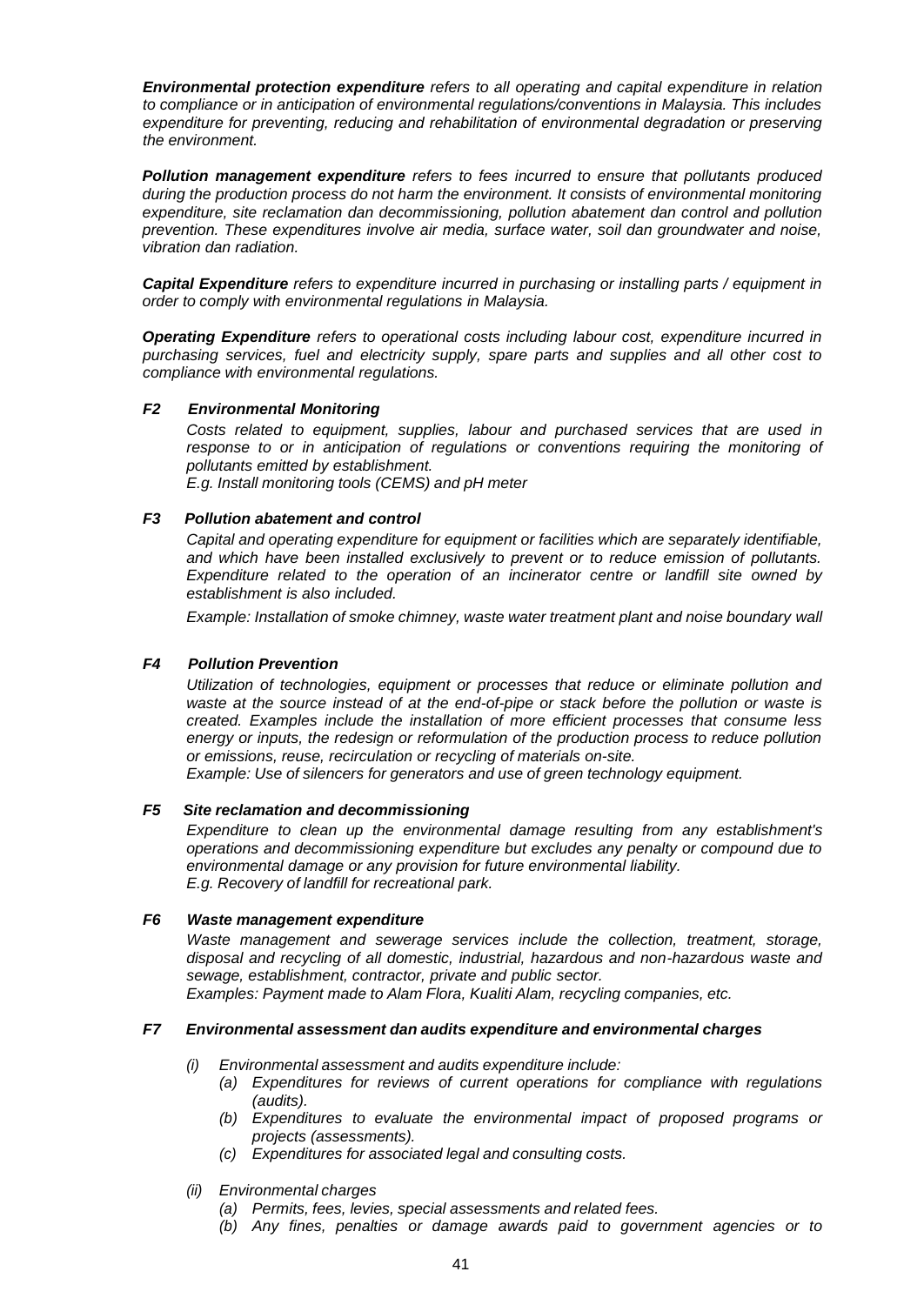*individuals.*

- *(c) Other charges paid to regulating bodies in order to allow operations to take place at this establishment.*
- *F8 Expenditure to protect wildlife and habitat from the effects of anyestablishment's operation*

*Expenditure made in compliance with environmental laws / regulations or conventions to protect wildlife and habitat from the effects of any establishment's operation / activity. Example: Providing special routes for wildlife on highways.*

# *F9 Other environmental expenditure includes*

- *(i) Environmental awareness campaign.*
- *(ii) Courses or conference related to environment.*
- *(iii) Handing monetary funds to schools or agencies to implement environmental awareness programme and activities to protect the environment e.g. Earth Day, Recycle Campaign, planting mangrove tree or others.*
- *(iv) Cooperation with government agencies/NGO's/universities/colleges/schools or people in one place such as 'gotong-royong' to clean-up forest reserve area, Earth Day and so on. Excludes 'gotong-royong' by your establishment in your establishment area.*
- *(v) Sponsorship such as wild life conservation programmes in zoos (medicine or food sponsorship) or adopting rivers to monitor its cleanliness and well-being.*

# *F10 Did this establishment have environmental certifications? (May choose more than one)*

- *(a) ISO 14001 is an international standard environmental management. It provides a set of standard requirements for environmental management system (EMS). This also provides a framework for best practices of environmental management to aid the organisations to prevent pollution, reduce environmental impact, comply with environmental laws and develop businesses in a sustainable manner.*
- *(b) ISO 14004 provides guidance on the development, implementation, maintenance and improvement of environmental management system and their co-ordination with other management systems. The guidelines in this document are intended applicable to any organisation, regardless of size, type, location or maturity level. Although ISO 14004 guideline is aligned with ISO 14001 environmental management system model, it is not intended to meet the requirements of ISO 14001.*
- *(c) ISO 14064 aims to assist Organisations in quantifying and reporting greenhouse gas (GHG) emissions.*
- *(d) Roundtable on Sustainable Palm Oil (RSPO) is a guarantee of sustainable palm oil production process and commodity production that does not bring any damage to the environment and harm to the community.*
- *(e) Malaysian Timber Certification Scheme (MTCS) is a certificate issued by Malaysian Timber Certification Council (MTCC). It is a voluntary scheme that provides an independent assessment about practices on forest management, to ensure asustainable management of forests and natural forests, as well as to meet the demand for certified timber products.*
- *(f) Forest Stewardship Council (FSC) is a voluntary certification, which aims to ensure the forest products are being managed responsibly and benefically to environment, social and economy. There are two (2) types of certificates; forest management and chain-ofcustody which involved the management of production for forest products all the way to the end user.*

# *(g) Other environmental certification.*

*Please specify environmental certificates other than those stated*

*(h) None*

*Does not have any Environmental certification.*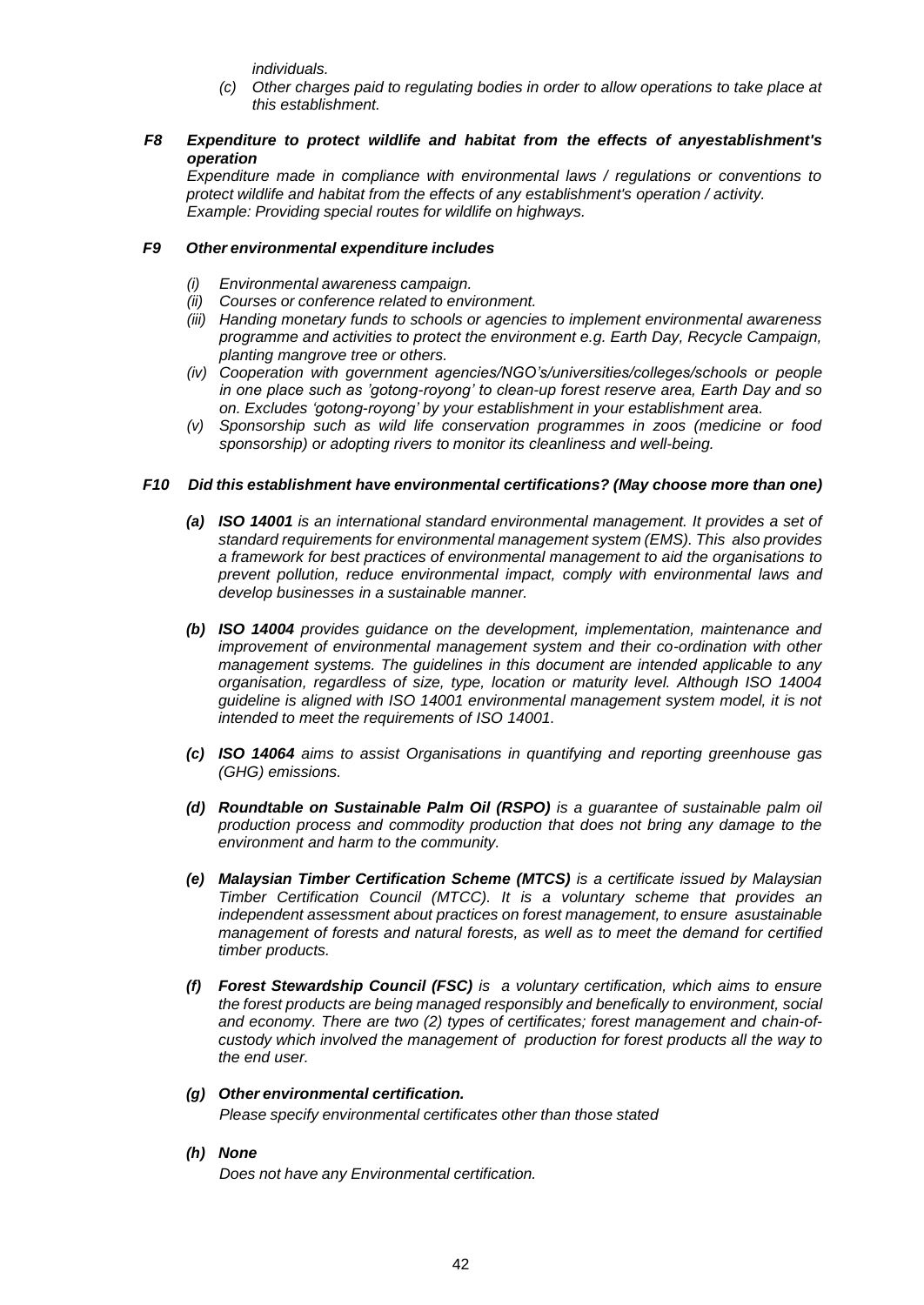# *F11 Did this establishment publish the Sustainability Reports?*

*Sustainability Report refers to the annual report issued in relation to sustainable management either in the form of a specific report or reported through part of the company's annual report (subsidiary and parent company). For subsidiary establishments, sustainability reporting to parent company can be considered if the parent company publishes the sustainability report.*

# *F12 Please indicate of use of recycled materials as production input*

*Please state the total purchase of recycled materials as raw materials for the Production process in value (RM) and quantity (metric tons). Recycled materials refer to materials that have been used (examples: paper, plastic, iron, rubber, glass, etc.) purchased from other establishments.*

# *F13 Please indicate percentage of use of recycled materials by type*

 *If question F12 is answered, please state the percentage of use by type of material as follows:*

| a. | Plastics | е. | <b>Textiles</b> |
|----|----------|----|-----------------|
| b. | Paper    |    | Rubber          |
| C. | Metal    | a. | Others          |
| d. | Glass    |    |                 |

*The sum for all types of materials reported should amount to 100%.*

# *SECTION G – Technology and Fourth Industrial Revolution (4IR)*

#### *G1 Please indicate the automation level of the production process for establishment*

#### *(a) Smart automation (integrated)*

*Fully autonomous operation occurs in all situations and extends to supply chain partners. Require no human interaction at all*

### *(b) Fully automation*

*Most assets operate autonomously and are synchronized to optimize production, safety, and maintenance under certain circumstances or conditions. It brings together autonomous components with appropriate functionality to perform as a system. However, there is still a need for humans to perform many tasks as not all disciplines are integrated at this level. In addition, if the specific circumstances are not met, then the operators must take control of the operation.*

#### *(c) Mixed-mode automation*

*Automated systems take control in certain situations. System alerts to issues. Humans confirm proposed solutions or act as a fall-back.*

#### *(d) Semi-automation*

*The automation system takes control in certain situations when and as requested by a human operator, for limited periods of time. People are still fully responsible and heavily involved, monitoring the state of operation and specifying the targets for the limited control situations.*

# *(e) Manual*

*No automatic actions are occurring, with operations relying on humans to make all decisions and perform all functions. Historically, most industrial operations began with significant human intervention required to run and maintain the operations.*

#### *G2 Did this establishment using the following technology.*

*Please select Yes or No. If Yes, please state the percentage (%) of usage*

#### *(a) Biotechnology*

*Biotechnology is the application of science and technology to living organisms, as well as parts, products and models thereof, to alter living or non-living materials for the production of knowledge, goods and services.*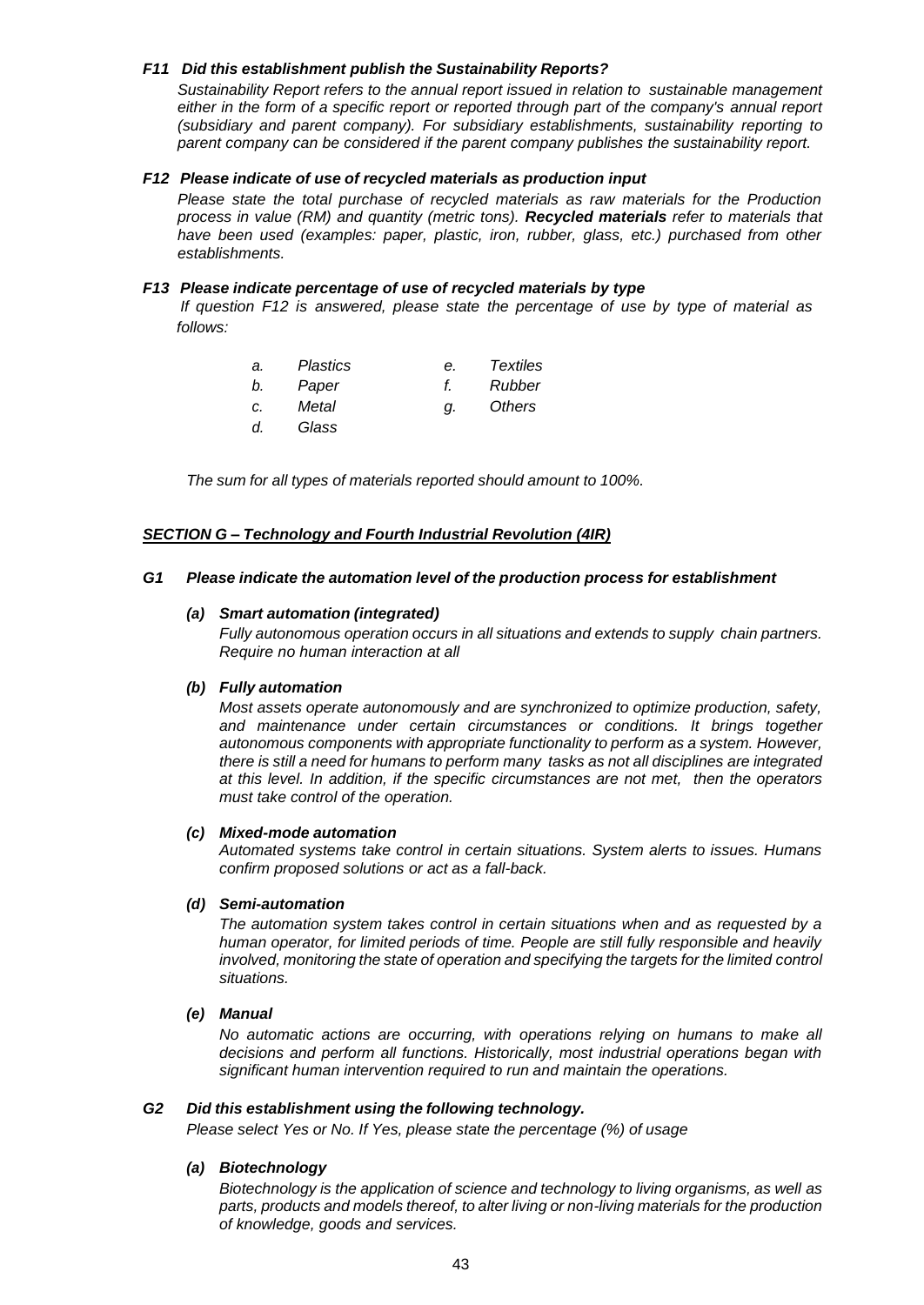# *(b) Nanotechnology*

*Nanotechnology is the understanding of processes and phenomena and the application of science and technology to organisms, organic and inorganic materials, as well as parts, products and models thereof, at the nanometre-scale (but not exclusively below 100 nanometres) in one or more dimensions, where the onset of size-dependent phenomena usually enable novel applications. These applications utilise the propertiesof nanoscale materials that differ from the properties of individual atoms, molecules, and bulk matter for the production of knowledge, goods and services, like improved materials, devices, and systems that exploit these new properties.*

#### *G3 Please indicate the technology or solution adopted by this establishment Please mark whichever is applicable*

# *1. Production*

*Production is an activity carried out under the control and responsibility of an institutional until that uses input of labour, capital, and goods and services to produce outputs of goods or services.*

# *(a) Enterprise Resources Planning (ERP)*

*Framework for organizing, defining, and standardizing the business processes necessary to effectively plan and control an organization so the organization can use its internal knowledge to seek external advantage.*

# *(b) Supply Chain Management (SCM)*

*The design, planning, execution, control, and monitoring of supply chain activities with the objective of creating net value, building a competitive infrastructure, leveraging worldwide logistics, synchronizing supply with demand,and measuring performance globally.*

#### *(c) Manufacturing Execution System (MES)*

*Programmes and systems that participate in shop floor control, including programmed logic controllers and process control computers for direct and supervisory control of manufacturing equipment; process information systems that gather past performance information, then generate reports; graphical displays; and alarms that inform operations personnel what is going on in the plant currently and a very short history into the past.*

# *(d) Supervisory Control and Data Acquisition (SCADA)*

*System operating with coded signals over communication channels in order to provide control of equipment and to acquire information about the status of the equipment.*

#### *(e) Programmable Logic Controller (PLC)*

*An electronic device that is programmed to test the state of input process data and to set output lines in accordance with the input state.*

### *(f) Distributed Control System (DCS)*

*A development of a control system using computers and other electronic device so that the controller of a system loop is more integrated and can be done by everyone quickly and easily.*

#### *(g) Computerised Numerical Control (CNC)*

*Method for automating control of machine tools through the use of software attached to the tool.*

#### *(h) Computer-Aided Manufacturing (CAM)*

*The use of computers to program, directs, and control production equipment in the fabrication of manufactured items*

*(i) Automation (robotics, conveyor belts, lifts, automated-guided vehicles (AGV),etc.)*

*The substitution of machine work for human physical and mental work continuously.*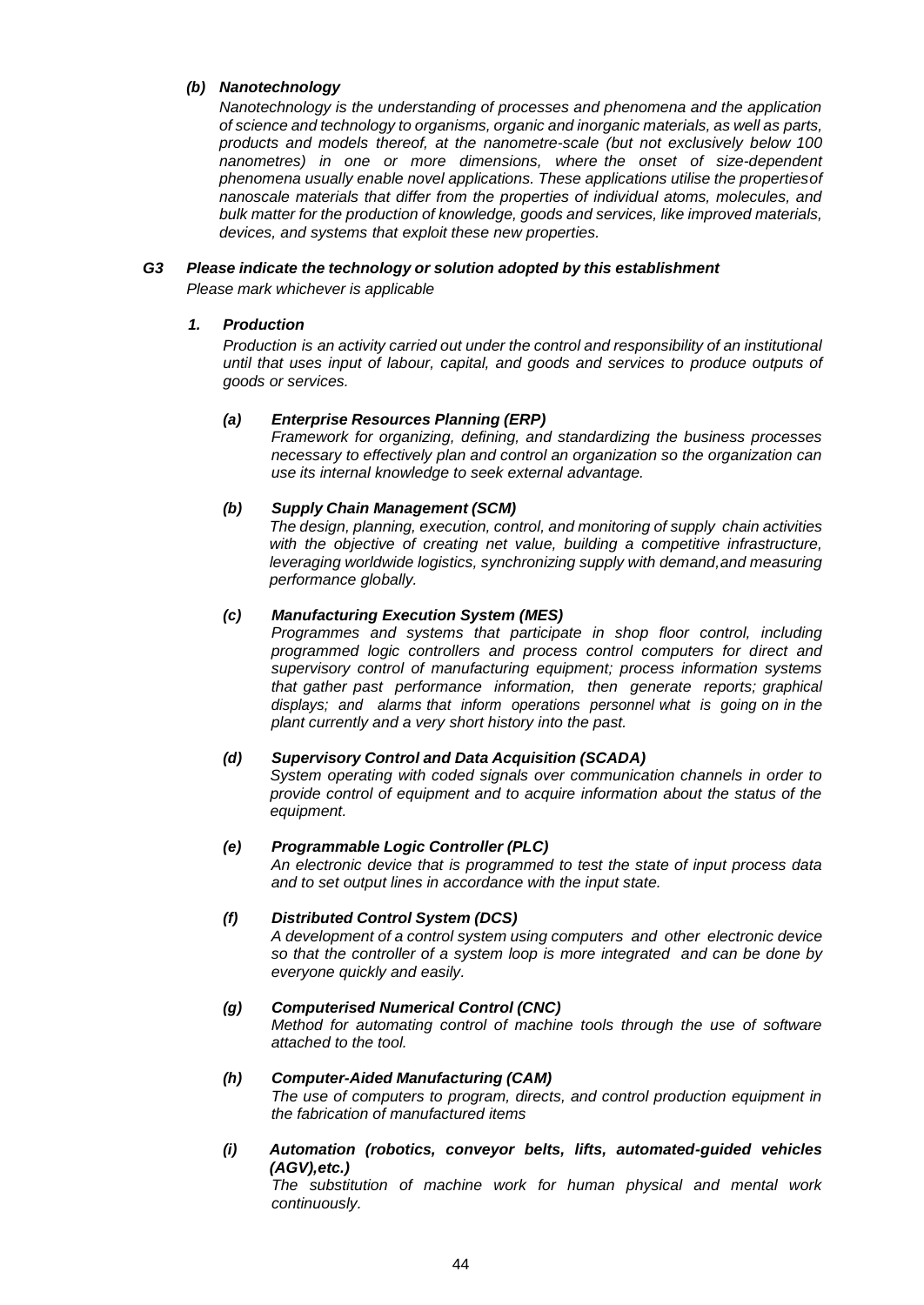*(j) In-line Quality Control (scanners, vision inspection, CCTV smart sensor, etc.) Process incorporates inspection points across the production line. These points inspect the product for quality in terms of various standards or specifications.*

# *(k) Additive Manufacturing (3D Printing, rapid prototyping, etc.)*

*A concept that refers to a group of technologies that builds physical objects directly from 3D (Computer-Aided Design – CAD) data. In additive manufacturing the object is built up by the consecutive addition of liquids, sheets or powdered materials in ultra-thin layers.*

# *(l) Internet-of-thing (IoT)*

*The Internet of Things includes all devices and objects whose state can be altered via the Internet, with or without the active involvement of individuals. While connected objects may require the involvement of devices considered partof the "traditional Internet", this definition excludes laptops, tablets and smartphones.*

# *(m) Big Data Analytics*

*A type of quantitative research that examines large amounts of data to uncover hidden patterns, unknown correlations and other useful information.*

# *(n) Artificial Intelligence*

*Computer-based applications that carry out functions typically associated with humans, such as visual perception, decision-making, and speech recognition. AI's most recent advances include machine learning (ML), in which algorithmdriven tools can self-correct and learn over time. Robotic process automation (RPA) is the application of robotics to the processes of an increasing range of whitecollar jobs.*

# *(o) Simulation*

*The technique of using representative or artificial data to reproduce in a model various conditions that are likely to occur in the actual performance of a system.*

### *(p) Others (please specify)*

#### *2. Inventory*

*Inventory refers to the stock of items, component parts and raw materials a company uses in production.*

#### *(a) Inventory Management*

*Business management with related to the planning and controlling inventories as it is bought, manufactured, stored, and used*

#### *(b) Warehouse Management*

*A system that manages all processes that a warehouse carries out. These processes include receiving, picking, and shipping.*

# *(c) Automated Material Handling*

*Using robots and other computerized devices for moving, lifting, pulling, pushing, storing, and retrieving goods and products.*

#### *(d) Barcode / QR Code*

*Type of barcode that can be read easily by a digital device and which stores information as a series of pixels in a square-shaped grid.*

#### *(e) Radio Frequency Identification (RFID)*

*Technologies that use wireless communication between an object (or tag) and interrogating device (or reader) to automatically track and identify such objects.*

#### *(f) Internet-of-thing (IoT)*

*The Internet of Things includes all devices and objects whose state can be altered via the Internet, with or without the active involvement of individuals. While*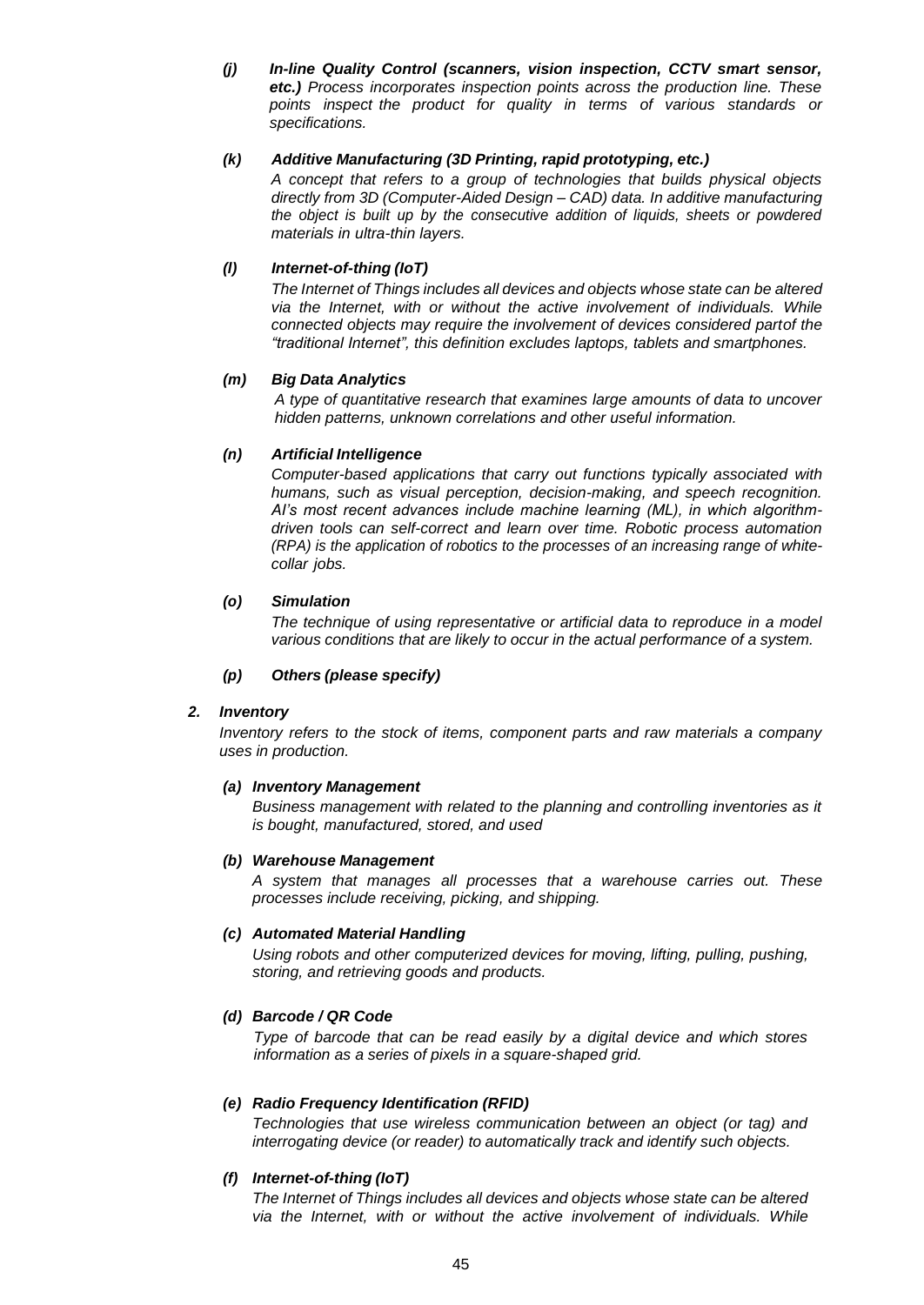*connected objects may require the involvement of devices considered part of the "traditional Internet", this definition excludes laptops, tablets and smartphones.*

# *(g) Big Data Analytics*

*A type of quantitative research that examines large amounts of data to uncover hidden patterns, unknown correlations and other useful information.*

# *(h) Artificial Intelligence*

*Computer-based applications that carry out functions typically associated with humans, such as visual perception, decision-making, and speech recognition. AI's most recent advances include machine learning (ML), in which algorithm-driven tools can self-correct and learn over time. Robotic process automation (RPA) is the application of robotics to the processes of an increasing range of white-collar jobs.*

# *(i) Others (please specify)*

# *3. Administration*

*Administration refers to the arrangements and tasks needed to the operation of a plan or organisation.*

# *(a) Word processing (MS Word, Google Docs, Pages etc.)*

*Device or computer program that provides for input, editing, formatting, and output of text, often with some additional features.*

# *(b) Spreadsheet (MS Excel, Numbers, etc)*

*A software application capable of organizing, storing and analysing data in tabular form.*

# *(c) Presentation (Power point, Keynote, Prezi, etc.)*

*Application software that is specifically designed to allow users to create a presentation of ideas by stringing together text, images and audio/video.*

# *(d) Data dan Document Management*

*System or software that allows the creation, storage, managing, indexing, protection, and retrieval of digital documents.*

#### *(e) Intranet*

*A privately-owned network that makes use of internet technology and applications to meet the needs of an enterprise. It resides entirely within a department or company, providing communication and access to information, similar to the internet, with web pages, and so on for internal use only.*

#### *(f) Finance dan Accounting*

*Process of recording, summarising and reporting a company's business transactions through financial statements.*

#### *(g) Human resources management*

*Manages all employee in an organisation (hiring, training, compensating, developing policies and strategies related to human resources).*

#### *(h) e-Banking*

*Process through which a customer is allowed to carry out, personal or commercial banking transactions using electronic and telecommunication network.*

#### *(i) Attendance system (Fingerprints, Facial Recognition etc)*

*System that enables an employer to monitor their employees (time in, time out, rest time and absenteeism).*

#### *(j) Big Data Analytics*

*A type of quantitative research that examines large amounts of data to uncover hidden patterns, unknown correlations and other useful information.*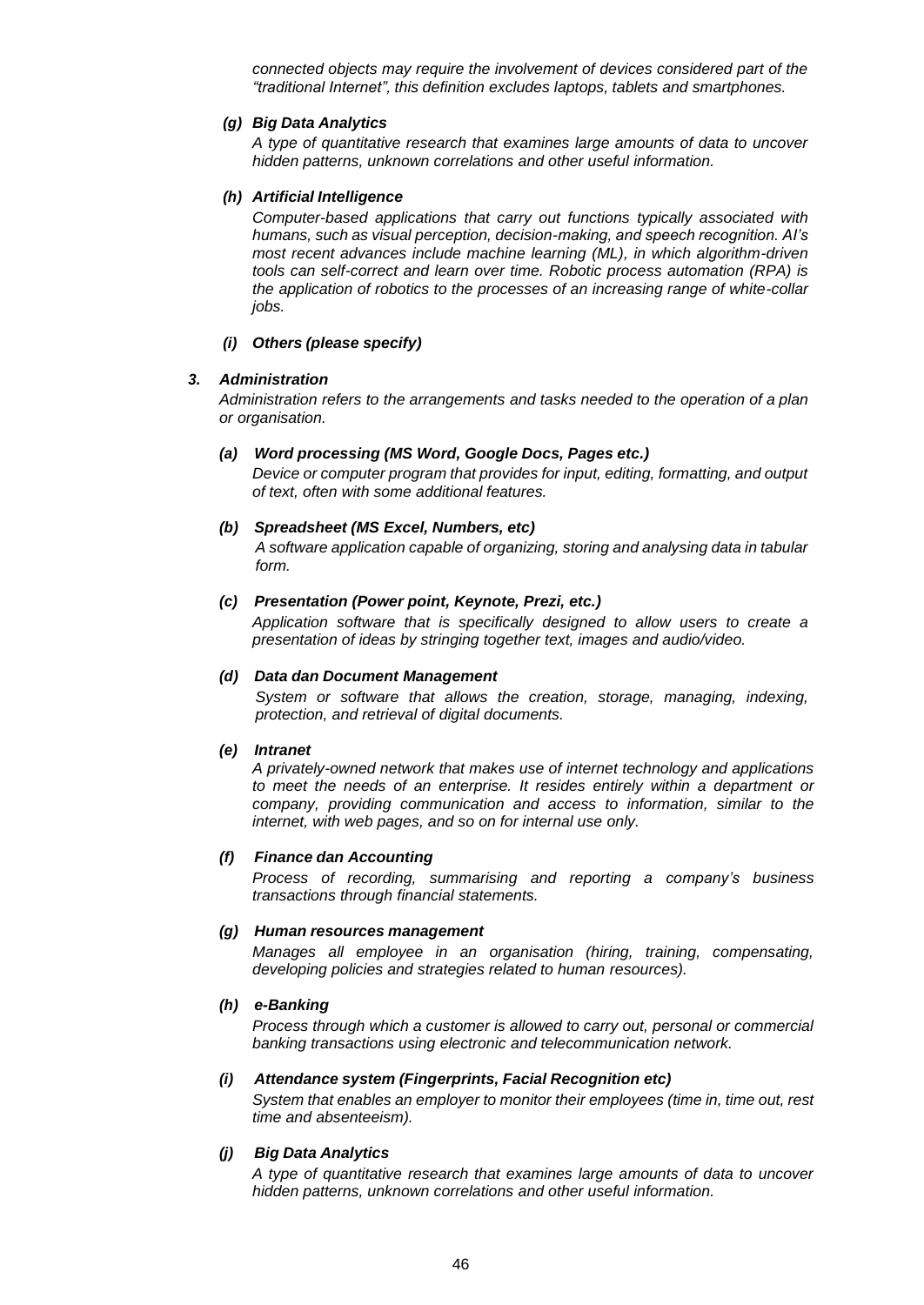# *(k) Artificial Intelligence*

*Computer-based applications that carry out functions typically associated with humans, such as visual perception, decision-making, and speech recognition. AI's most recent advances include machine learning (ML), in which algorithm-driven tools can self-correct and learn over time. Robotic process automation (RPA) is the application of robotics to the processes of an increasing range of white-collar jobs.*

# *(l) Cloud computing*

*Cloud computing is a model for enabling ubiquitous, convenient, on-demand network access to a shared pool of configurable computing resources (e.g. networks, servers, storage, applications, and services) that can be rapidly provisioned and released with minimal management effort or service provider interaction.* 

### *(m) Simulation*

*The technique of using representative or artificial data to reproduce in a model various conditions that are likely to occur in the actual performance of a system.*

#### *(n) Cloud based data storage service*

*System that allows you to save data and files in an off-site that you access either through the public internet or a dedicated private network connection*

# *(o) Cloud based software service*

*System that allows users access to software applications that run on shared computing resources (for example, processing power, memory, and disk storage) via the Internet.*

# *(p) Others (please specify)*

# *4. Security*

*Security is freedom from, or resilience against, [potential](https://en.wikipedia.org/wiki/Potential) harm (or other unwanted [coercive](https://en.wikipedia.org/wiki/Coercion) change) caused by others. Beneficiaries (technically [referents\)](https://en.wikipedia.org/wiki/Referent) of security may be of persons and social groups, objects and institutions, ecosystems or any other entity or phenomenon vulnerable to unwanted change.*

### *(a) Antivirus*

*Antivirus is a computer program that works to detect computer viruses, known as malware, in order to block, remove and prevent future virus infections.*

#### *(b) Firewall*

*A firewall is a device used to control access to a company's data from the internet or other outside sources.*

#### *(c) Anti-spam*

*Anti-spam is a way to address and protect mail servers from unsolicited electronic messages sent through various communication modes including but not limited to e-mails, mobiles short message or instant messaging services where there is no prior relationship between the sender and the recipient regardless of content whether commercial or non-commercial messages including malicious program and / or data.*

### *(d) Website security*

*Website security is the protection provided in technical and administrative terms to computer data so that the data is not intruded, destroyed or contaminated intentionally or not.*

#### *(e) Data encryption*

*Data encryption is a way of translating data from plaintext (unencrypted) to ciphertext (encrypted). Users can access encrypted data with an encryption key and decrypted data with a decryption key.*

# *(f) Password*

*Password is a type of data combined with a number of characters used by users*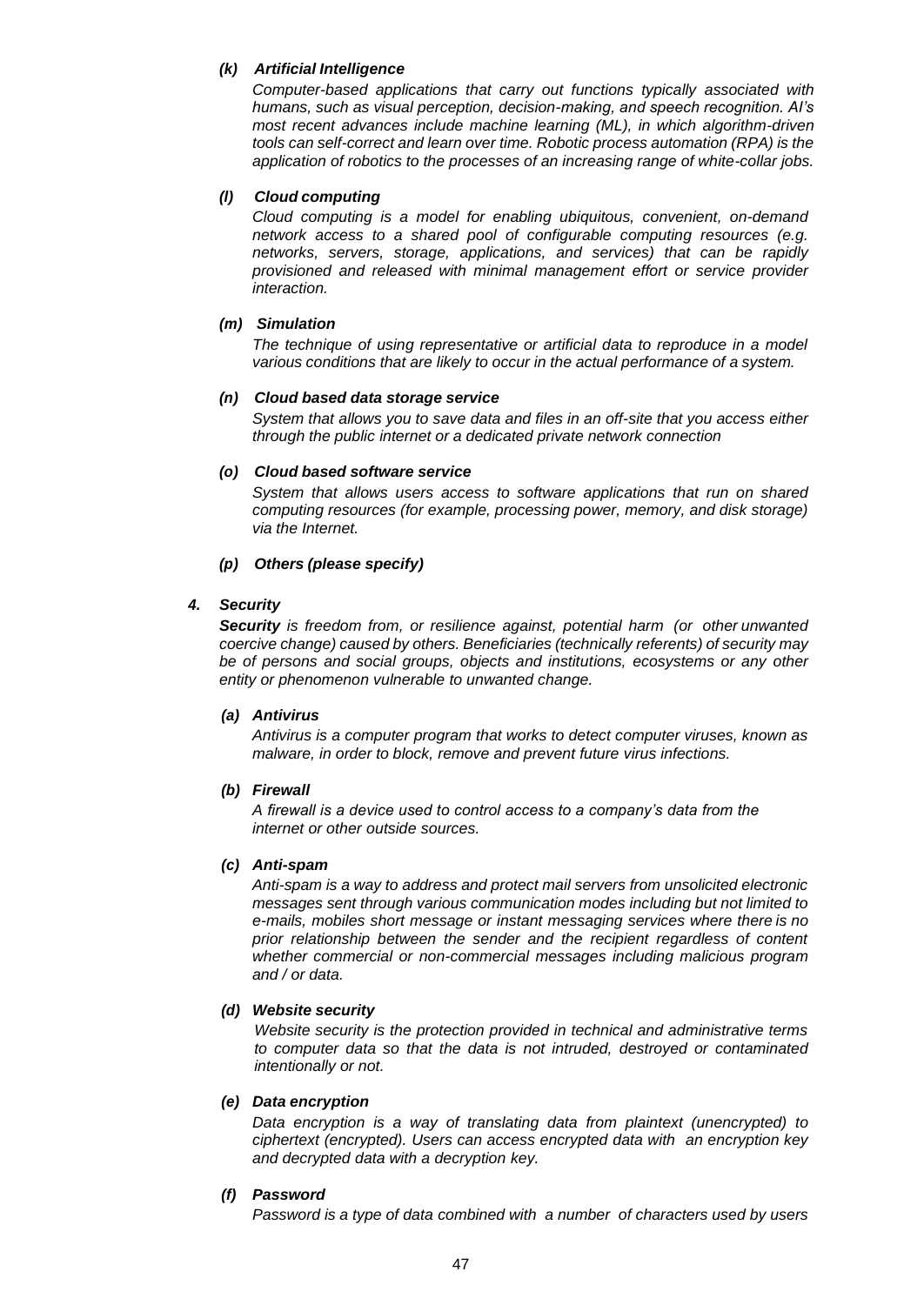*for the purpose of identification and self -authentication when accessing a computer network or resource to obtain or read the desired information.*

#### *(g) Digital signature*

*A digital signature is an electronic signature used to verify the identity of the sender/signer of a message and is used to ensure that information is correct and valid in an electronic transaction.*

#### *(h) Big data analytics*

*A type of quantitative research that examines large amounts of data to uncover hidden patterns, unknown correlations and other useful information.*

#### *(i) Artificial intelligence*

*Computer-based applications that carry out functions typically associated with humans, such as visual perception, decision-making, and speech recognition. AI's most recent advances include machine learning (ML), in which algorithm-driven tools can self-correct and learn over time. Robotic process automation (RPA) is the application of robotics to the processes of an increasing range of white-collar jobs.*

### *(j) Cloud computing*

*Cloud computing is a model for enabling ubiquitous, convenient, on-demand network access to a shared pool of configurable computing resources (e.g. networks, servers, storage, applications, and services) that can be rapidly provisioned and released with minimal management effort or service provider interaction.*

#### *(k) Others (please specify)*

### *5. Marketing and communication*

*Marketing is the design, pricing, promotion, and distribution of goods to create transactions between businesses and consumers.*

*Communication is a process of transferring information, feelings, ideas and thoughts ofan individual to another individual or group of individuals. It is a process of meaningful interaction between living things and involves the act of transmitting information and the process of exchanging meanings in order to produce understanding.*

#### *(a) Email*

*Email is a technology for handling mail electronically.*

#### *(b) Social media (Facebook, Instagram, Twitter, etc.)*

*Social media are considered those that have user profile, an account or a user license depending on the requirements and the type of social media. Types of social media are social networks (e.g. Facebook), Enterprise's blog or microblogs (e.g. Twitter) and multimedia content sharing websites (e.g. YouTube, Flickr, SlideShare).*

#### *(c) Establishment's website*

*Establishment's website is an establishment's file that contains text, audio and / or visual data accessible on the World Wide Web by a single Uniform Resource Locator (URL).*

### *(d) E-Commerce*

*E-Commerce transaction is the sale or purchase of goods or services over the network computing / internet with designed method for the purpose of receive or make a booking (purchase or sale). The transaction is between businesses, households, individuals, governments and organisations of other public / private. The method of payment and the delivery of goods or services e-Commerce transactions can be carried out either through network computing / internet or not. E-Commerce transactions, including orders placed on the website, extranet or Electronic Data Interchange (EDI). However, the transactions made by telephone, fax, email and the like are not been categorised as e-Commerce transactions.*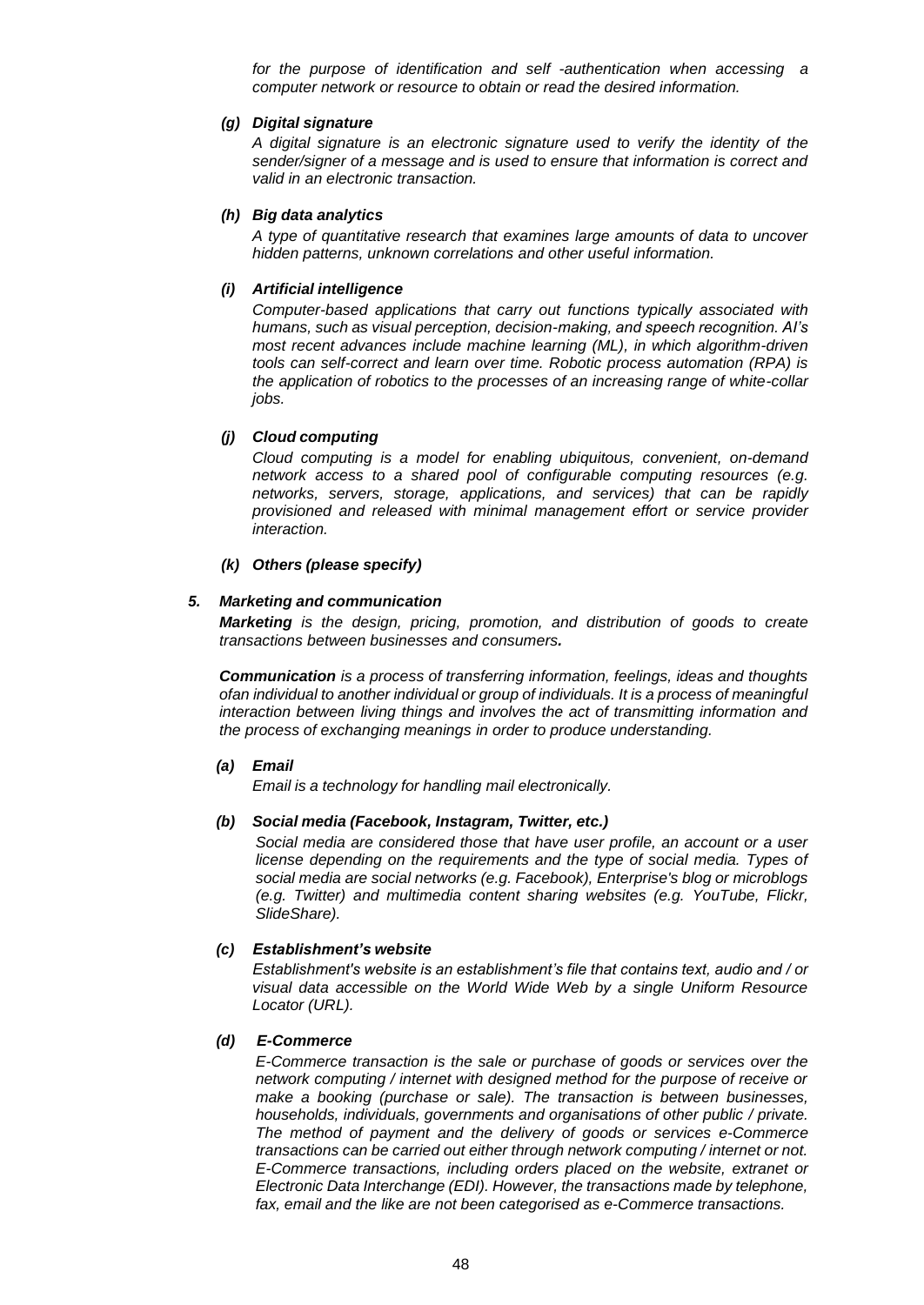### *(e) Customer Relationship Management (CRM)*

*Customer Relationship Management (CRM) is a marketing philosophy based on putting the customer first. The collection and analysis of information designed for sales and marketing decision support (as contrasted to enterprise resources planning information) to understand and support existing and potential customer needs. It includes account management, catalogue and order entry, payment processing, credits and adjustments, and other functions.*

### *(f) Video / Web conference (Skype, GoToMeeting etc)*

*Used as an [umbrella](https://en.wikipedia.org/wiki/Umbrella_term) term for various types of online [conferencing](https://en.wikipedia.org/wiki/Conference) and collaborative services including webinars (web seminars), [webcasts,](https://en.wikipedia.org/wiki/Webcasts) and web meetings.*

# *(g) Big data analytics*

*A type of quantitative research that examines large amounts of data to uncover hidden patterns, unknown correlations and other useful information.*

# *(h) Artificial intelligence*

*Computer-based applications that carry out functions typically associated with humans, such as visual perception, decision-making, and speech recognition. AI's most recent advances include machine learning (ML), in which algorithm-driven tools can self-correct and learn over time. Robotic process automation (RPA) is the application of robotics to the processes of an increasing range of white-collar jobs.*

# *(i) Cloud computing*

*Cloud computing is a model for enabling ubiquitous, convenient, on-demand network access to a shared pool of configurable computing resources (e.g. networks, servers, storage, applications, and services) that can be rapidly provisioned and released with minimal management effort or service provider interaction.*

### *(j) Simulation*

*The technique of using representative or artificial data to reproduce in a model various conditions that are likely to occur in the actual performance of a system.*

# *(k) Others (please specify)*

### *6. Research, development and design*

*Research is creative and systematic work carried out to improve knowledge, and the use of this knowledge to design new applications.*

*Development can be understood as the process of evolution, change and growth related to a particular object, person or situation.*

*Design is the conversion of a need or innovation into a product, process, or service that meets both the enterprise and customer expectations. The design process consists of translating a set of functional requirements into an operational product, process, or service.*

#### *(a) Computer-Aided Design (CAD)*

*Computer-Aided Design (CAD) is the use of computers in interactive engineering drawing and storage of designs. Programs complete the layout, geometric transformations, projections, rotations, magnifications, and interval (cross-section) views of a part and its relationship with other parts.*

# *(b) Prototyping*

*Prototyping is a specialized product design and development process for developing a working model of a product or a specialized system development process for performing a determination where user needs are extracted, presented,and developed by building a working model of the system. Generally, these tools make it possible to create all files and processing programs needed for a business application in a matter of days or hours for evaluation purposes.*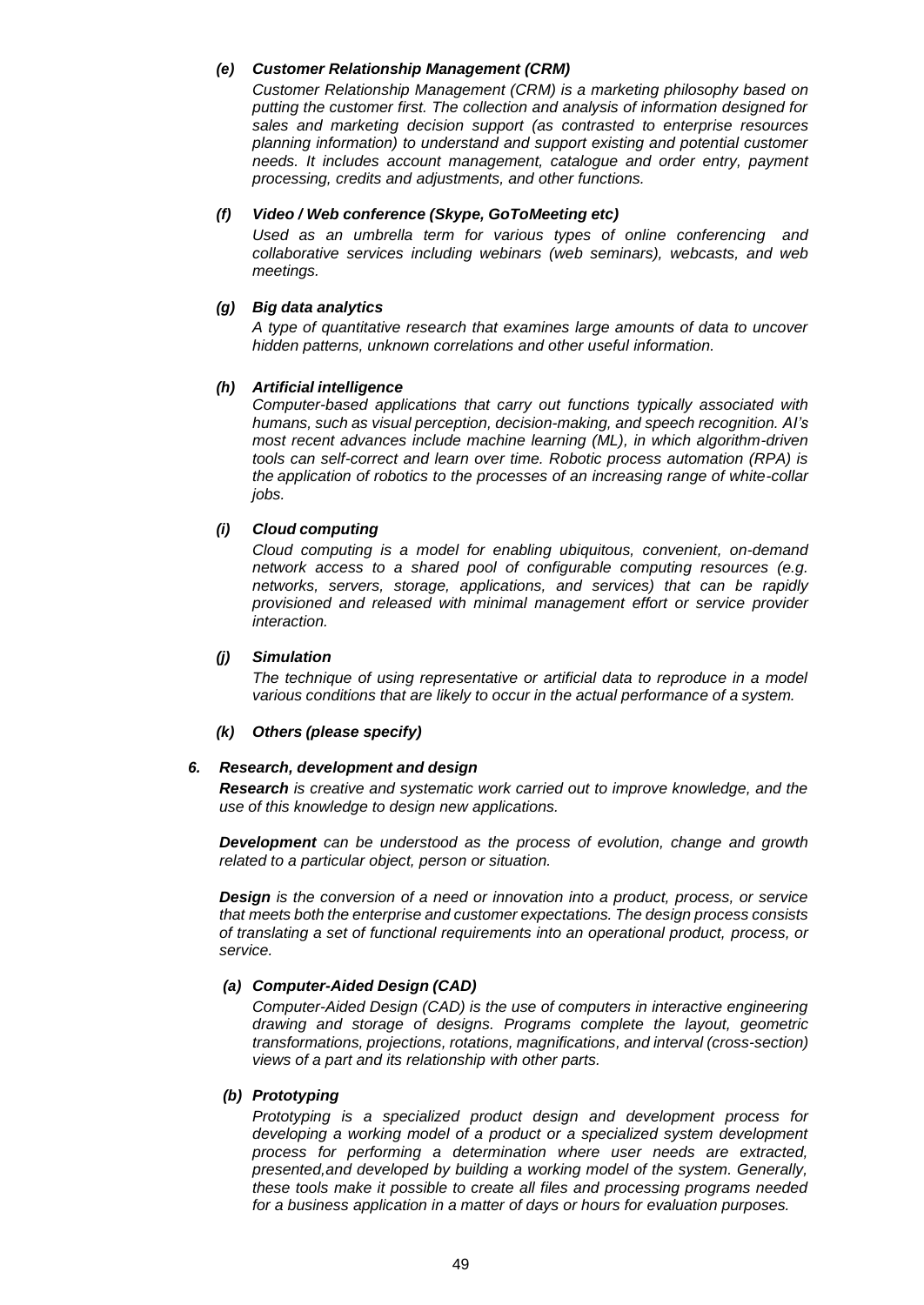#### *(c) Lab Solutions*

*Features an innovative operating environment and provides complete data management to ensure secure information in networked laboratories.*

#### *(d) Simulation*

*The technique of using representative or artificial data to reproduce in a model various conditions that are likely to occur in the actual performance of a system.*

#### *(e) Big data analytics*

*A type of quantitative research that examines large amounts of data to uncover hidden patterns, unknown correlations and other useful information.*

# *(f) Artificial Intelligence*

*Computer-based applications that carry out functions typically associated with humans, such as visual perception, decision-making, and speech recognition. AI's most recent advances include machine learning (ML), in which algorithm-driven tools can self-correct and learn over time. Robotic process automation (RPA) is the application of robotics to the processes of an increasing range of white-collar jobs.*

# *(g) Cloud computing*

*Cloud computing is a model for enabling ubiquitous, convenient, on-demand network access to a shared pool of configurable computing resources (e.g. networks, servers, storage, applications, and services) that can be rapidly provisioned and released with minimal management effort or service provider interaction.* 

#### *(h) Others (please specify)*

#### *G4 Did this establishment analyse production data?*

*Data analysis is a process of inspecting, [cleansing,](https://en.wikipedia.org/wiki/Data_cleansing) [transforming, a](https://en.wikipedia.org/wiki/Data_transformation)nd [modelling](https://en.wikipedia.org/wiki/Data_modeling) [data w](https://en.wikipedia.org/wiki/Data)ith the goal of discovering useful information, informing conclusions, and supporting decisionmaking.*

*Production an activity carried out under the control and responsibility of an institutional unit that uses input of labour, capital, and goods and services to produce outputs of goods or services.*

*Please select Yes or No. If Yes, please indicate the analysis for the production data of this establishment*

#### *(a) Production Rate (Plan vs Actual)*

*The rate of production usually expressed in units, cases, or some other broad measure, expressed by a period of time (e.g. per hour, shift, day, or week).*

#### *(b) Failure/defect rate*

*Product failure / defect is when a product produced does not meet the specifications required by the customer. The failure/defect rate is a calculation based on the number of failures / defects versus the total production.*

#### *(c) Overall Equipment Effectiveness (OEE)*

*Overall equipment efficiency (OEE) is a series of metrics used to measure the use of a manufacturing operation or equipment. Metrics can be used on a daily basis to identify how equipment is working but can also be used as a goal that an organization wants to achieve.*

#### *(d) Productivity*

*An overall measure of the ability to produce a good or a service. It is the actual output of production compared to the actual input of resources. Productivity is a relative measure across time or against common entities (labour, capital, etc.). In the production literature,attempts have been made to define total productivity where the effects of labour and capital are combined and divided into the output. One example is a ratio that is calculated by adding the dollar value of labour, capital equipment, energy,*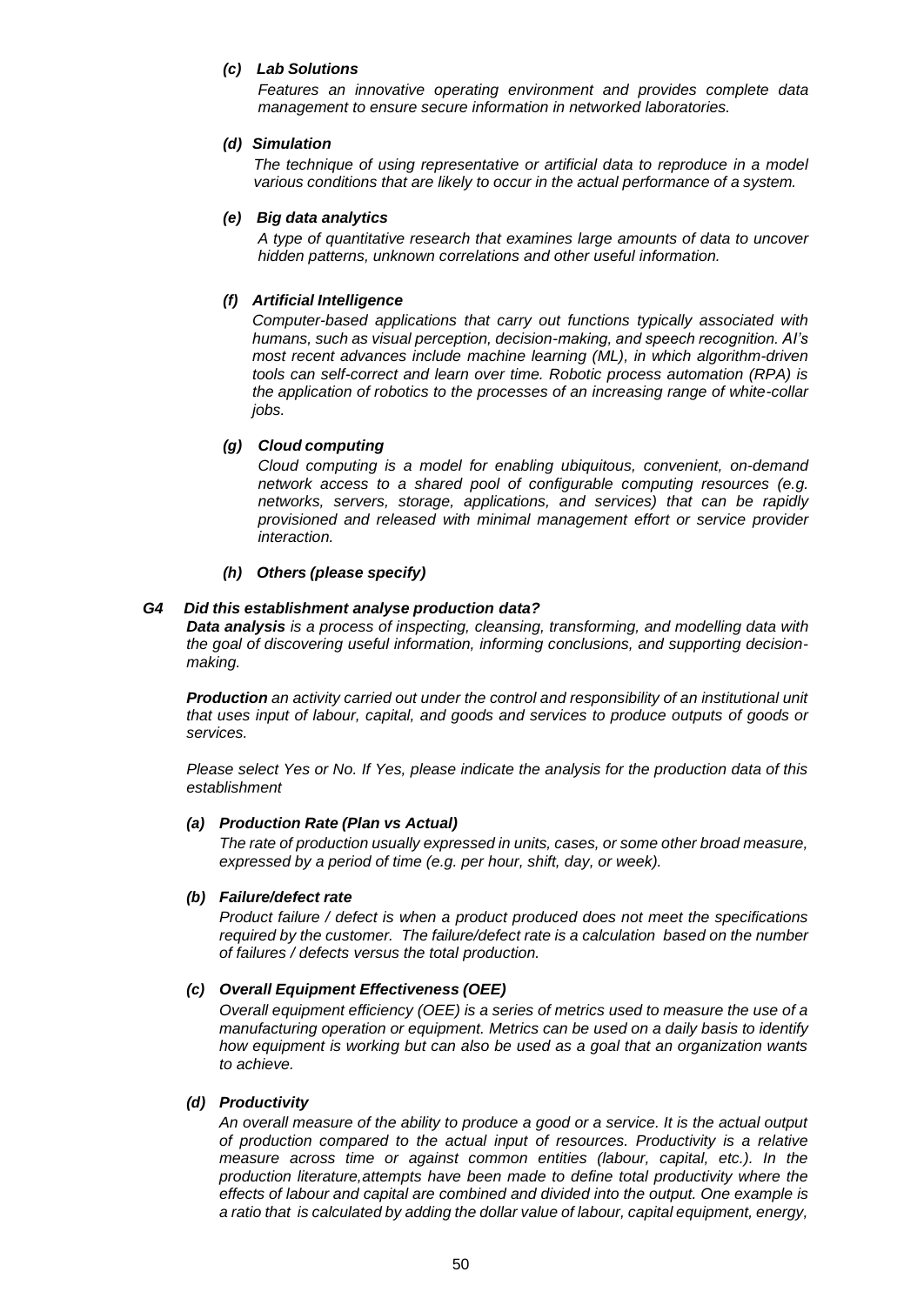*and material, and so forth and dividing it into the dollar value of output in a given time period. This is one measure of total factor productivity. In economics, the ratio of output in terms of dollars of sales to an input such as directs labour in terms of the total wages. This is called single factor productivity or partial factor productivity.*

# *(e) Inventory level*

*Inventory refers to the act of listing or counting items available within a business. By keeping information on what is happening with the amount of current assets, companies can ensure that they are ready to serve customers with the right amount of finished product.*

# *(f) Others (please specify)*

# *G5 Did this establishment practise the Smart Operating Concept?*

*Smart Operating Concept integrates information and communication technology (ICT) in a management system or the process of producing a product or service. The process of producing this product or service will involve the process of transforming inputs into outputs.*

*If No, please go to question G8*

*If Yes, what is the main objective of this establishment adopting the Smart Operating Concept? (Please select top three objectives)*

- *(a) Increase productivity level and products quality*
- *(b) Increase level of automation in production*
- *(c) Follow the global trend of Fourth Industrial Revolution*
- *(d) Transform and survive as a manufacturer*
- *(e) Eligible for government incentives*
- *(f) Reduce dependency on labour*
- *(g) Others (please specify)*

# *G6 How smart operating affect this establishment?*

*Please indicate whether increasing, no change and decreasing*

- *(a) Revenue*
- *(b) Operation cost*
- *(c) Productivity*
- *(d) Human resources*
	- *(i) Local worker*
	- *(ii) Foreign worker*
- *(e) Marketing*
- *(f) Raw materials cost*

# *G7 Please indicate the percentage (%) of expenses related to smart operating by the following categories*

- *(a) Current expenditure (e.g. labour cost and operating cost)*
- *(b) Capital expenditure (e.g. land, building, vehicles, plant, software, machinery, equipment)*

# *G8 Did this establishment receive funds / incentives / grants related to IR 4.0 from the Ministry / Agency (May choose more than one)*

- *(a) MITI: Ministry of International Trade and Industry*
- *(b) MOSTI: Ministry of Science, Technology and Innovation*
- *(c) MIDA: Malaysian Investment Development Authority*
- *(d) MIDF: Malaysian Industrial Development Finance Berhad*
- *(e) MATRADE: Malaysia External Trade Development Corporation*
- *(f) Bank Pembangunan: Bank Pembangunan Malaysia Berhad (BPMB) formerly known as Bank Pembangunan dan Infrastruktur Malaysia*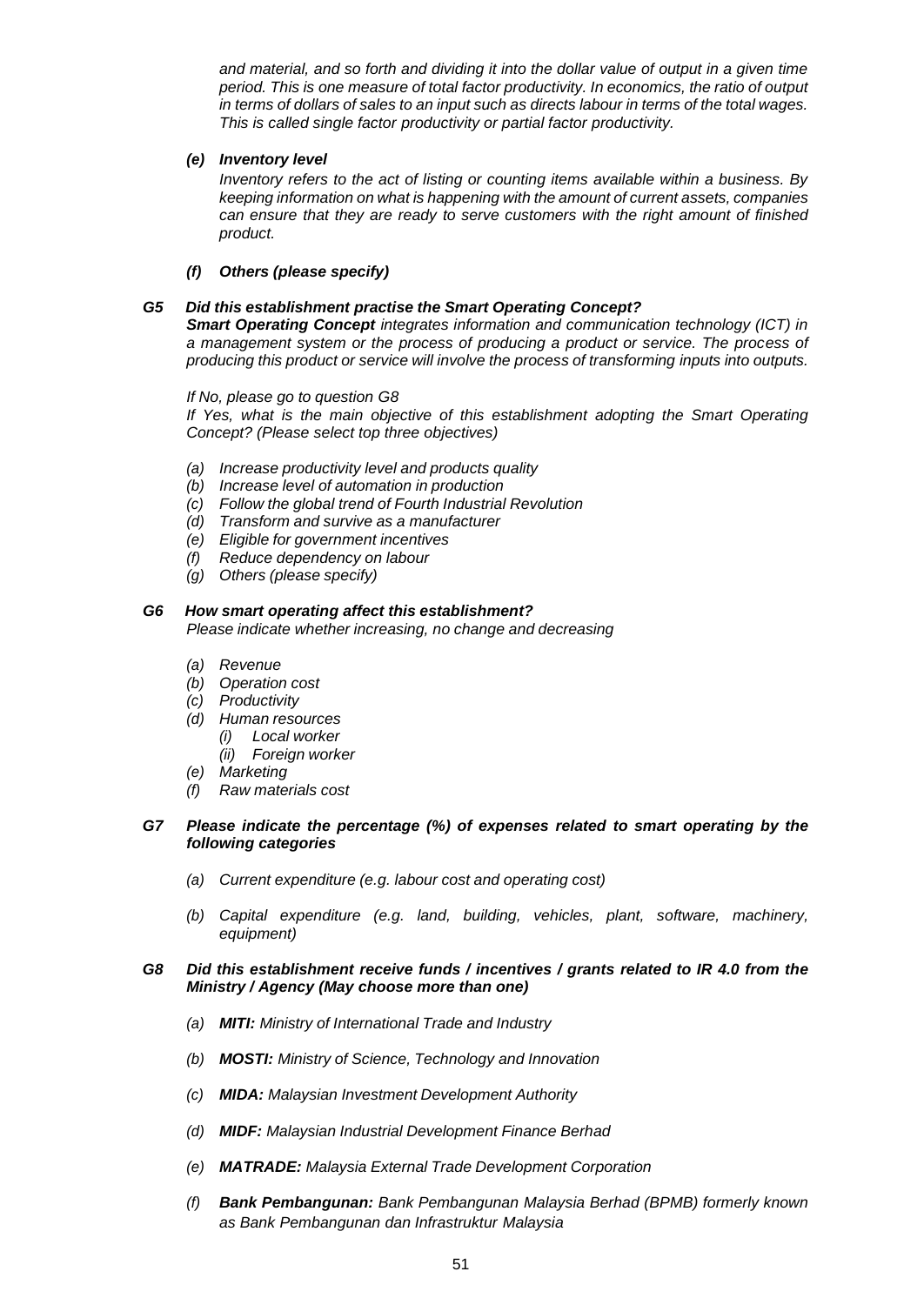#### *(g) Central Bank of Malaysia*

- *(h) CIDB: Construction Industry Development Board*
- *(i) EXIM Bank: Export-Import Bank of Malaysia*
- *(j) HRDF: Human Resource Development Fund*
- *(k) KPM: Ministry of Education*
- *(l) MAFI: Ministry of Agriculture and Food Industries*
- *(m) MIGHT: Malaysian Industry-Government Group for High Technology*
- *(n) MOF: Ministry of Finance*
- *(o) Others (please specify)*
- *G9 Did this establishment have plans to adopt the Smart Operating Concept / IR 4.0? Please select Yes or No. If Yes, what percentage of the following resources will be allocated to make the plan a success?*
	- *(a) Human resources*
	- *(b) Financial resources*

# *G10 Did this establishment already have a plan to reskilling and upskilling to its employees?*

*Please select Yes or No. If Yes, please indicate the areas of reskilling and upskilling planned for the employees of this establishment.*

### *(a) Artificial Intelligence / Machine Learning / Deep Learning*

*Artificial intelligence (AI) is computer-based applications that carry out functions typically associated with humans, such as visual perception, decision-making, and speech recognition. AI's most recent advances include machine learning (ML), in which algorithm-driven tools can self-correct and learn over time. Robotic process automation (RPA) is the application of robotics to the processes of an increasing range of whitecollar jobs.* 

*Machine learning (ML) is the study of computer [algorithms th](https://en.wikipedia.org/wiki/Algorithm)at improve automatically through experience and by the use of data. It is seen as a part of artificial [intelligence.](https://en.wikipedia.org/wiki/Artificial_intelligence)*

*Deep learning (also known as deep structured learning) is part of a broader family of [machine learning](https://en.wikipedia.org/wiki/Machine_learning) methods based on [artificial neural networks](https://en.wikipedia.org/wiki/Artificial_neural_networks) with [representation](https://en.wikipedia.org/wiki/Representation_learning) learning.*

#### *(b) Big Data Analytics / Data Analytics*

*A type of quantitative research that examines large amounts of data to uncover hidden patterns, unknown correlations and other useful information.*

#### *(c) Programming / Computer Science*

*Programming is a method of giving instructions or commands to a computer to perform a task (or any electronic machine). The method of giving instructions or commands is basically in the form of a binary or binary numeric code.*

### *(d) Robotics / Autonomous Devices*

*Machinery and robots are transformed towards their next generation. Robots can do more on their own, including learning on the job and teaming up with other robots and humans. This technology allows systems to think, act and react autonomously as well as conduct remote decision making. This can help contribute to a company's competitiveness, productivity and profitability.*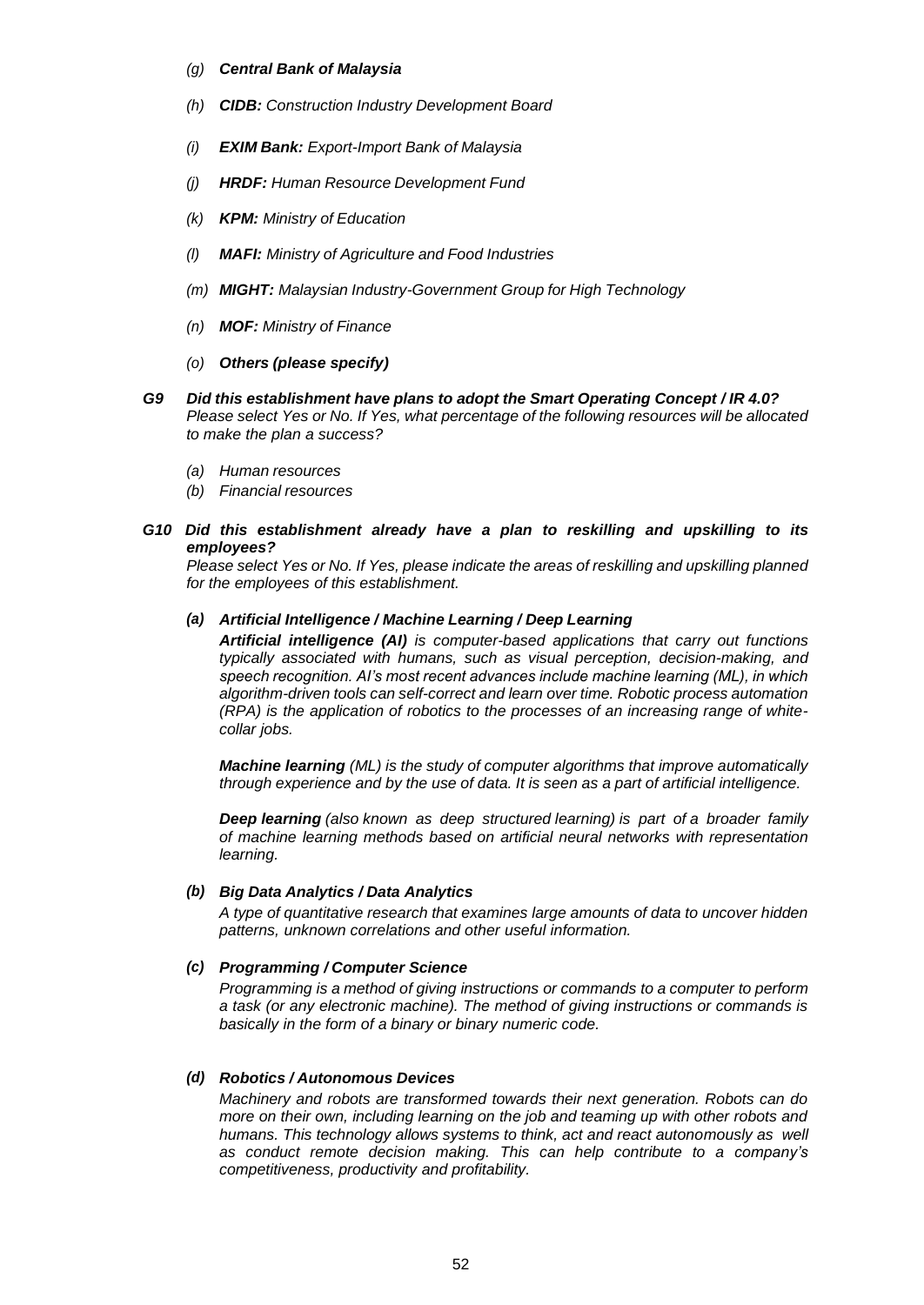# *(e) Cybersecurity*

*The industrial communication is expanding and strongly connected, as such, digital security becomes a critical aspect that must not be overlooked in the industrial environment. It has now become more complex as it consists of connected devices and environments that cannot be protected by traditional cybersecurity approaches. Current cybersecurity has largely been developed for IT-centric devices and environment.*

# *(f) AR / VR Content Creation*

*Augmented Reality (AR) overlays digital information onto the user's real-world environment in the form of words, images, video, and audio. Digital information is displayed using tablets, mobile phones, smart watches, and other wearables. Headsets that produce an AR experience, such as the Microsoft's HoloLens, are sometimes classified as Mixed Reality*

*Virtual Reality (VR) completely immerses the user in a computer-generated 3D environment, removing as much sensory connection as possible with the real world. Visuals are displayed to users through VR headsets and head-mounted displays, which can be standalone or tethered to a computer, gaming console, or mobile phone. Spatial audio, haptics, interactive controllers, and other hardware can also be used to further intensify the experience.*

# *(g) Networking*

*Networking is developing relationships with people who may be able to enhance the performance of duties or responsibilities.*

# *(h) PLC / SCADA*

*Programmable Logic Controller (PLC) refers to an electronic device that is programmed to test the state of input process data and to set output lines in accordance with the input state, thus providing control instructions or branching to another set of tests.*

*Supervisory Control and Data Acquisition (SCADA) refers to system operating with coded signals over communication channels in order to provide control of equipment and to acquire information about the status of the equipment for display or recording functions.*

# *SECTION H – Impact of COVID-19 Pandemic*

*H1 Please mark (X) in the box whether this establishment affected by the COVID-19 pandemic.*

 *If Yes, please proceed to question H.2 to H.6 If No, END for this section*

# *H2 Please mark (X) in the box for the issues / challenges borne by your establishment during the COVID19 pandemic.*

- *(a) Shortage of raw materials*
- *(b) Shortage of workers*
- *(c) Payment of salaries and wages*
- *(d) Payment of premises rental*
- *(e) Payment of bank loans*
- *(f) Storage of raw materials*
- *(g) No marketing agents*
- *(h) No customer*
- *(i) Shortage of working capital / cash flow*
- *(j) Others (please specify)*

# *H3 Please mark (X) in one box only for the estimated period of business this establishment to recover.*

- *(a) Less than 6 months*
- *(b) 6 – 12 months*
- *(c) More than 12 months*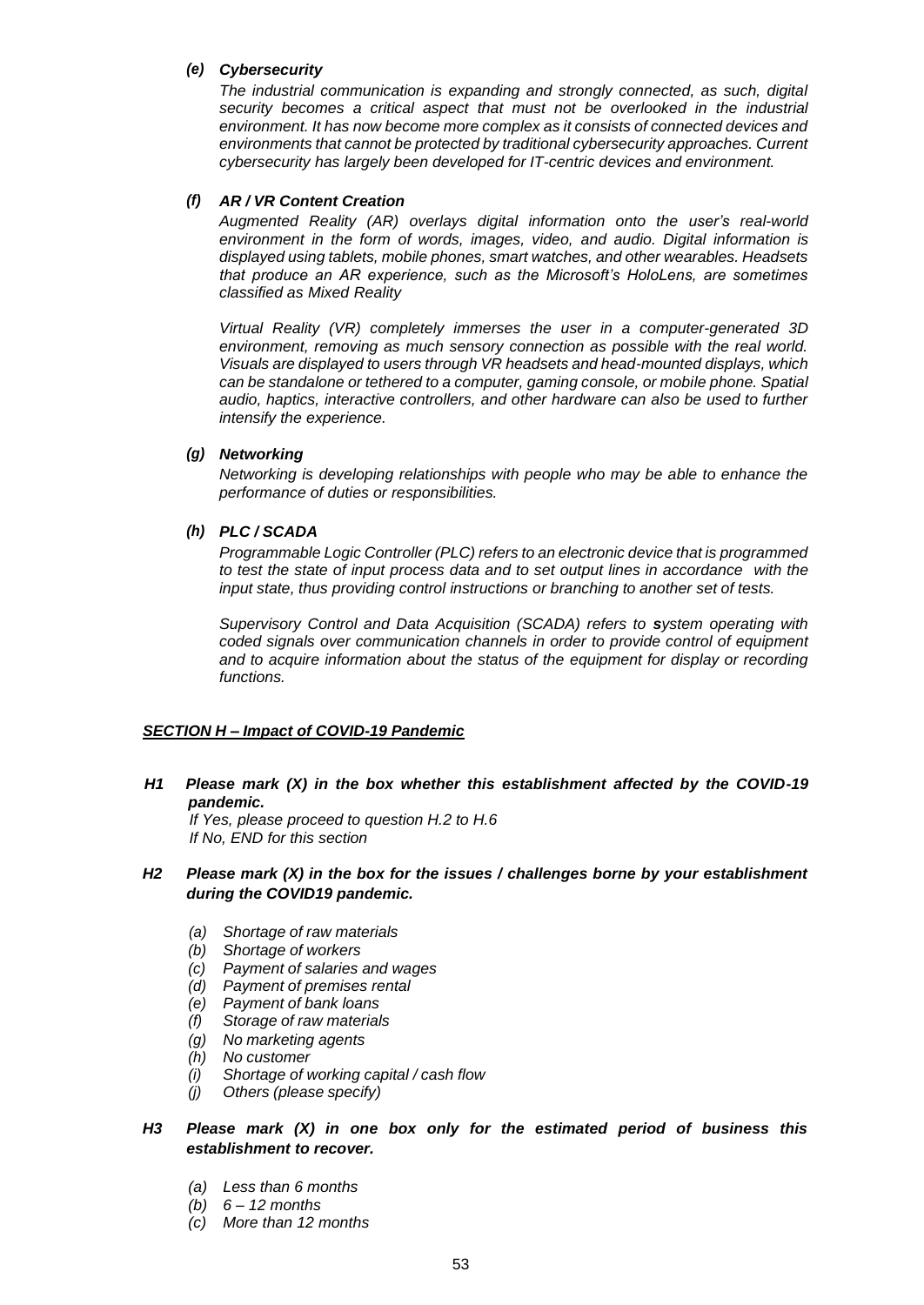*H4 Please indicate the total expenses for each of the following categories in the reference year:*

- *(a) Vaccine*
- *(b) Swab test*
- *(c) Face mask*
- *(d) Hand sanitizer*
- *(e) Thermometer*
- *(f) Others equipment, please specify*

### *H5 Please mark (X) in the box for the changes in the operation of this establishment during the COVID-19 pandemic*

# *1. Production*

- *(a) Introduce or accelerate the introduction of new goods and services*
- *(b) Downsizing business activities (e.g. reduce goods and services offered)*
- *(c) Reduce costs other than labour costs*
- *(d) Reduce import of goods and services and increase the use of local goods & services in production*

# *2. Marketing*

- *(a) Develop new supply chain and market*
- *(b) Increase prices of certain goods and services offered to customers*
- *(c) Decrease prices of certain goods and services offered to customers*
- *(d) Increase marketing budgets*
- *(e) Reduce marketing budgets*

# *3. Human resources*

- *(a) Promote the remote work / work from home*
- *(b) Substitute labour with automation process and usage of robots in producing goods and services*
- *(c) Provide additional training to employees (e.g. job specific training, managerial training, new technology training, new business practices training, digital skills training, data literacy skills, other training and development)*
- *(d) Reduce labour costs (e.g. lay-off employees, giving unpaid leave and allowance deduction, reduce working hours, offer early retirement package)*

# *4. Use of informational technology*

- *(a) Enhance usage of information and communication technology (e.g. cloud-based computing systems and big data analytic)*
- *H6 Please mark (X) in the box whether this establishment receives public assistance to continue business operations during the COVID-19 pandemic If No, END for this section*
	- *(a) Less than 6 months*
	- *(b) 6 – 12 months*
	- *(c) More than 12 months*

# *H7 Please specify the amount of financial assistance obtained by this establishment according to the following categories:*

- *(a) PRIHATIN (Wage subsidy programme, Special Prihatin Grant (GKP) and others)*
- *(b) Rental reduction of business premises*
- *(c) others (Please specify)*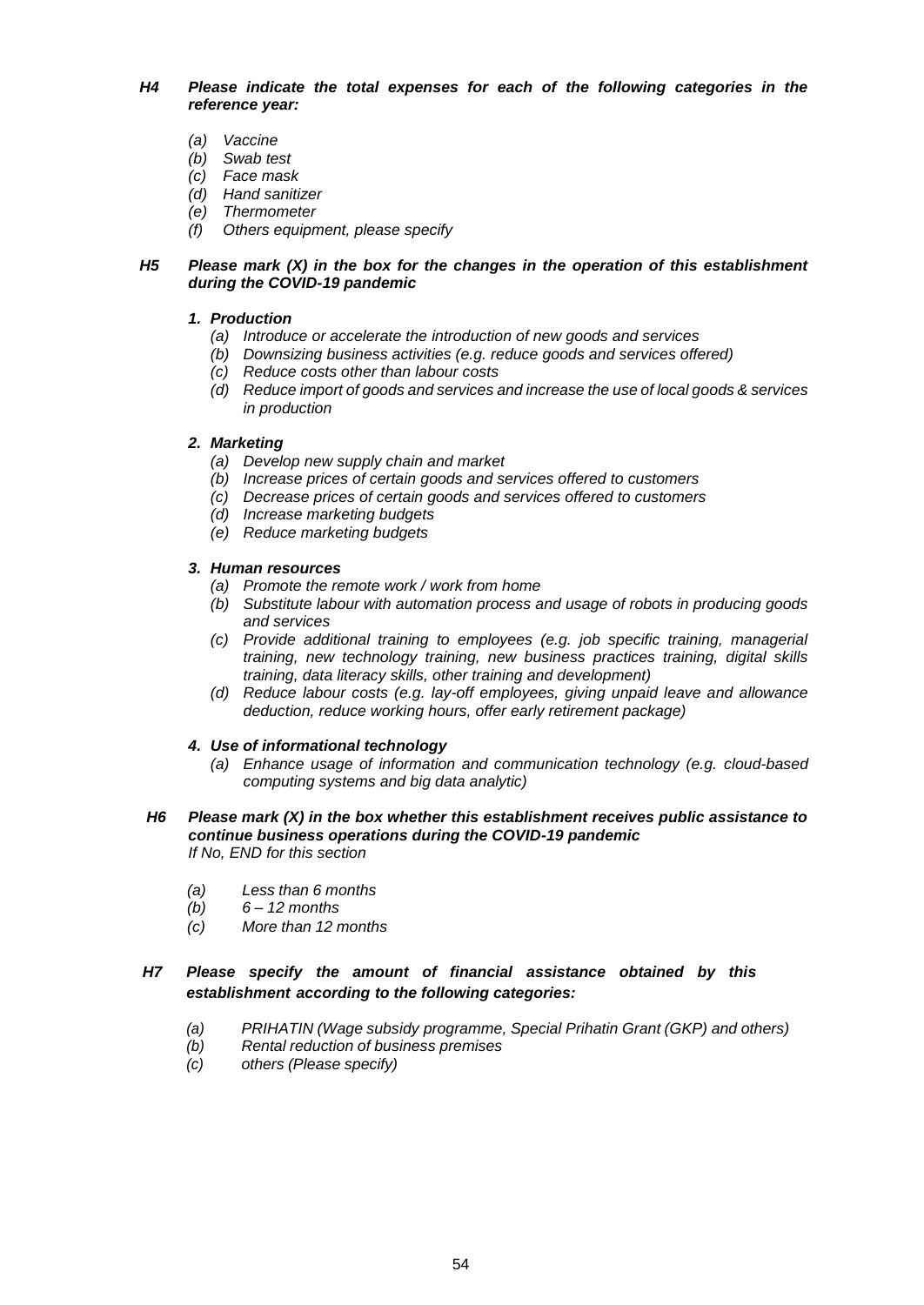# *SECTION I – Human Resources*

*Please refer to page 12 until 14 for the further definitions regarding Categories of Workers*

# *I1 Number of job vacancies as at 31 December 2021*

*Vacancies refers to the unfilled jobs in December 2021. A specific position is considered empty if it meets the following criteria:* 

- *A specific job exists and ready to be filled. The position can be full-time / part-time, permanent, short-term or seasonal;*
- *The job could start within 30 days, if qualified candidates are available within the period; and*
- *Employers are actively seeking candidates including advertising vacancies, issuing notices, informing public or private employment agencies or trade unions and / will contact or select the candidates who have applied.*

# *Exclude:*

- *Jobs to be filled by existing employees due to internal transfers, promotions or demotions or recall from layoffs;*
- *Starting dates for the jobs is more than 30 days;*
- *Hiring has been made to fill in the jobs, but the employees have not reported for work; and*
- *Jobs to be filled by employees provided by other agencies such as subcontractors and consultants.*

# *Vacancies are divided into two:*

*(a) New job created*

*Jobs created refer to jobs created in an organisation which were not previously available, including newly created service schemes, jobs created for the promotion of existing employees and increase in the number of jobs from existing structure.*

# *(ii) Existing vacancies*

 *Vacancies caused by retirement, termination or other reasons other than the Creation of New Posts.*

- *I2 Please mark (X) for all reasons the job vacancies is difficult to fill*
- *I3 Please provide the recruitment record for full-time Malaysian citizens employees of this establishment in the reference year*
	- *(a) Total employees in 1st January 2021 / at the beginning of the accounting period.*
	- *(b) Number of new employees hired in 2021 / during accounting period.*
	- *(c) Number of employees separation in 2021 / during accounting period:* 
		- *(i) Number of employees resigned Employees who left voluntarily except for retirement and transfer to other locations.*
		- *(ii) Number of employees retrenched/ terminated by the employers, including:*
			- *Layoffs with no intent to rehire;*
			- *Employees suspended from payrolls for 7 days or more;*
			- *Layoffs because positions were eliminated;*
			- *Discharges resulting from mergers or downsizing of companies or closure of factories;*
			- *Fired due to specific reasons and;*
			- *Terminations of seasonal employees (whether or not they are expected to return next season).*

# *(iii) Number of employees retired*

*Refers to employees who have retired due to reaching a certain age, health factor or choose to permanently leave the workforce.*

*(iv) Others*

*Retirements, transfers to other location, separations due to employee disability or deaths.*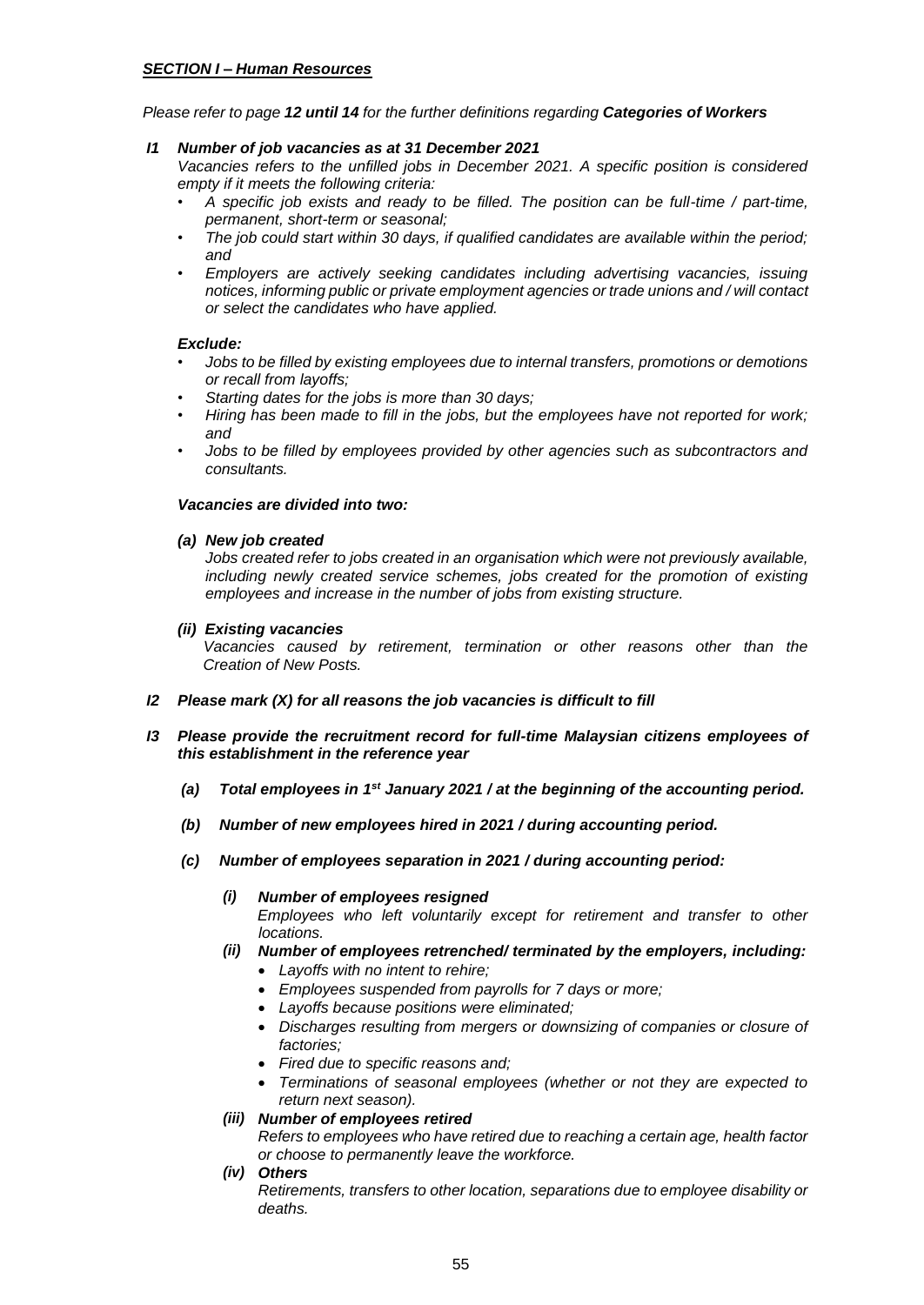- *(d) Total employees in 31st December 2021 / at the end of the accounting period The sum of fields 391399 must be equal to the sum of fields 052089 in question 5A and fields 052389 in Question 5B.*
- *I4 Please provide the recruitment record for full-time non-Malaysia citizens employees of this establishment in the reference year*
	- *(a) Total employees in 1st January 2021 / at the beginning of the accounting period.*
	- *(b) Number of new employees hired in 2021 / during accounting period*
	- *(c) Number of employees separation in 2021 / during accounting period:* 
		- *(i) Number of employees resigned*

 *Employees who left voluntarily except for retirement and transfer to other locations.*

- *(ii) Number of employees retrenched/ terminated by the employers, including:*
	- *Layoffs with no intent to rehire;*
	- *Employees suspended from payrolls for 7 days or more;*
	- *Layoffs because positions were eliminated;*
	- *Discharges resulting from mergers or downsizing of companies or closure of factories;*
	- *Fired due to specific reasons and;*
	- *Terminations of seasonal employees (whether or not they are expected to return next season)*
- *(iii) Number of employees absconded Foreign workers can be categorized as absconded when leaving work place without notifying the employers with the intention to escape and not returning to work place after coming back from origin country*
- *(iv) Number of employees retired Refers to employees who have retired due to reaching a certain age, health factor or choose to permanently leave the workforce.*
- *(v) Others Retirements, transfers to other location, separations due to employee disability or deaths.*
- *(d) Total employees in 31st December 2021 / at the end of the accounting period. The sum of fields 391499 must be equal to the sum of fields 050689 in question 5A and fields 051589 in Question 5B*

# *I5 Number of non-Malaysia citizen full-time employees by job category and type of pass*

*(a) Expatriate by Category of Pass*

*Foreigner who works in Malaysia with the highest level of management position / management and professional or technical skills occupation which requires experience and relevant technical skills approved by Expatriate Committee formed by agencies. (Excluding foreign coaches who provide training in Malaysia with special passes)*

- *(i) Category I*
	- *Employment Pass (Category I) Expatriate*
	- *a. Basic monthly salary of minimum RM10,000 per month*
	- *b. Employment Contract up to 5 years*
	- *c. Dependants allowed*
- *(ii) Category II*

*Employment Pass (Category II) Expatriate*

- *a. Basic monthly salary of minimum RM5,000 to RM9,999 per month*
- *b. Employment Contract up to 2 years*
- *c. Dependants allowed*
- *(iii) Category III*

*Employment Pass (Category II) Knowledge / Skilled Worker*

- *a. Basic monthly salary of minimum RM3,000 to RM4,999 per month*
- *b. Employment Contract must not exceed 12 months*
- *c. Dependants NOT allowed*